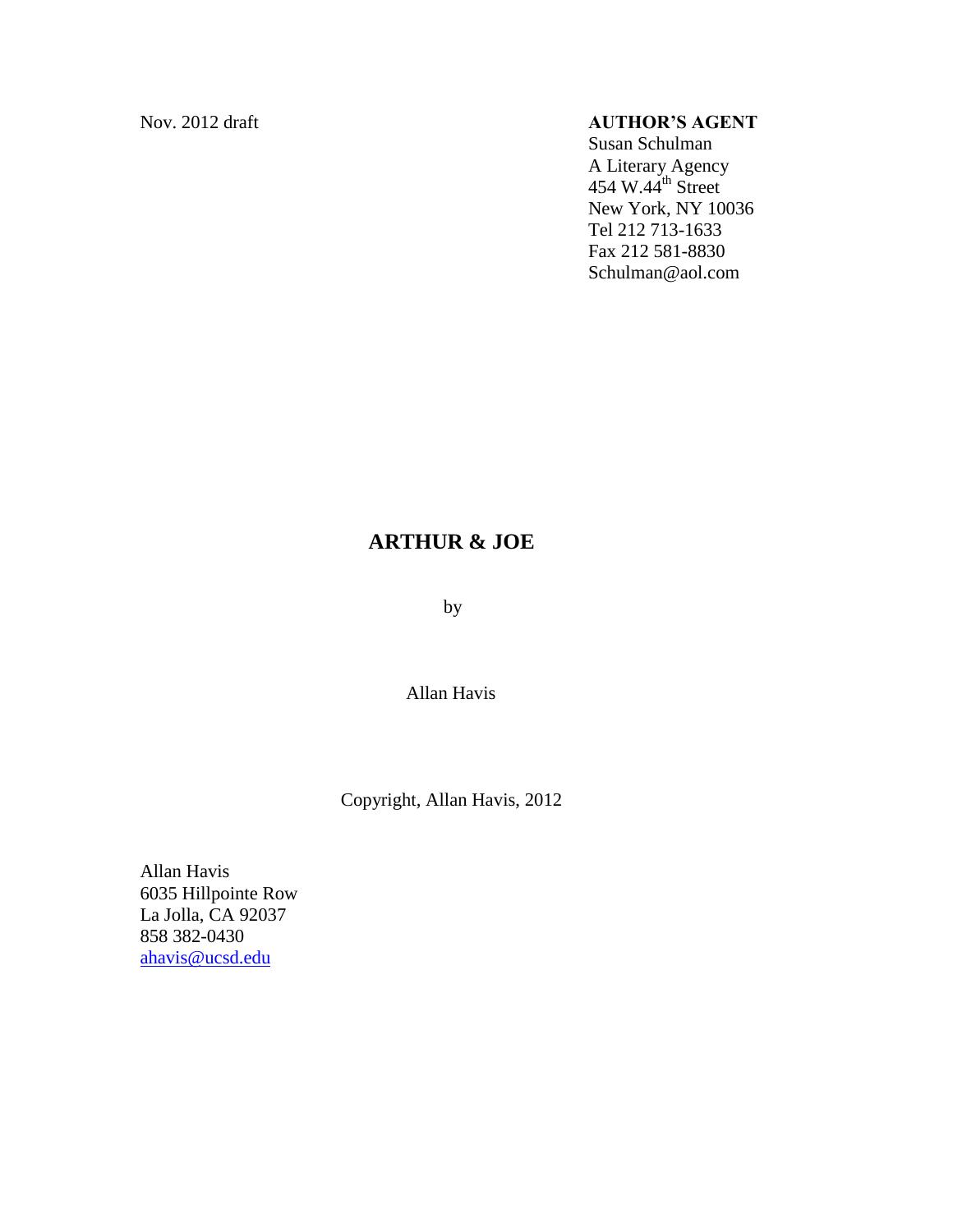### **CHARACTERS**

| Joe DiMaggio $\dots \dots \dots \dots \dots \dots \dots \dots$ mid-40s |  |
|------------------------------------------------------------------------|--|
|                                                                        |  |
|                                                                        |  |

### **SETTING and TIME**

A restaurant in Brooklyn, New York, late October 1962 And again January 1970, same restaurant.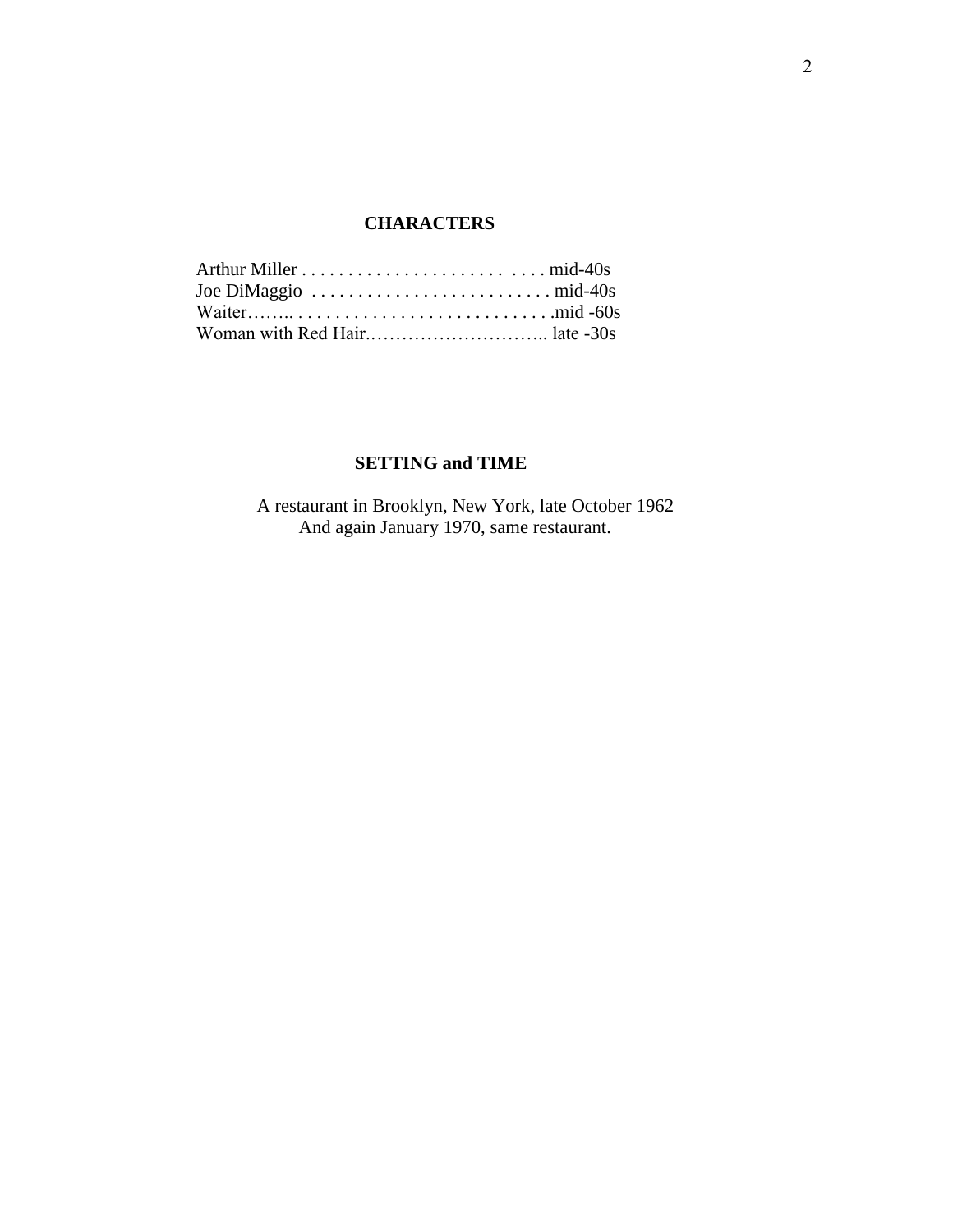### **SCENE ONE (EVENING)**

### **(DIMAGGIO IS SEATED, THEN RISES. HE SEES MILLER COMING TO THE TABLE FROM THE RESTROOM HALLWAY. THEY HAVE HAD A FEW MINUTES OF CONVERSATION, UNDOUBTEDLY. MILLER GOES TO THE TABLE)**

#### ARTHUR

I could apologize.

**JOE** Apologies never come on time. Like FTD flowers.

#### ARTHUR

I do want to apologize. Please. I should have been there. Even my parents wanted to be there for her.

(SILENCE) Fuck it, Joe. Give me a break. (PAUSE) I like your necktie. Is it silk?

#### JOE

Yes.

#### ARTHUR

Either I have glaucoma or it's a very dark restaurant.

JOE

Yes. I like the atmosphere. Tranquil. Folks don't bother you here.

### ARTHUR

I can see the mural of Venice opposite the bar. I like dark oil murals.

#### JOE

The cuisine is Northern Italian*. Milano, Venezia, Firenze* . . .

#### ARTHUR

I wouldn't know the difference. Red sauce throws me all the time. Interesting relief. Heavy brush strokes. The gondolas look larger than life, militant, Germanic . . . are you in town long?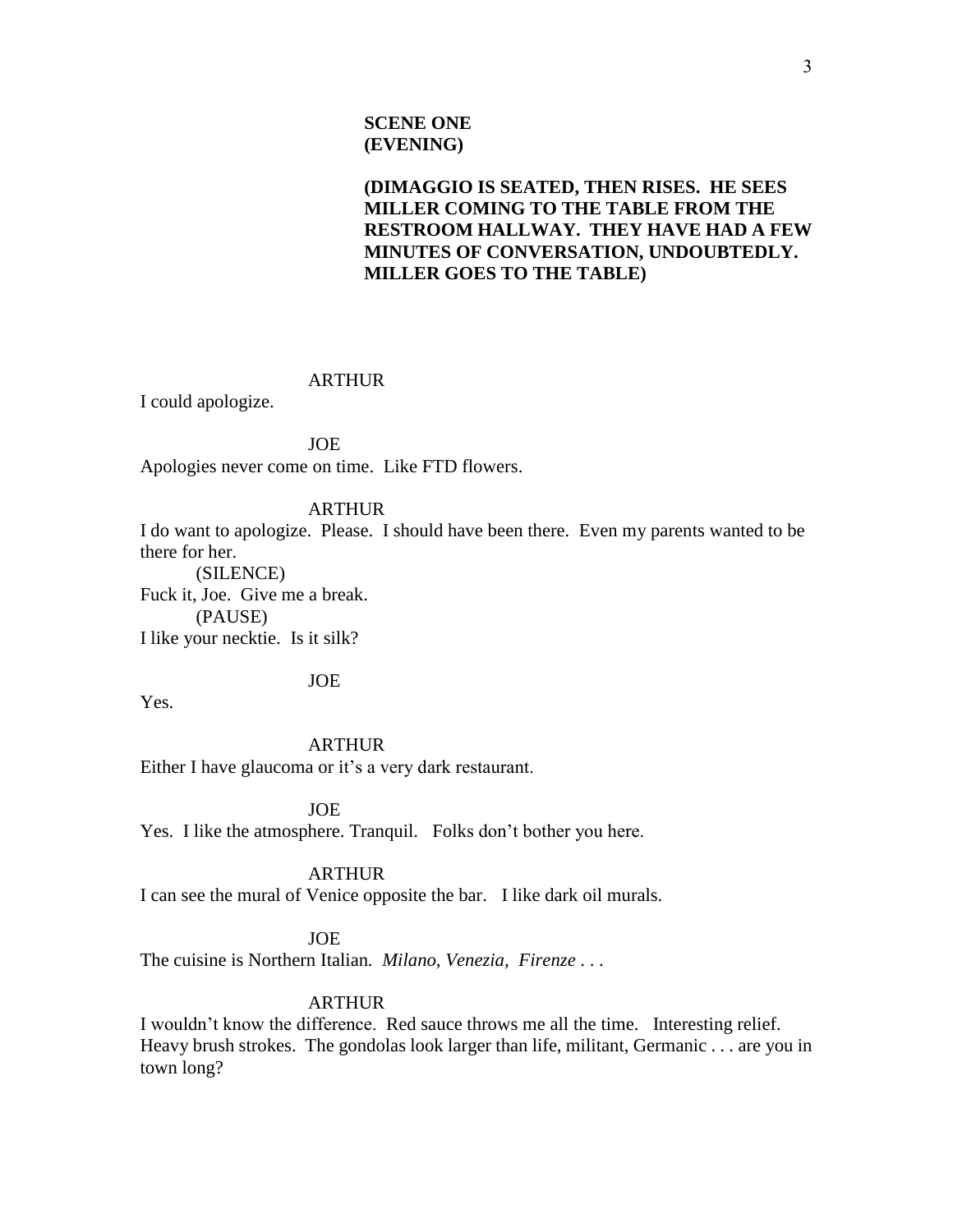I flew in for a few days. I like visiting the city as much as avoiding it. I prefer San Francisco. Were you in Connecticut?

ARTHUR No. I was in town. I stay overnight a lot.

JOE I didn't think you would show up.

### ARTHUR

Why is that?

JOE Gut reaction. I didn't phone you. Lee did.

ARTHUR

I respect Lee.

So do I.

JOE

#### ARTHUR

Lawford phoned me too. If you had phoned, it wouldn't have changed anything. I owe you this.

JOE

It's not my style to pick up a phone, Arthur. I was about to go back to the hotel. You are a few minutes late. Lee reached me just as I was leaving to go catch a flight.

ARTHUR

I thought I knew Strasberg but . . .

JOE

Don't tell me.

ARTHUR

I don't mind. Let's be candid.

### JOE

You dislike Lee?

#### ARTHUR

He kept his distance. And I was always a little cool to him, but that's not it. He's changed a lot.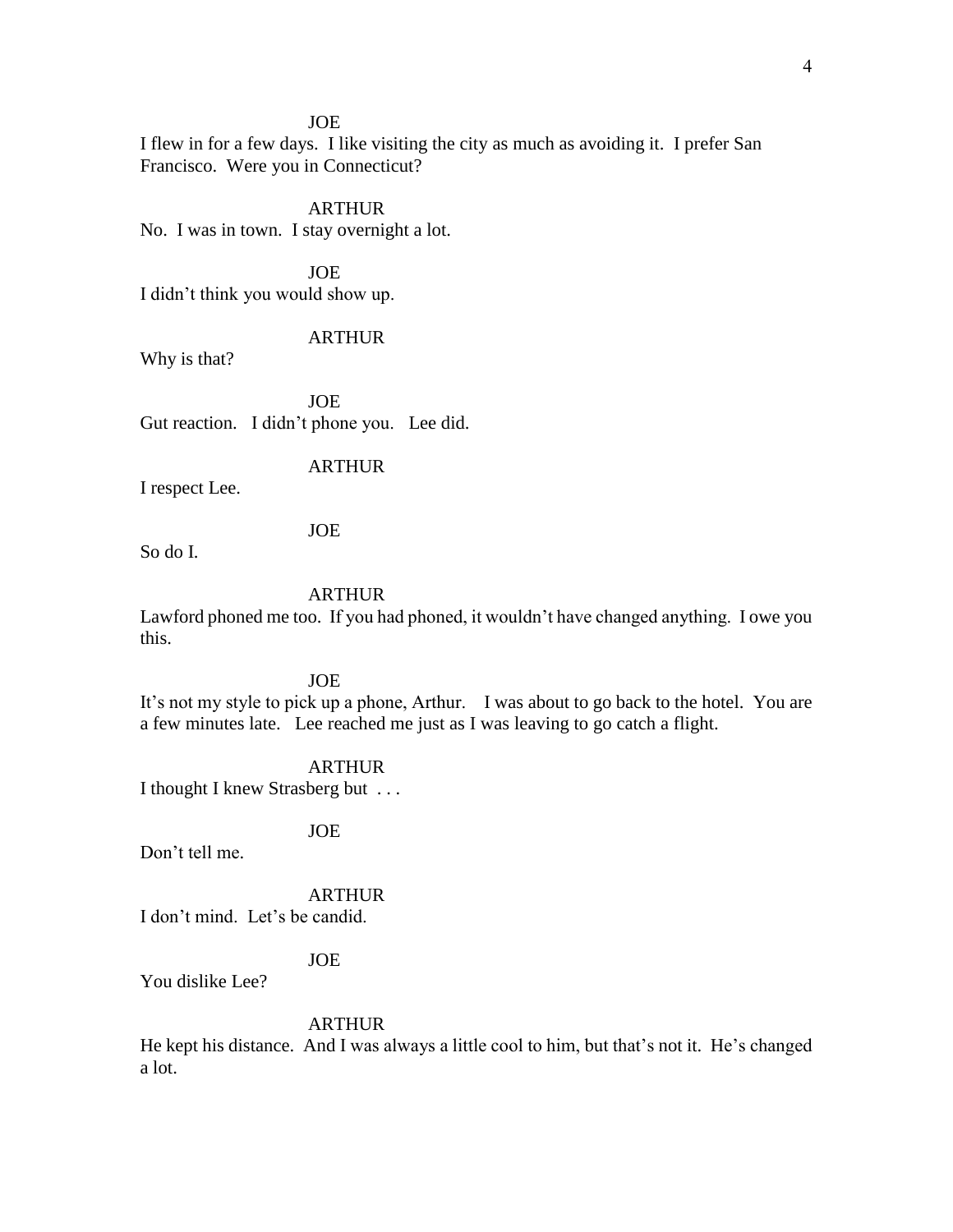Because of her death?

### ARTHUR

Can't you tell?

JOE Maybe I can't. Marilyn thought he was a genius.

#### ARTHUR

For controlling her?

JOE Isn't that what acting teachers do?

ARTHUR The Method is like an endless wine cork screw.

JOE You're not a fan of popping the cork.

### ARTHUR

He had designs on her. Look, he cared about her talent and he protected her from some sharks. I can respect him, Joe.

JOE Lee said you were thinking about suicide.

ARTHUR That's fucking crazy. Lee said that?

JOE He convinced me. You sat inside your garage with the car running until a neighbor came.

ARTHUR He said that? Total bullshit. Is that why you came tonight?

JOE

Yeah.

#### ARTHUR

And Peter Lawford told me you were about to kill yourself. You were stocking up on sleeping pills.

JOE

Not me. That's a crock.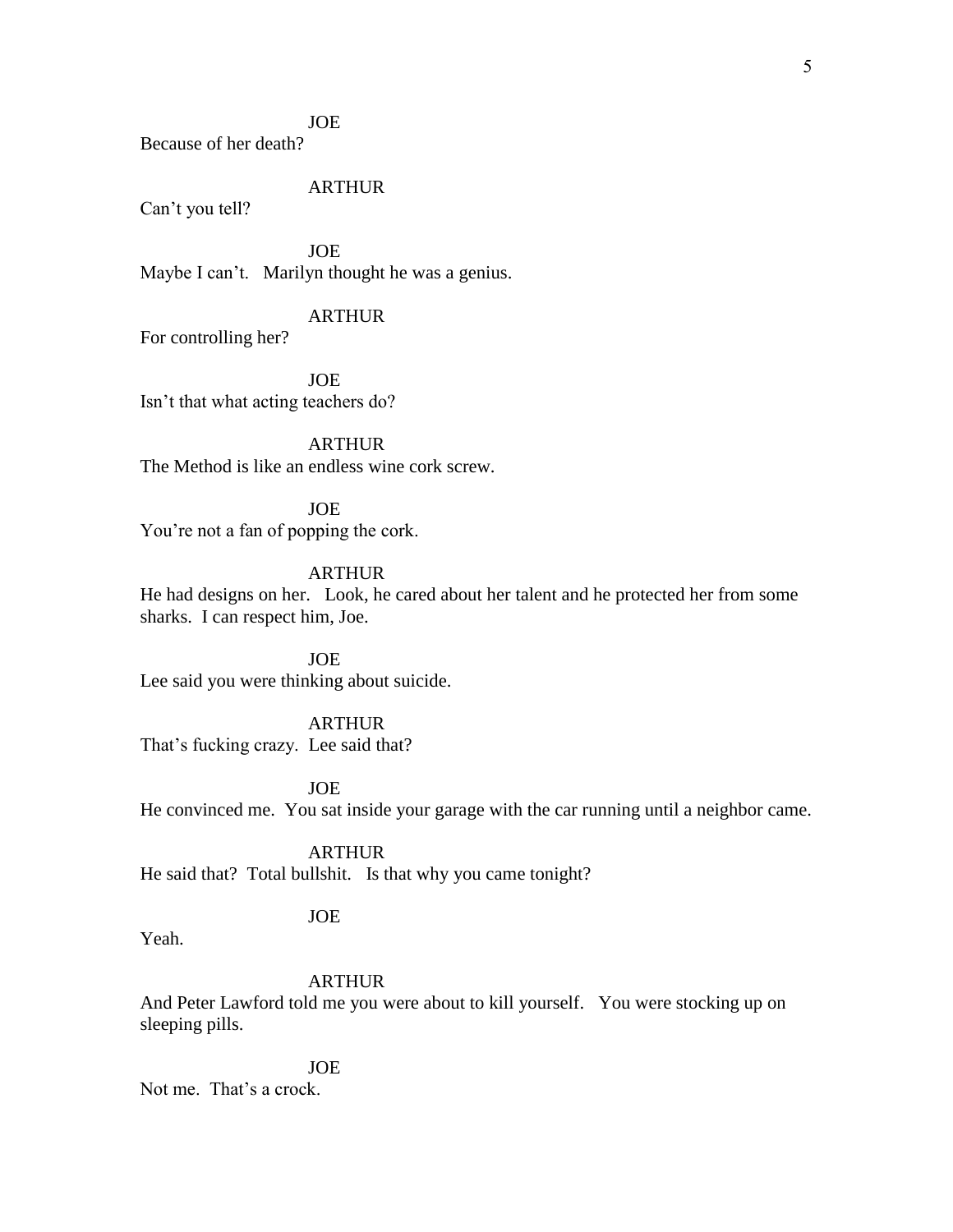Leave it to Strasberg and Lawford to be jerking our chain.

JOE

Misguided caring.

### ARTHUR

Why the hell are we meeting?

#### JOE

A quick drink  $-$  it's on me.

### ARTHUR

No. Let's call it a night and go our separate ways.

#### JOE

Fine.

#### ARTHUR

It wasn't just Lawford. Sinatra told me you were drinking heavily and needed a damn lifeline before you jumped off the Golden Gate Bridge.

JOE I can't hurt my son, Arthur. He needs me.

### ARTHUR

Yeah, we live for others.

#### JOE

Who do you live for?

#### ARTHUR

My new wife.

JOE

Sure.

#### ARTHUR

Strasberg has exalted himself above the fray like a Jewish Zadie lifted by a flock of angels.

JOE

A Jewish Zadie?

#### ARTHUR

Grandpa in a fuzzy terry robe. One night in the city Strasberg told me he lost his wallet. At the Hotel Pierre. Some people are like that. They lose their house keys or can't find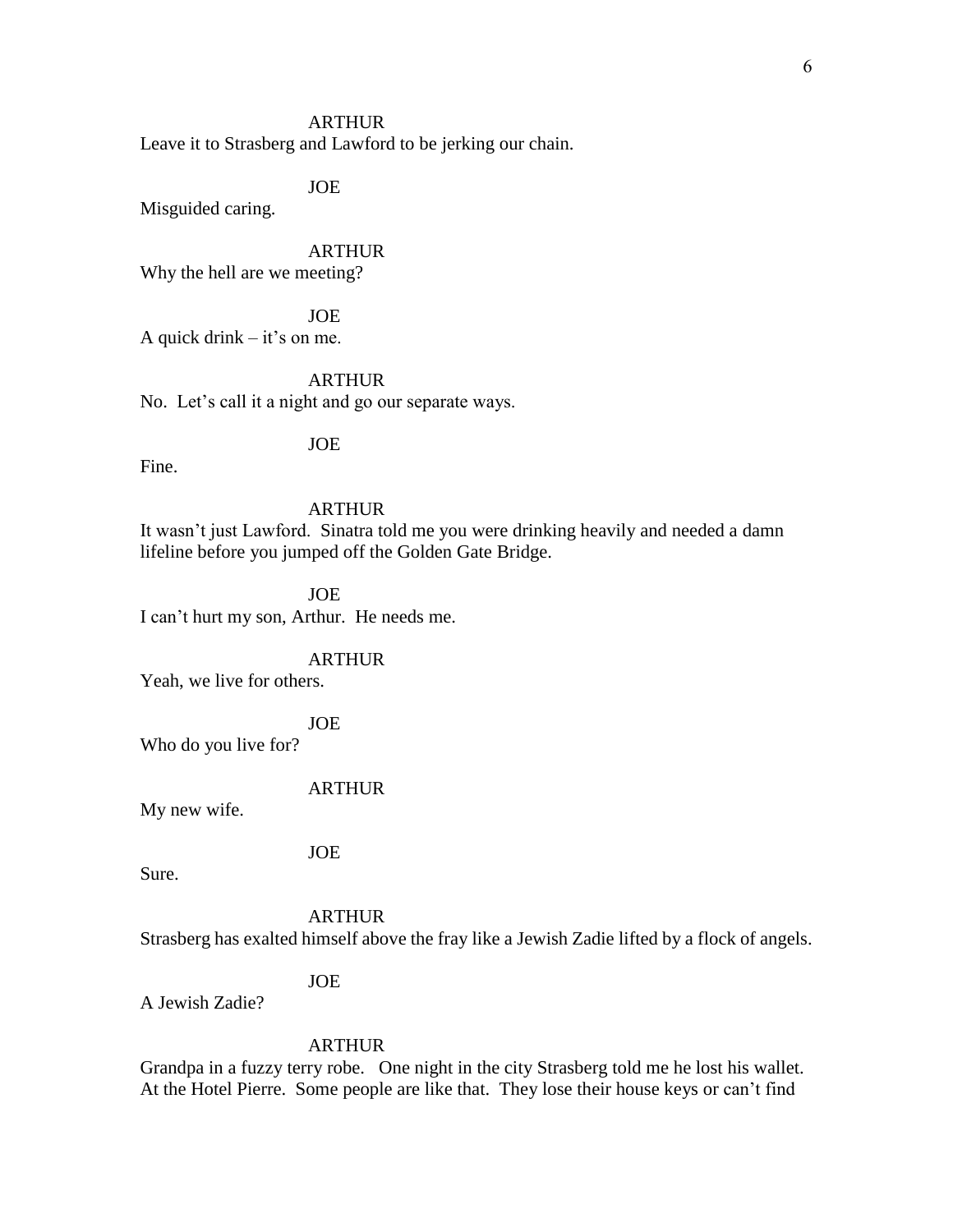their damn car. He had on a tux and said his wallet ruined the jacket fold. So I spotted him fifty bucks.

JOE Well, I got him to speak at the funeral. He was dignified.

### ARTHUR

New York theatre loves him. I'm sure she told Strasberg where a bad marriage was heading. You get this treatment?

JOE People don't sport with me.

ARTHUR I'm built the same way. But that's no insurance.

JOE (AWKWARD SILENCE) You're taller than I thought.

ARTHUR Pin stripe suits accentuate the vertical. (THROWAWAY JOKE) I'm 5'4" in my stocking feet.

JOE

Are you going to sit?

#### ARTHUR

Yeah. Why not?

#### JOE

My favorite spot. The worst table's under the chandelier because that thing just isn't bolted in right. She'll take your overcoat. The cute hat check girl with a perfect gap between her front teeth.

#### ARTHUR

Should I ask her to whistle? (REMOVES COAT) What the hell, I'll keep the coat.

#### JOE

This place is a hidden urban gem. Right by the canal. Lamp lights on the water make it look greener than a bullfrog.

#### ARTHUR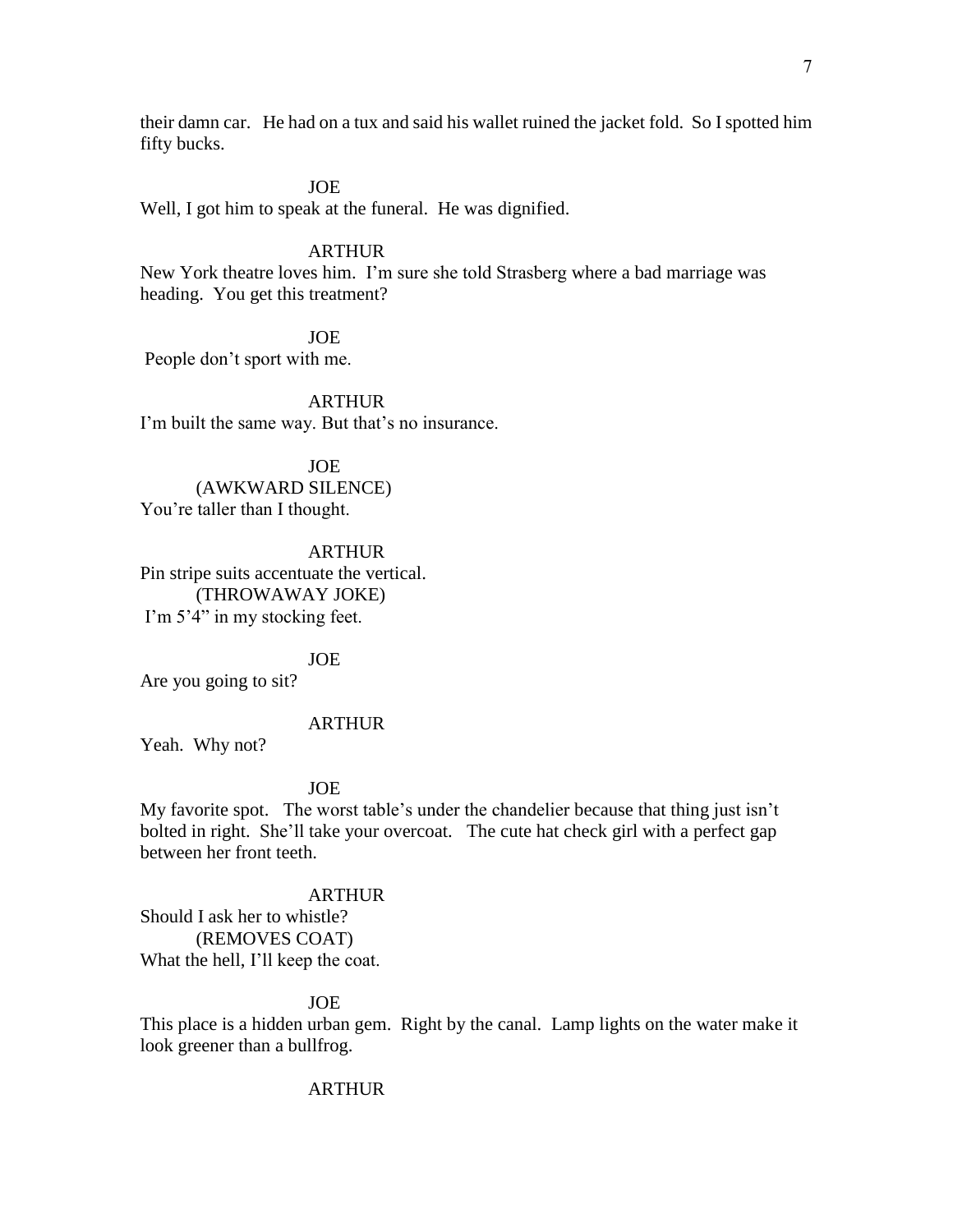You can smell the canal in summer.

JOE

Hell, how can you miss it! The Gowanus Canal – the ninth wonder of the earth.

#### ARTHUR

A few corpses can be found if you dredge the canal. I read the papers.

JOE

Monte's ain't Venice, *pizan.*

### ARTHUR

(LAUGHING) Certaintly not. And we've both been to Venice. (PAUSE) Traffic's miserable. You can hear the fire engines roar for a hot September night.

JOE

Well, Brooklyn is Brooklyn, Arthur. Can't stay quiet and can't sit still.

ARTHUR

It's not the Bronx. Brooklyn's brazen. The Bronx is blunt.

JOE

Dodgers flew. Giants dodged.. Yankees are forever. Are you a fan?

ARTHUR

Yeah. Great World Series. Record length.

JOE

Seven games over thirteen days. Incredible. Giants played very well at New York.

#### ARTHUR

Very close indeed. Know the difference between a dentist and a Yankee fan? One yanks for the roots.

JOE

The other roots for the Yanks. Hey, that's rich.

### ARTHUR

So let's not talk baseball.

#### JOE

Yeah. Sure. (PAUSE)

Monte's is an old favorite in this part of town. State Superior Court judges and half of all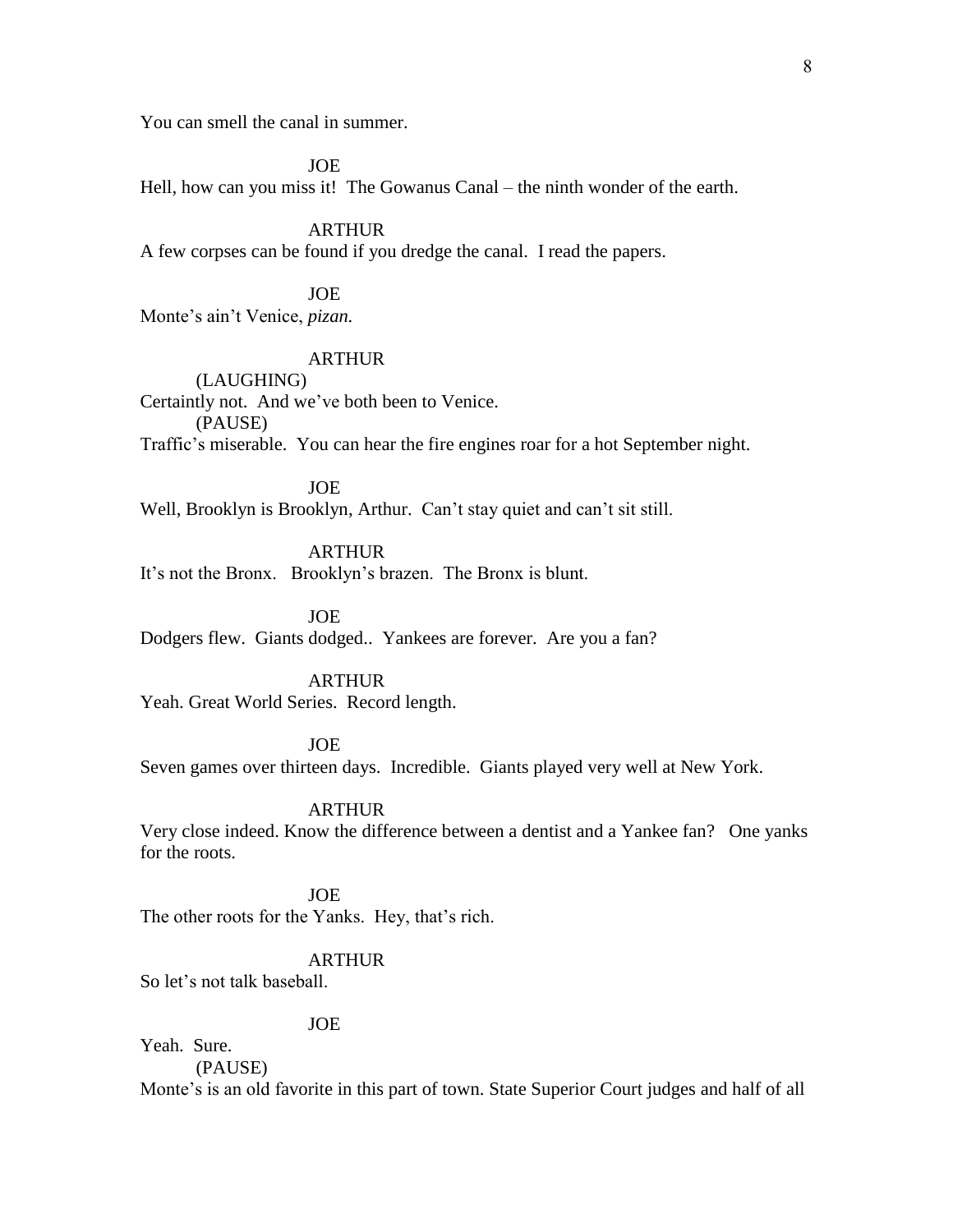And the Mob?

JOE What about the Mob? I'm not part of the Mob.

### ARTHUR

I know a good Italian lawyer, Joe.

JOE

I bet you do.

#### ARTHUR

He wears expensive double breasted suits and packs heat. You don't need a guy if you're dressed for Court, right?

JOE

Sharp clothes can fix a guy with bad posture.

### ARTHUR

God wants us to wear nice clothing. Everyone knows that. Even atheists.

JOE

You like Italian cuisine?

### ARTHUR

Who doesn't?

Atheists.

JOE

(PAUSE) My mother was a wonderful cook.

#### ARTHUR

My mother burns jello.

### JOE

My mother relied on rosemary and thyme.

#### ARTHUR

Mine used dill in everything. Even on my head. That's why I'm balding.

#### JOE

How is your mother?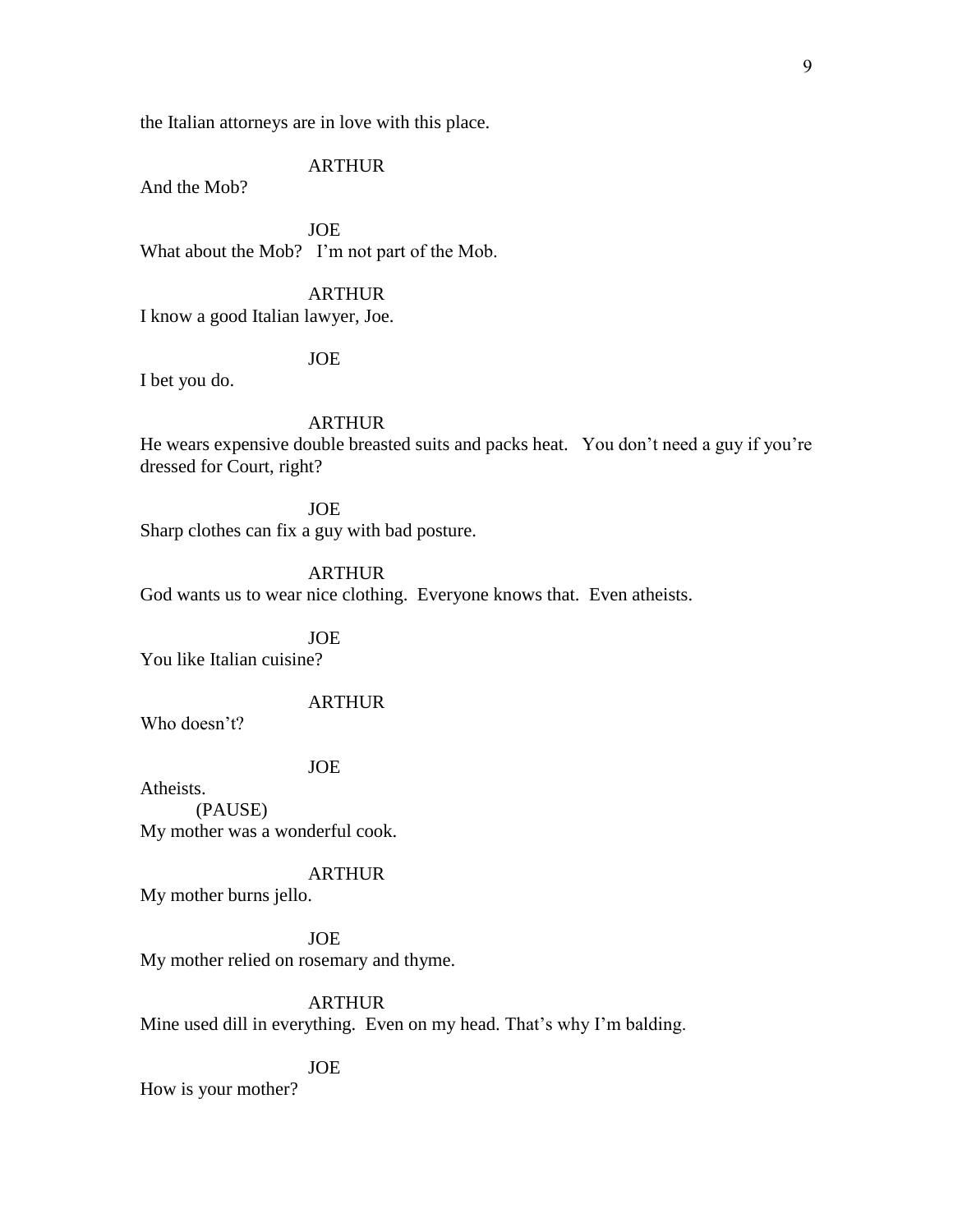Fine. She doted on Marilyn.

### JOE

As did mine.

### ARTHUR

I know your mother had slipped into a coma about a decade ago. How are things?

JOE Not well. Church helps. Are you drinking?

### ARTHUR

Sure. If you are.

JOE A glass of wine, you know. Lambrusco. What would you like?

ARTHUR Wine is just fine. Nothing like a beautiful Sagrantino grape.

JOE Travaglina Gattinara . . . very special.

ARTHUR You pick a bottle. My mind's tired tonight. Please. May I call you Joe?

#### JOE

You already have.

### ARTHUR

No one calls me Art.

JOE Monte's waiters are all old men who live with their mothers.

### ARTHUR

Call that innovation.

JOE You can call it a lot of things. Jobs are scarce in New York.

ARTHUR It's an economics question. Where does your son live?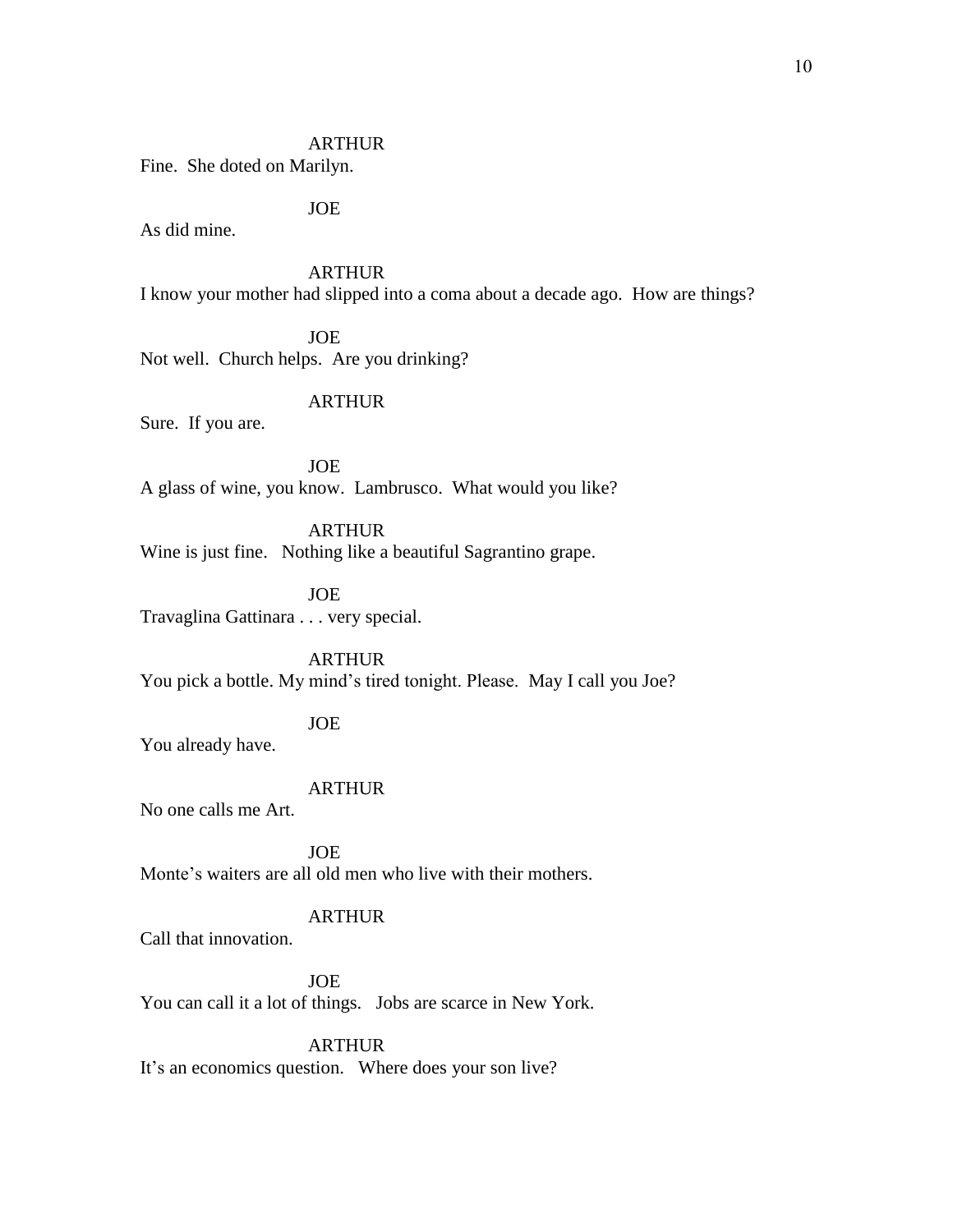He's a Marine.

ARTHUR You don't like political conversation.

JOE No. Politics brings out the worst in a person.

### ARTHUR

Invariably you argue about the Church, the Military, freedom of speech . . .

### JOE

I'll defend the Church.

### ARTHUR

And I'll defend freedom of speech. Who the hell will defend the Military? Do I seem sullen?

Yes.

JOE

ARTHUR It's an art of mine. As I smile.

JOE It's a lousy way to smile. If that's how you smile.

### ARTHUR

You sound like Yogi Berra.

JOE I'll take that as a compliment.

ARTHUR I heard you were about to remarry her last summer.

### JOE

Who said that?

#### ARTHUR

Skip it.

#### JOE

Was it her doctor?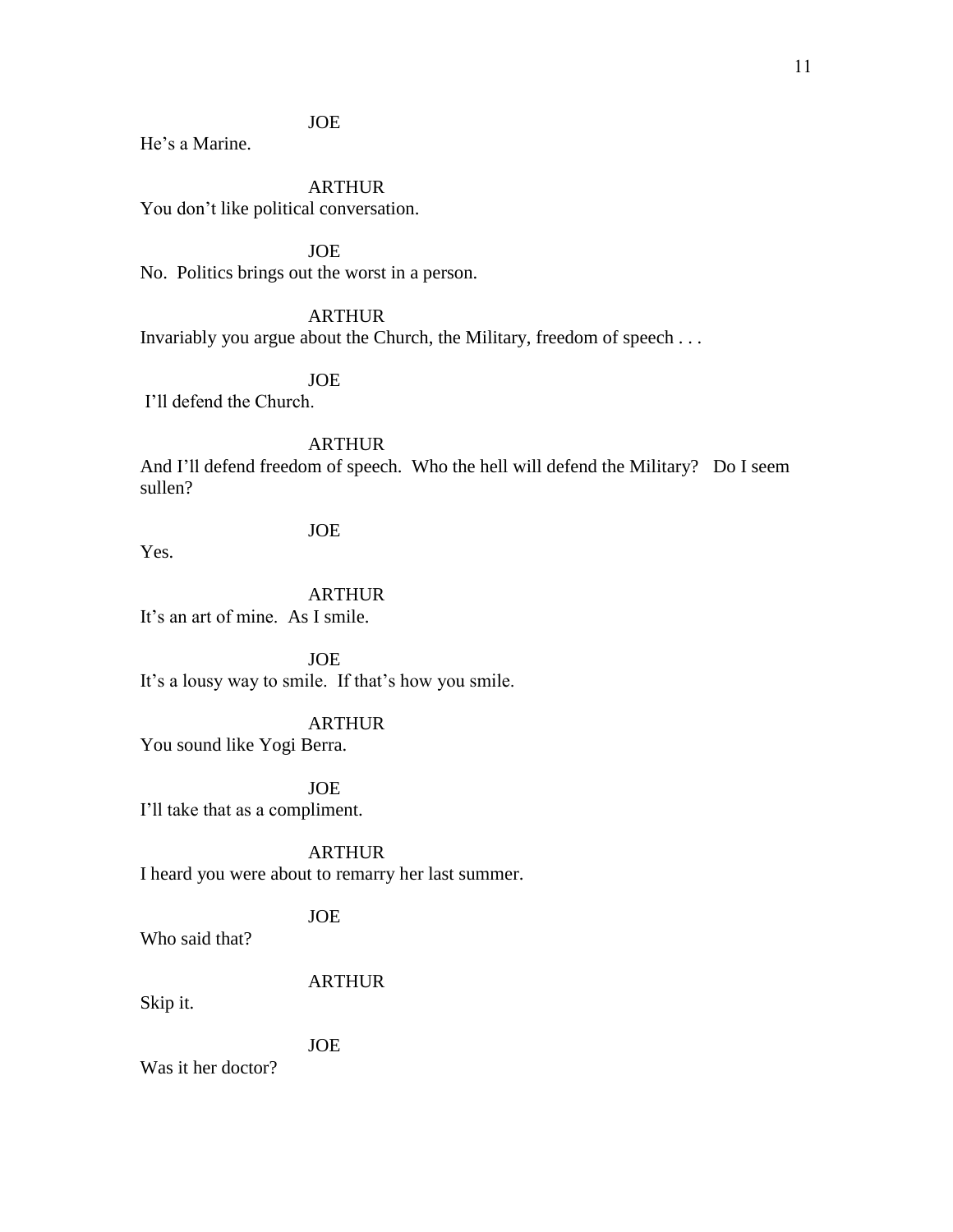Yeah. And she told you yes?

JOE

Don't go there.

### ARTHUR

Damn it, I'm not a journalist.

### JOE

I know.

### ARTHUR

### You don't have to give an answer. Did you like Eisenhower? (SILENCE. A LOVELY, RED HAIRED WOMAN ENTERS AND SITS AT A TABLE AT OTHER END OF THE STAGE. THE MEN DON'T SEE HER) When he left office, Ike was strong to warn us about the Military-Industrial Complex.

#### JOE

I'm not wild about Ike or JFK.

### ARTHUR

I thought you had your favorites. Ike's not a true Republican, but he was an American hero like you. He spoke openly to the American people at the end and he spoke with ease. Like you.

#### JOE

I'm not a talker.

.

### ARTHUR

You don't hold back, Joe.

#### JOE

What do you expect from a retired ball player?

### ARTHUR

An autographed baseball?

JOE Maybe we should stop this right now.

#### ARTHUR

I'm sorry. Let's order some food. (AWKWARD SILENCE) Like you I hate the press.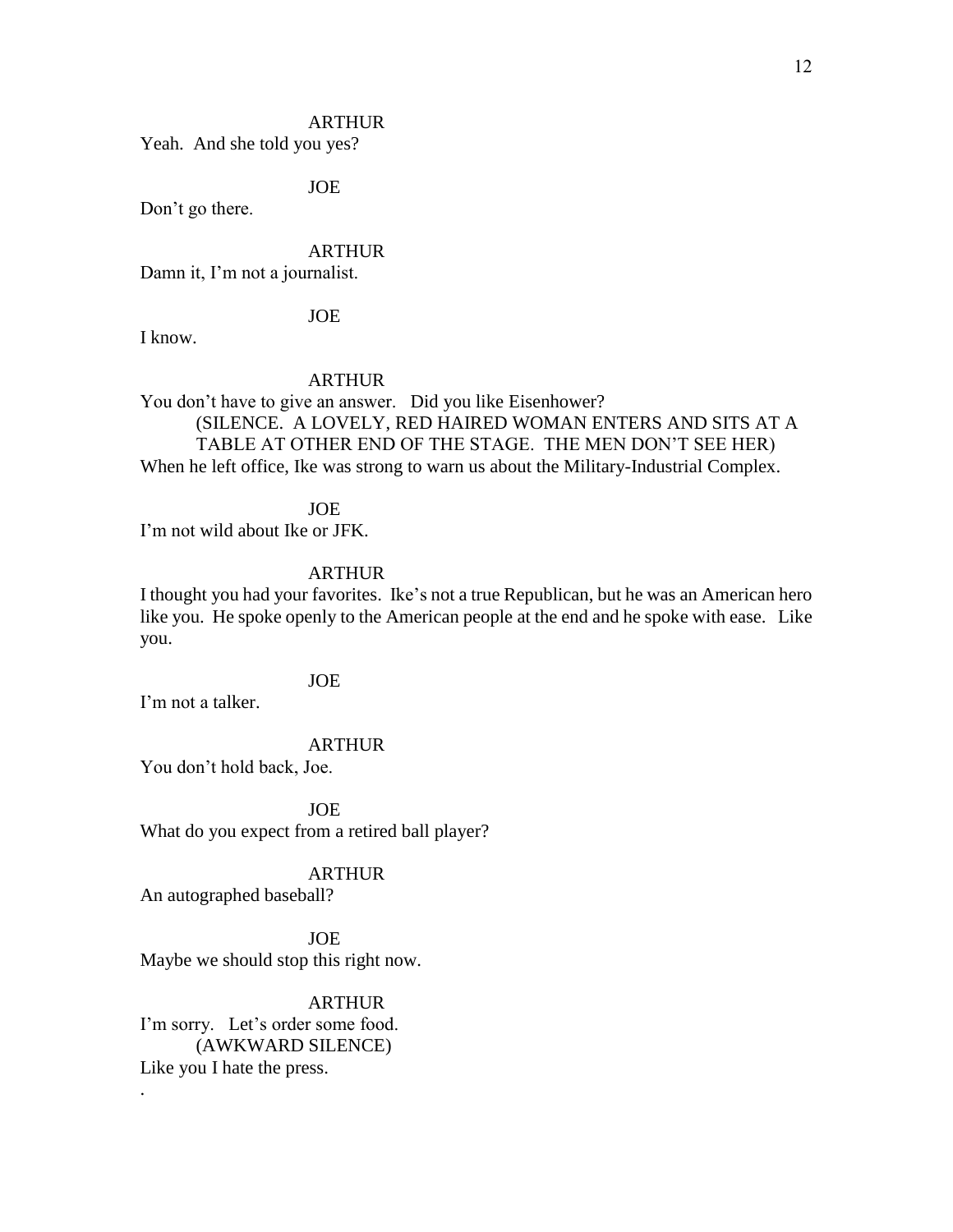You fight the press more.

### ARTHUR

Do I?

### JOE

Take the compliment.

ARTHUR Words are words. But what are the words? Words without thoughts.

JOE Thoughts without words.

ARTHUR Setting them to a tale. The art of a story teller. Everyone's got one.

JOE

A story.

ARTHUR A moral narrative.

JOE And that's as good as a signature.

### ARTHUR

And that's that.

JOE I get everything from a person's face.

ARTHUR

Sometimes.

JOE

Even your face.

ARTHUR

My face.

JOE You have an open expression.

### ARTHUR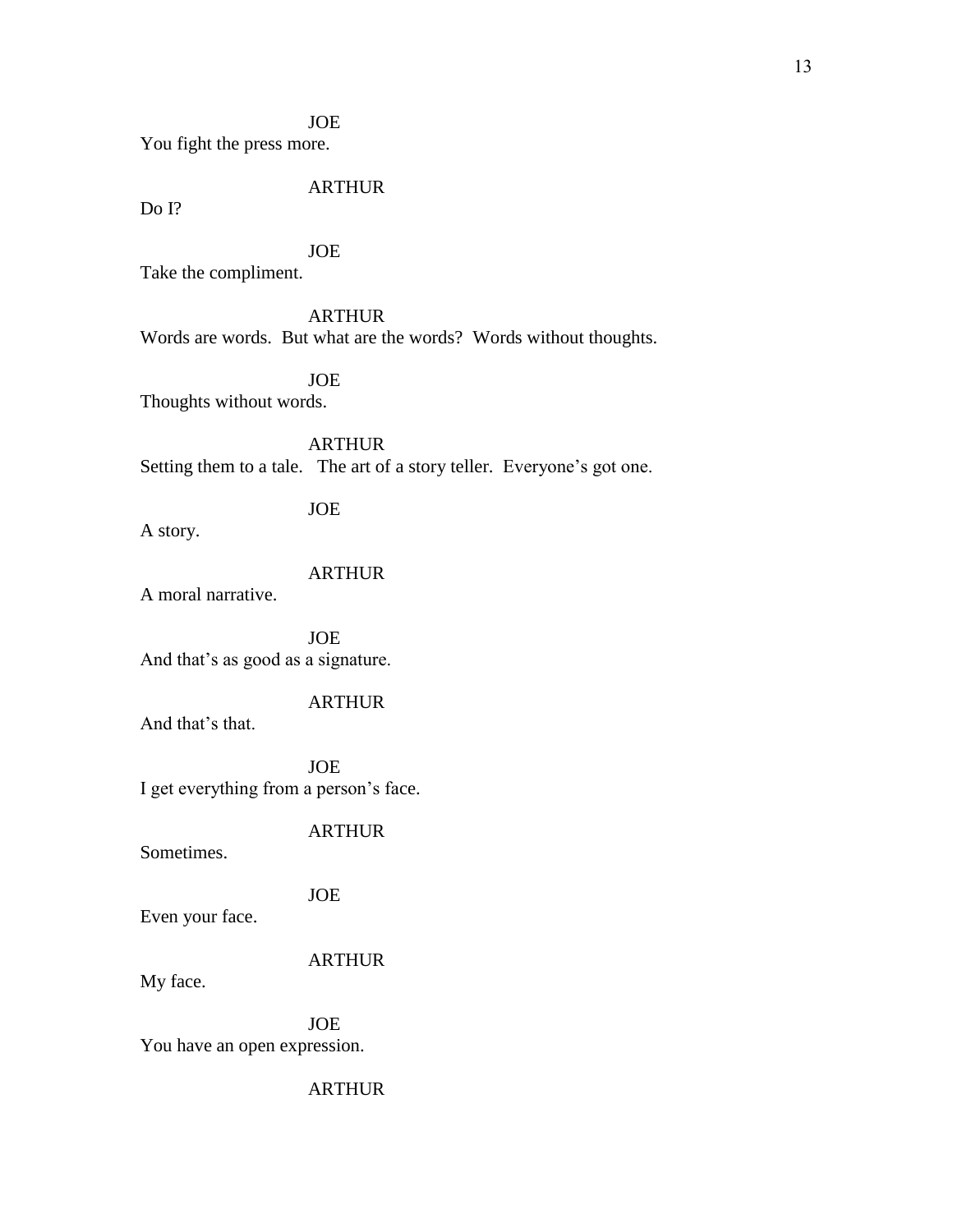Think so?

JOE I trust my eye more than my ear. For years.

ARTHUR Maybe that's baseball smarts?

JOE Nothing to do with baseball.

ARTHUR

Life is baseball. We think we're a team. We bat alone.

JOE It's just the reverse. We think we're alone. (JOE NOTICES THE RED HAIRED WOMAN)

#### ATHUR

What the hell.

JOE

What the hell.

ARTHUR We're a bunch of walking clichés.

JOE Yeah. Who's staring from that table?

ARTHUR

No one's staring over.

JOE That woman in the full mink.

#### ARTHUR

It's an awful color . . .

### JOE

. . . for her complexion.

#### JOE

She looks drunk.

ARTHUR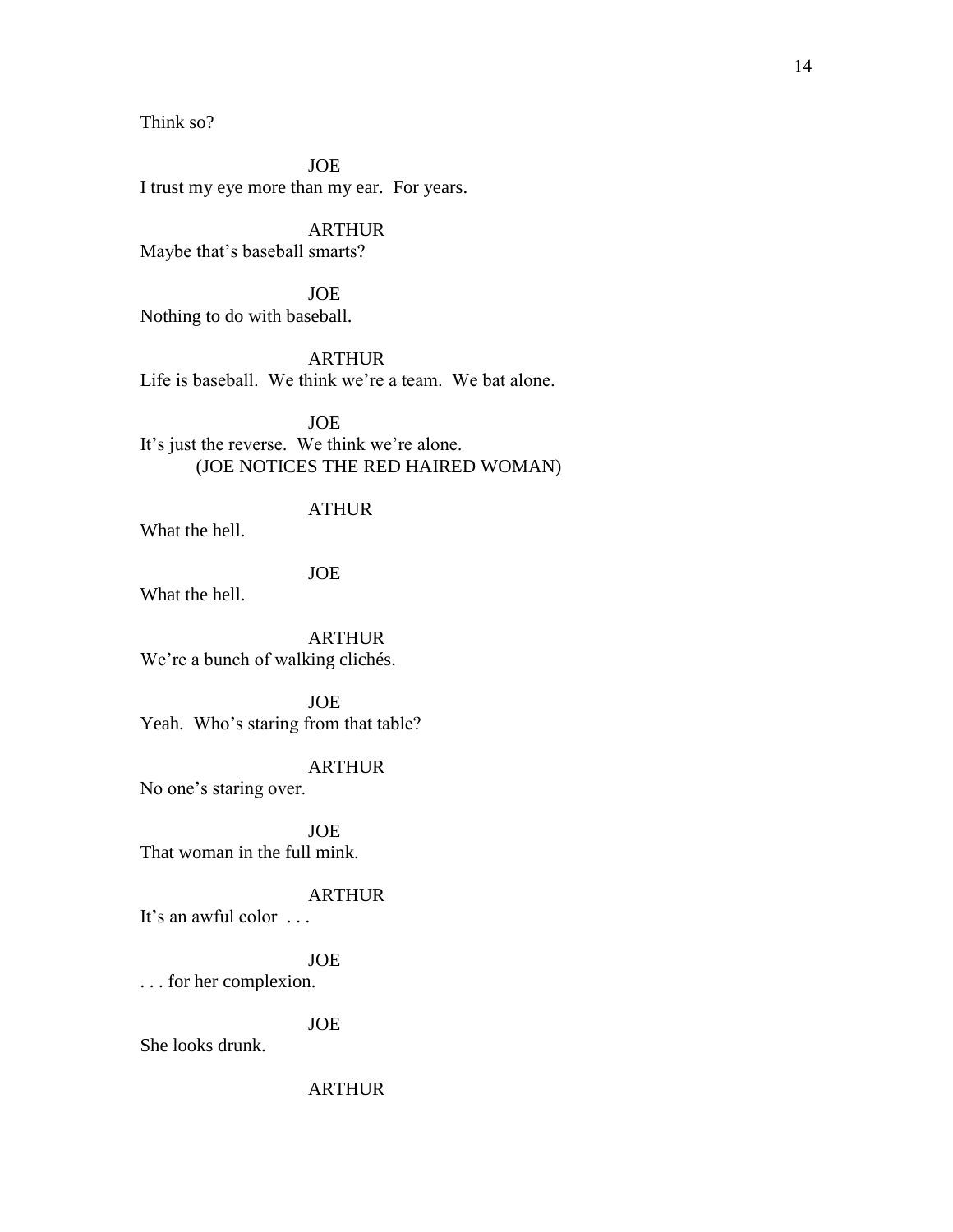#### (ARTHUR TURNS AND SEES HER) Yes, but she's a knock out.

JOE

Is she crying?

#### ARTHUR

She doesn't look happy.

JOE Not a bad looking gal. Blonde in a bottle?

### ARTHUR

So hard to tell.

JOE

Redhead.

ARTHUR

Can't see well in this lighting.

JOE Is she really with that guy? He's a thug. Why do that to herself?

#### ARTHUR

People are people.

JOE

I used to drink a lot on the road with the boys. Didn't agree with me even if the team spirit took over the bar. Spent too much time with Sinatra too.

#### ARTHUR

Hell, he's a wild card.

#### JOE

The thing is, people don't know how much they change when they drink. It's kind of a national curse. In Italy the culture is a different and there are safeguards. Family gets involved. In Italy folks don't drink and drive. What are you looking at?

### ARTHUR

She's a redhead. Gorgeous. And I don't think he's the boyfriend. In fact, she's there to help him with a real humdinger of a problem.

#### JOE

You see all that?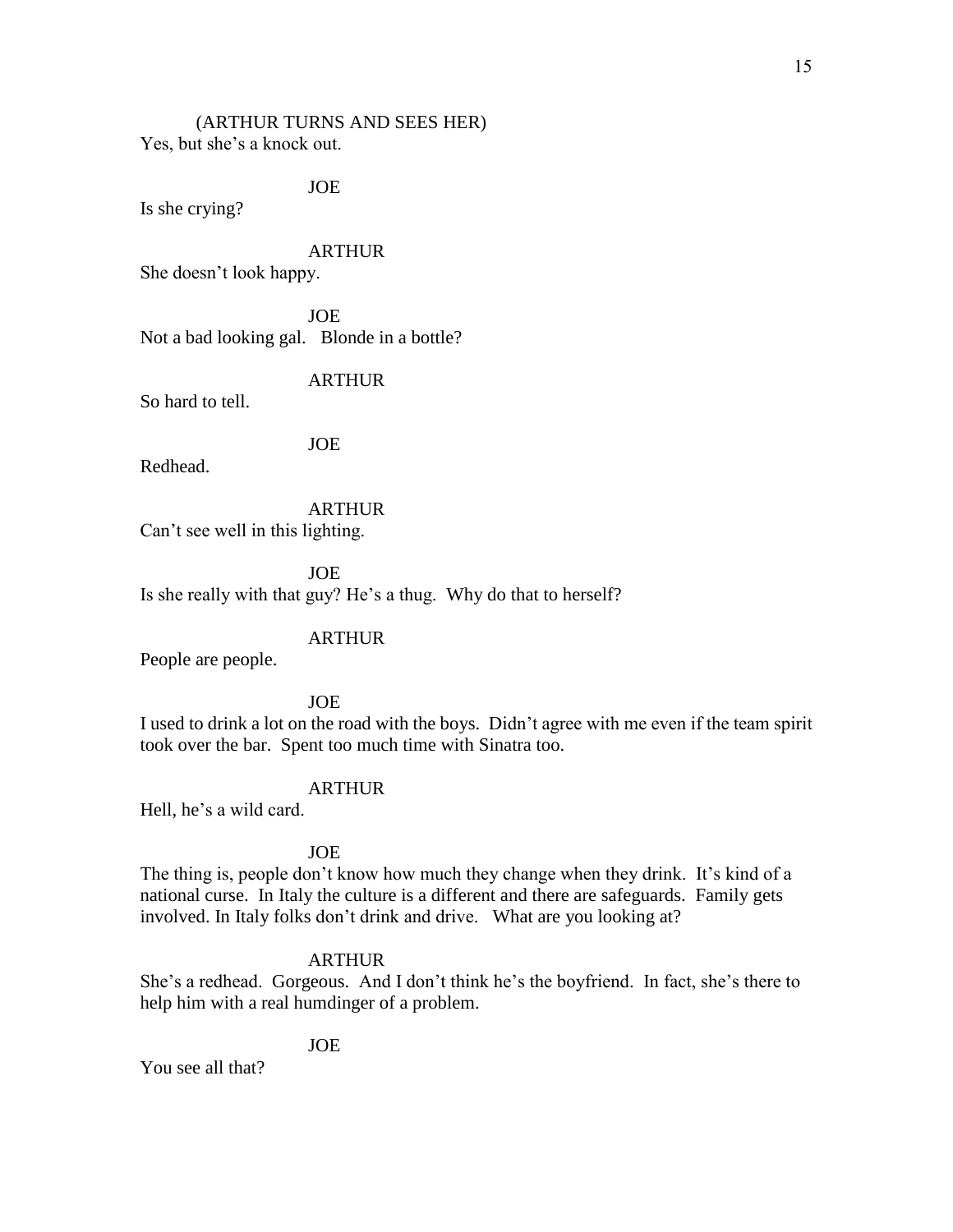More or less.

JOE

Clairvoyant?

#### ARTHUR

Hardly.

(SILENCE)

I know you don't like me.

JOE

I respect you, Arthur.

### (THE RED HAIRED WOMAN TAKES OFF HER MINK STOLE AND DOES APPEAR A LITTLE DRUNK OR DRUGGED. SHE KICKS OFF HER SHOES)

ARTHUR

Level with me. You never liked me.

JOE

Why would I meet with you?

ARTHUR Because Sinatra spreads gossip and you were stirred up.

JOE He never said anything. I never said anything.

### ARTHUR

I heard you did.

JOE

From the press?

ARTHUR The press never played up the rivalry.

### JOE

From our hotshot friends?

### ARTHUR

No.

JOE From Peter Lawford? Stuff what you hear, Arthur. What you hear is a bunch of lies.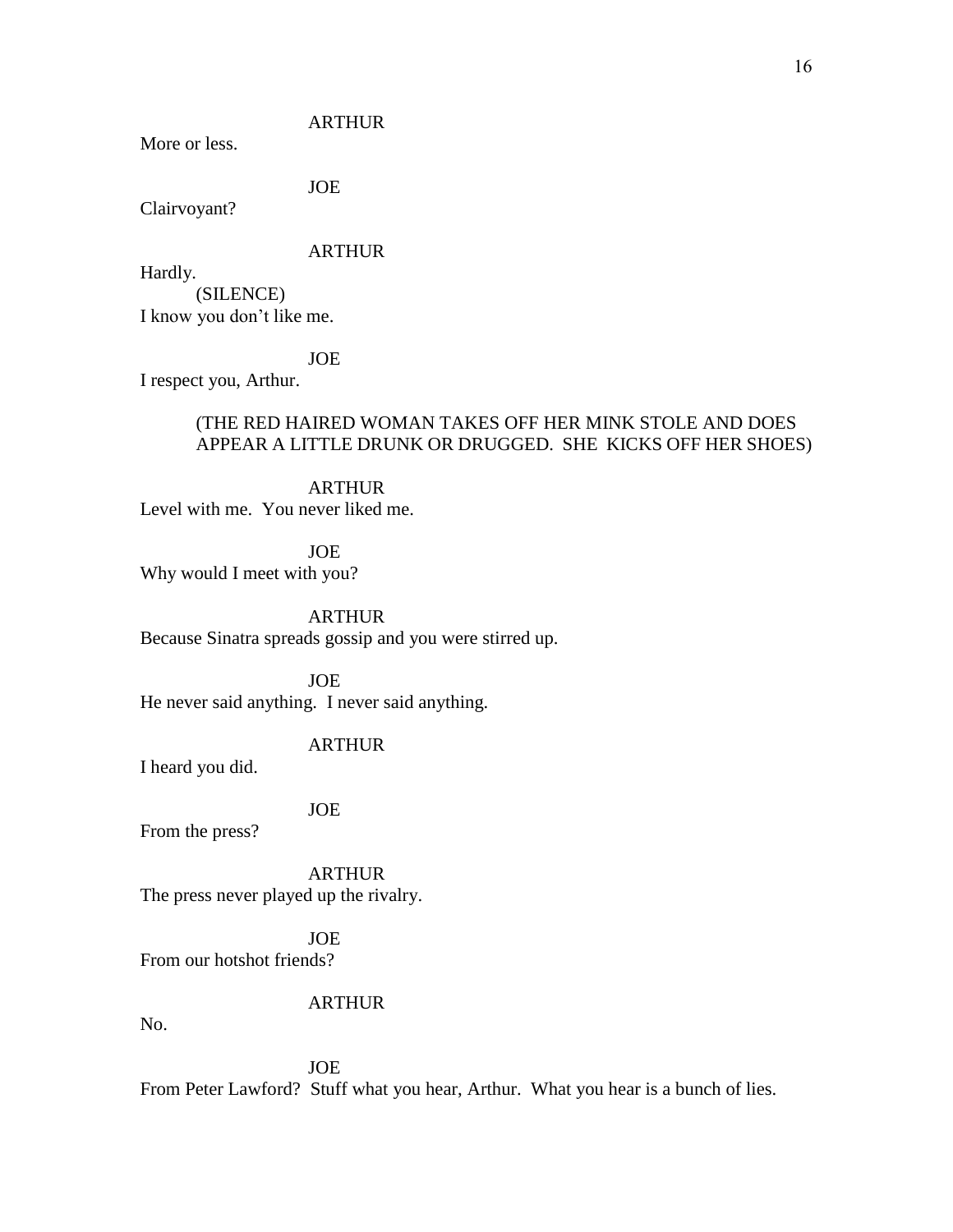Lies hurt.

JOE I know. And no one's a saint. Not me.

#### ARTHUR

Maybe Dom's a saint?

### JOE

My brother's not a saint. No way. A better fielder? Maybe. (PAUSE)

Look. You and I are far from saints and we are worlds apart.

### ARTHUR

We are worlds apart.

JOE What have I for you, really? I don't have your education.

ARTHUR

### We can help each other. A bereavement group for two.

JOE

Oh flip off.

### ARTHUR

Joe. Listen. Mourning takes a very long time. I can't relate to my close friends right now. And other thoughts dominate. Selfishness. Indecency. Cruelty.

JOE

Coming from whom?

#### ARTHUR

Take a guess.

JOE

From an Italian singer. Is that Sinatra talking inside your head?

#### ARTHUR

Screw Sinatra.

JOE

Go ahead and say it to his face, Arthur. You'll feel better.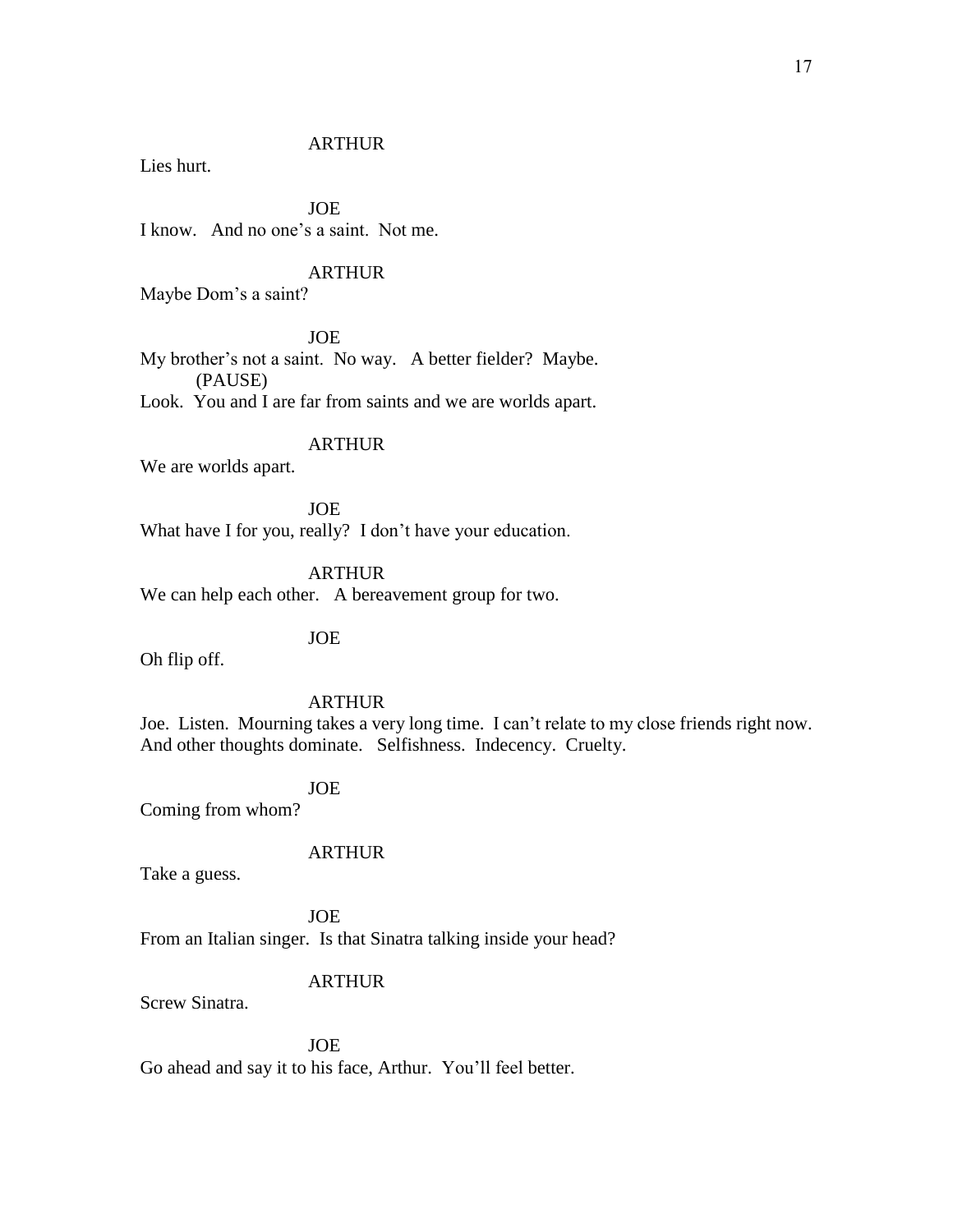Think so? Frank was washed up years ago. Got his nose in other people's affairs. Got his nose nearly broken.

### JOE

Yeah, he meddles. Nothing new.

#### ARTHUR

He's too close to Sam Giancana and the mob. I'm not inventing any of this. Look at me, Joe. He may have used you.

JOE

That's evident.

#### **ARTHUR**

His male friends have benefits. His code of behavior fails the cleanliness test.

### JOE

One first meets his good side and yet he can't help but unleash the little demon.

#### ARTHUR

Listen to his songs and his phrasing and his candid injury . . . you sense a purer person.

#### JOE

That's an Italian for you.

#### ARTHUR

I've got his damn records. Yes, he's in my home. His best album was "*Only the Lonely*" because he took a hard look at himself in the mirror. The Ava Gardner years – well – you know what I mean.

JOE

I like Ava Gardner. Her movies were good.

#### ARTHUR

Yeah.

### JOE

Both Sinatra and I were attracted to actresses.

### (THE RED HAIRED WOMAN LEAVES HER TABLE AND TAKES A FEW STEPS TOWARD JOE AND ARTHUR. THE MEN DON'T NOTICE HER)

#### ARTHUR

Those days were sweet.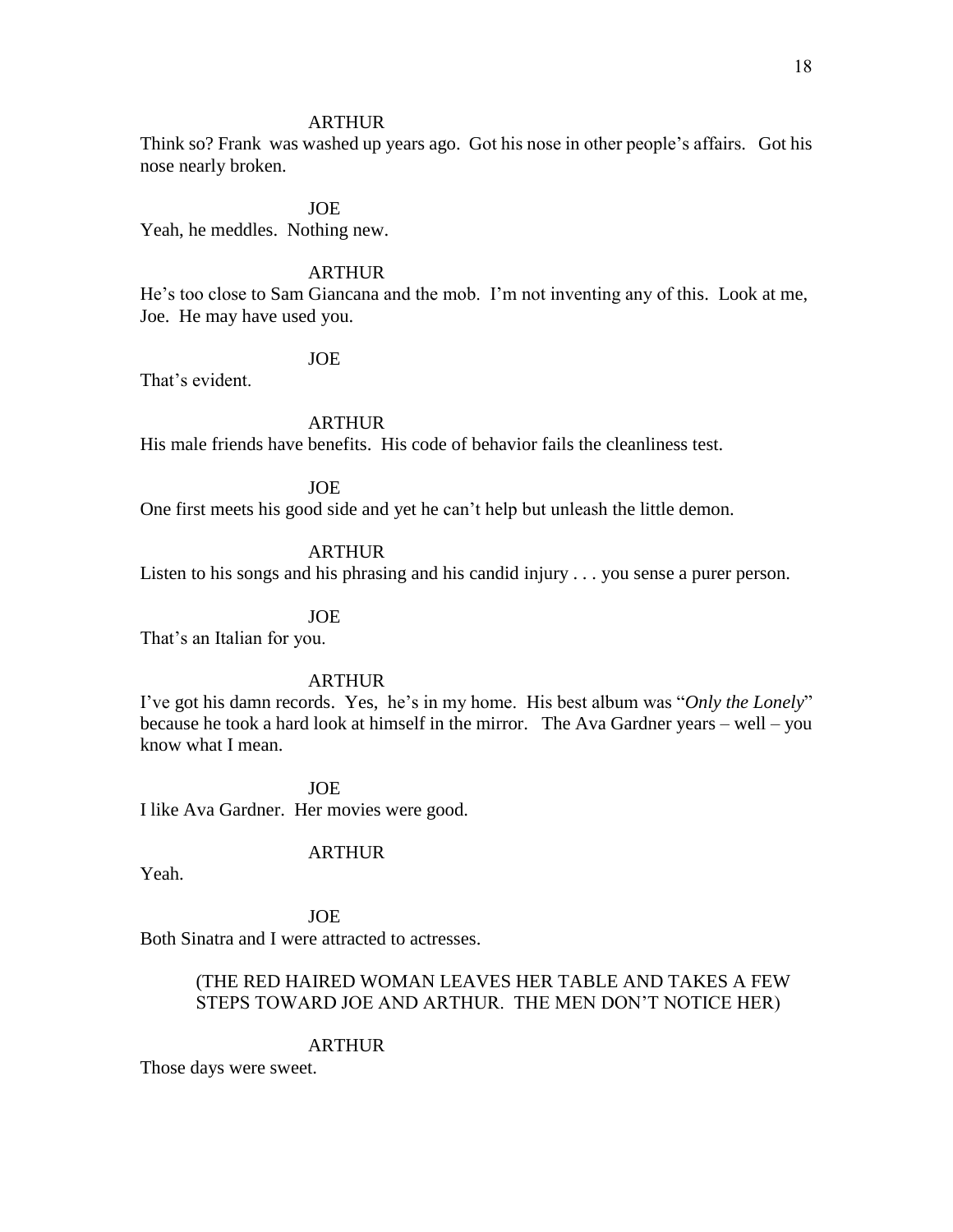They were. When I left baseball I thought it would be for good.

### ARTHUR

Yeah.

### JOE

But Yankees brought me back as a hitting coach and I returned to the organization. The team has changed but the feeling is steady. Traditional enough. A little society all to itself.

### **ARTHUR**

In the theatre there's nothing quite like the Yankees. Maybe in the '30s with Harold Clurman and the Group Theatre. Maybe Odets felt what you have with the Yanks.

JOE

For better or for worse, we have our own little society, Arthur. You and me.

### ARTHUR

What's the tie about? Is it the coincidences or is it the rumors?

JOE Does it matter? The rumors are awful.

### ARTHUR

It's like we're related by blood.

JOE We're reflections in her moonlit pool.

ARTHUR I'm not your brother. I'm not your brother-in-law.

JOE

And who gives a crap, really?

### ARTHUR

Not me.

### (THE WOMAN UNZIPS HER DRESS AND LETS IT FALL TO THE FLOOR)

#### JOE

Think about the good in the worst situation. Think about anything right because people tried to be decent despite the Hollywood insanity. Think about the doctors who couldn't break through to her no matter how much they were paid. Think about her first husband.

### ARTHUR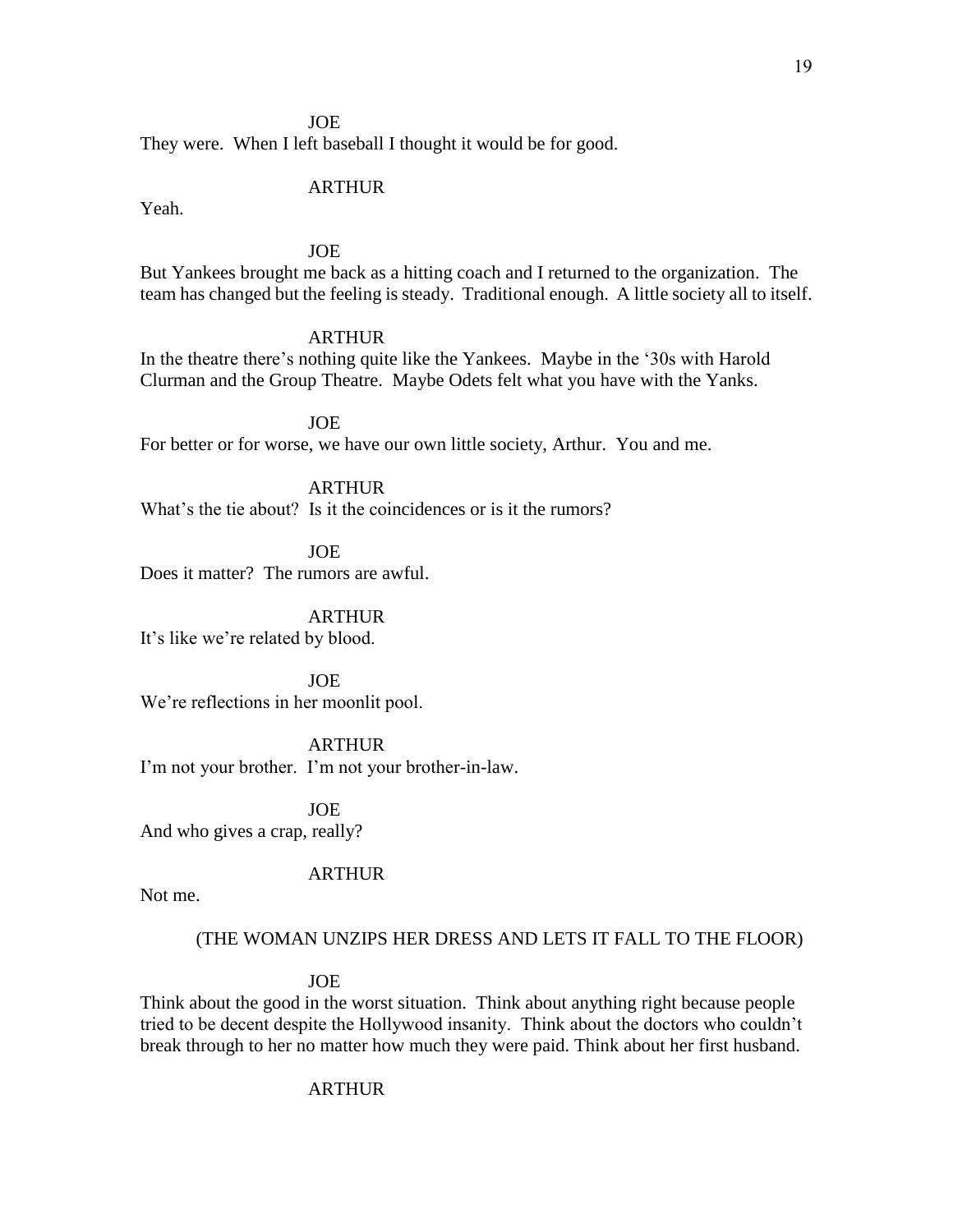### (CHECKS WATCH NERVOUSLY)

But we are related to the core of her.

#### JOE

I was saying the first guy has nothing to compare to what we share, Arthur. Nothing more complicated than . . .

### ARTHUR

I know what you were saying, her first husband was a low life. No distinction and he bossed her around. Screw it, I can't say anything generous tonight. It takes years to give into this properly. If you push it, you get nothing but a great fraudulent kiss from a painted whore.

### (THE WOMAN WALKS OFF THE STAGE LEAVING HER DRESS, SHOES, AND MINK STOLE. THE DINING ROOM LIGHTS CHANGE TONE)

| Well, Arthur                           | JOE           |
|----------------------------------------|---------------|
| Joe?                                   | <b>ARTHUR</b> |
| Shall we order?                        | <b>JOE</b>    |
| Sure.                                  | JOE           |
| Are there menus?                       | <b>ARTHUR</b> |
| Some days they give out menus.         | <b>JOE</b>    |
| On Jewish holidays?                    | <b>ARTHUR</b> |
| I'll ask. Is it a Jewish holiday?      | <b>JOE</b>    |
| Yeah, Yom Kippur. Ask for the special. | <b>ARTHUR</b> |
| OK.                                    | JOE           |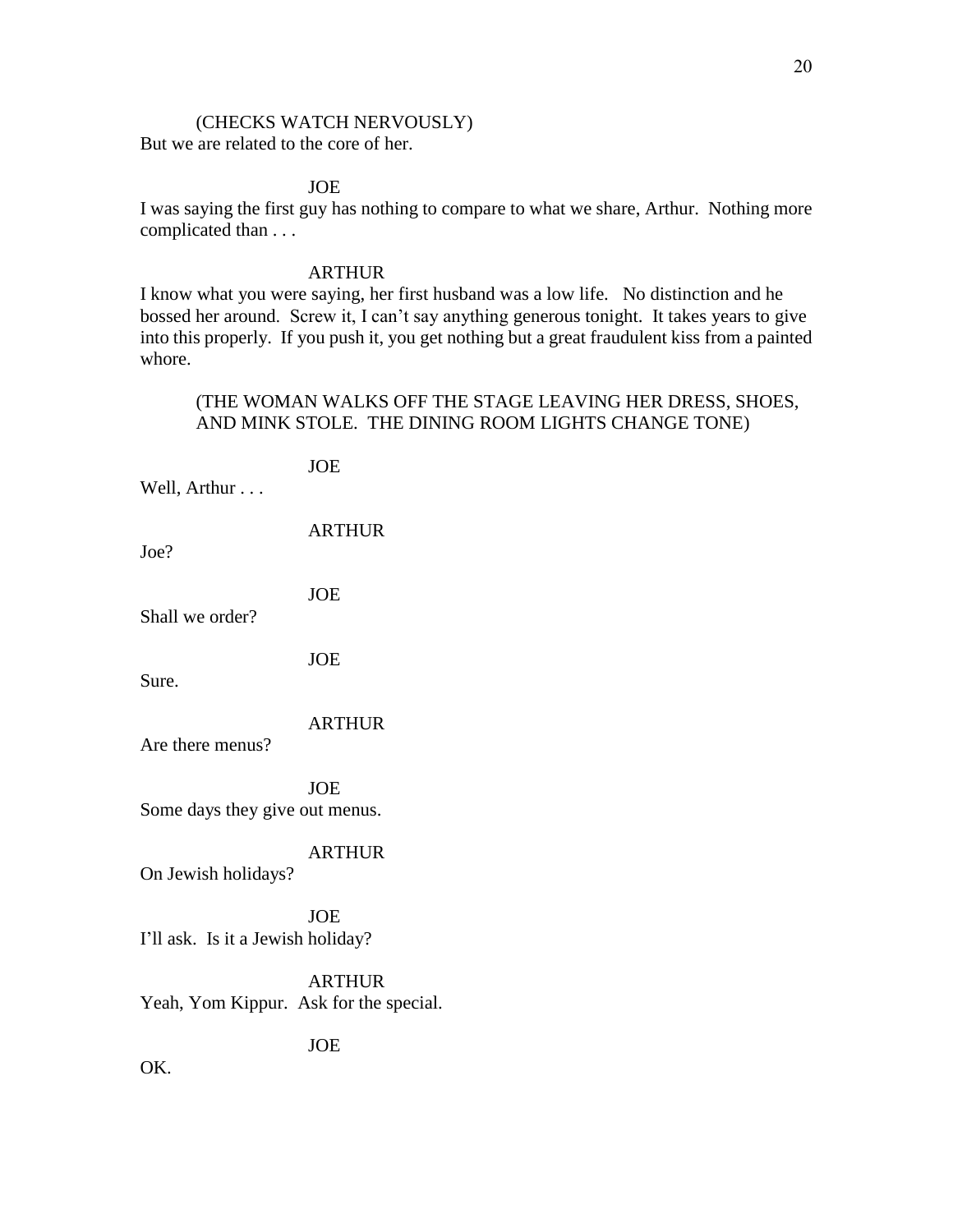### (A WAITER ARRIVES, WRITES DOWN A FEW THINGS AND LEAVES)

#### ARTHUR

You don't like anything about show business.

JOE

Show biz is Yankee Stadium, Arthur. We suit up and it's show time.

### ARTHUR

Open air theatre.

JOE Yankee Stadium will last forever. It's a palace.

#### ARTHUR

A national treasure.

JOE

A hall of fame for all.

**ARTHUR** 

Athletes have short careers just like many show biz folks.

JOE The clock is way too fast. Where did that woman go?

#### ARTHUR

What woman, Joe? (PAUSE) Celebrities are freaks of nature, you learn that in short order.

### JOE

(STILL ADJUSTING TO THE WOMAN'S DISAPPEARANCE) Celebrities give up something you never get back.

### ARTHUR

In America, we don't have royalty but we have celebrity. Always a mixed blessing. (PAUSE)

You're giving me the once over. Joe.

JOE

Hardly. Let's break bread.

ARTHUR

I have an appetite tonight.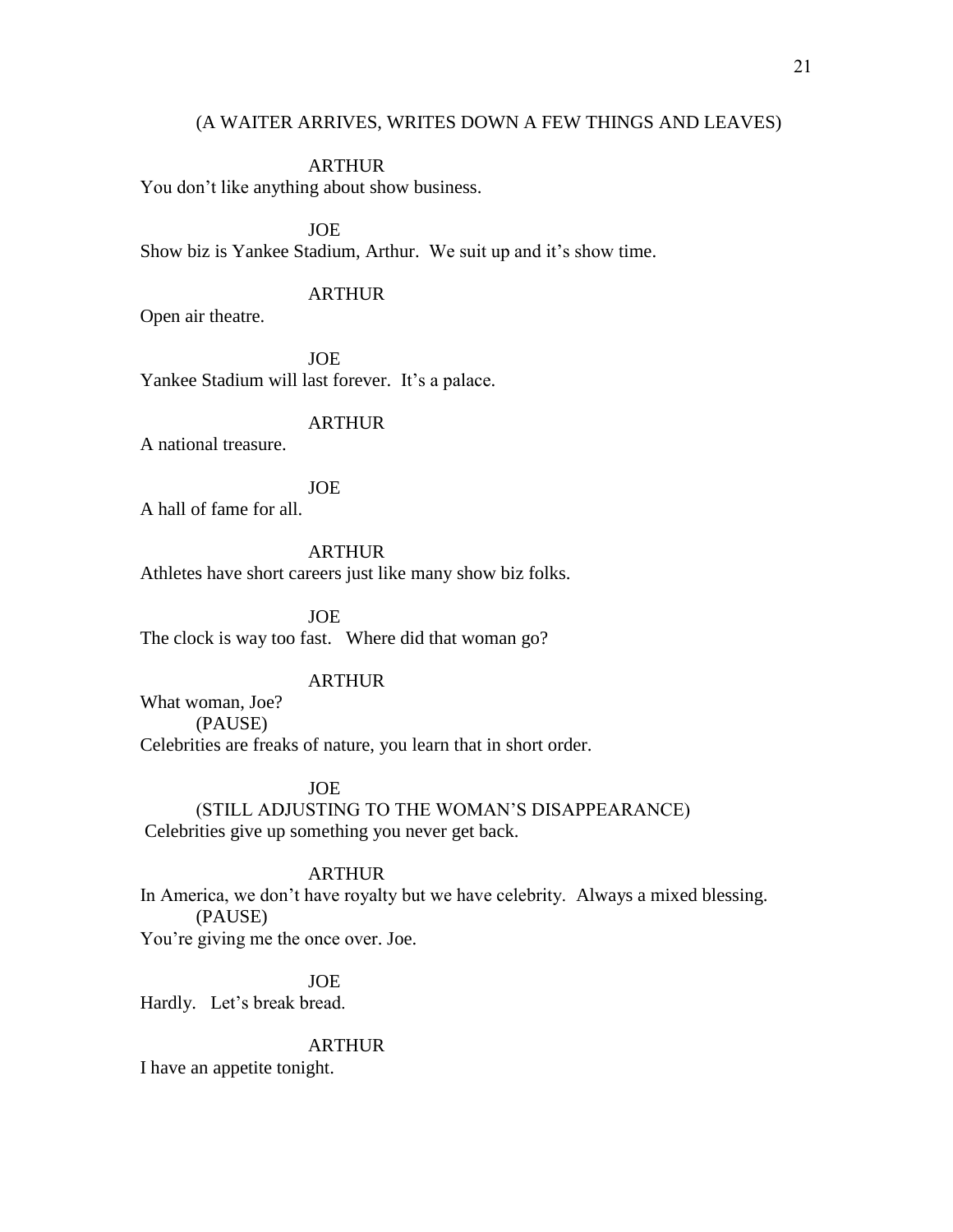Oysters?

ARTHUR

Is Sinatra coming?

No.

JOE

ARTHUR

Is that a promise?

JOE Do you need me to make that promise?

ARTHUR You can't think when this guy's within earshot.

JOE I know. And he usually means well.

### ARTHUR

Sinatra has real issues. He wants to be the king of entertainment but then he hangs out with heavies.

### JOE

That's rumor.

### ARTHUR

I don't care. He gets by on crooner's luck. Doesn't matter if he's a good Italian or not. Doesn't matter if he can sell a new album. And doesn't matter when he turns in a good movie performance.

### JOE

Speaking of royalty, you know, with access to the Kennedys, Frank's got it.

### ARTHUR

So what? Doesn't mean a thing. You and Frank were close ten years ago.

### JOE

Never that close.

### ARTHUR

Okay, what happened in November '54? With the raid on Florence Koltz's home?

### JOE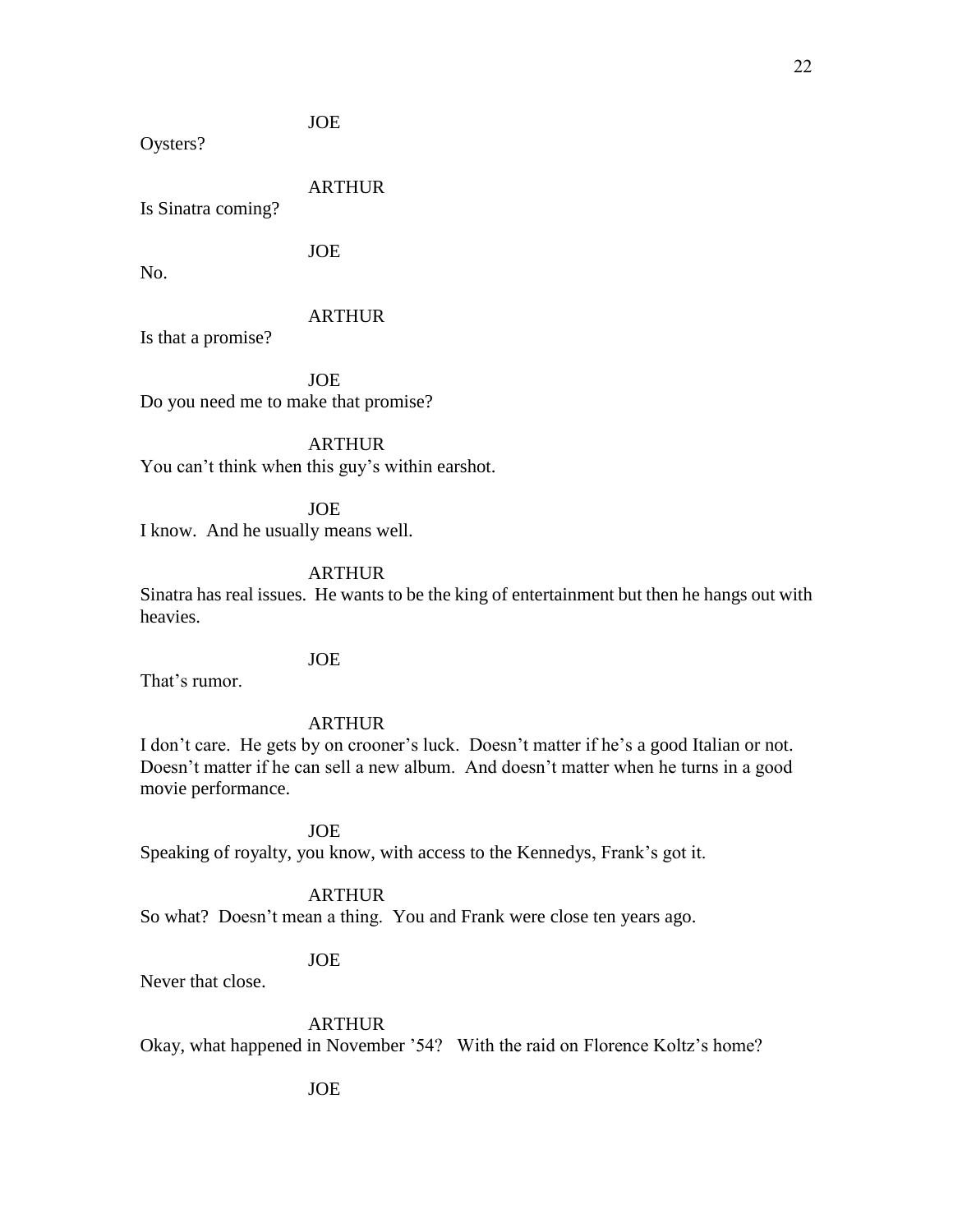Never happened.

#### **ARTHUR**

Oh, come on. You and Frank were having dinner at the Villa Capri in Hollywood . . .

#### JOE

#### (INTERRUPTING)

Not true.

### ARTHUR

. . . when you got a tip from a very dumb gumshoe who said Marilyn was in bed with another gal.

### JOE

Horseshit, Arthur.

### ARTHUR

It was in the papers, Joe. I also heard that the Frank beat up the detective who gave you the tip. Sinatra evaded police charges as he usually does. This was stranger than fiction.

#### **JOE**

Frank slapped around the detective, but we didn't break in.

#### ARTHUR

See? I'm not blowing smoke.

#### JOE

The press just wanted to ridicule the last weeks of my marriage. Just as they made hay out of her visits to the White House.

#### ARTHUR

And Peter Lawford's a velvet pimp.

### JOE

He carries himself like he's got the key to the palace. Rat Pack has a wretched stench.

#### ARTHUR

I abhor Vegas culture. Marilyn thought he's homosexual.

### JOE

She said that?

#### **ARTHUR**

More than once. Light in the loafers. Or to put it in an elevated sentence, Lawford's sincere sanctimonious charm covered by cheap London elegance.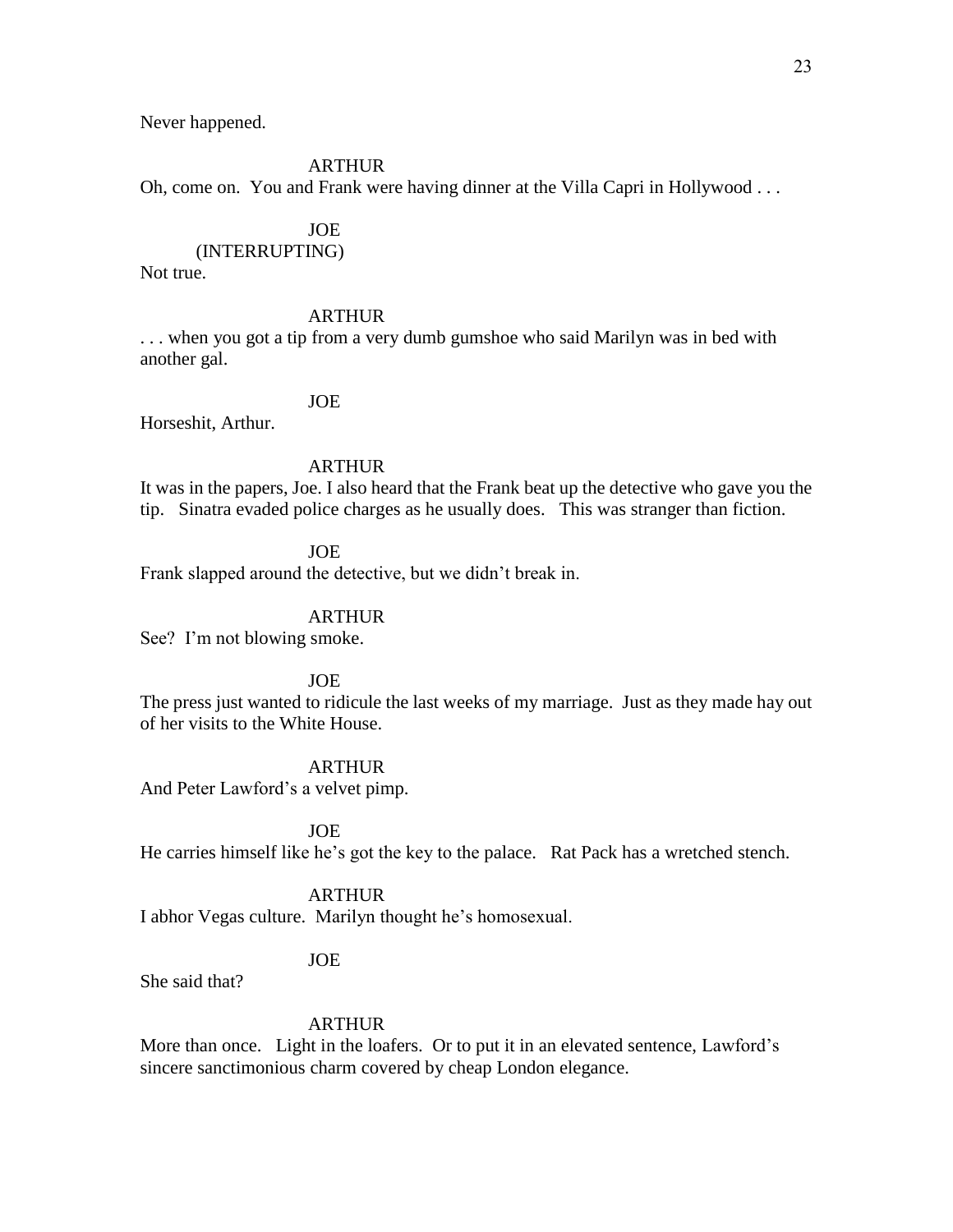I kept him and his wife Patricia from attending the funeral.

### ARTHUR

I know.

JOE

I had to keep the event from turning into a circus far from the White House and Hollywood. I kept Frank away too.

(PAUSE. GETTING UPSET INSIDE, BUT COVERS IT) Yeah, Americans love the Kennedy mystique, Arthur. Craving it like caviar. The nation's optimism rides on a President in black tie – our new matinee idol.

### ARTHUR

As handsome as Gregory Peck . . .

JOE . . . with the cutest kids on the White House lawn.

### ARTHUR Rocking chair in the Oval Office.

**JOE** First Lady rivals Audrey Hepburn.

ARTHUR Next to JFK, Ike looks like gramps on meds.

JOE

Well, hair helps.

#### ARTHUR

Harvard helps.

#### JOE

Money helps.

#### ARTHUR

Joe Kennedy built it up on bootleg. You'd think the country would call a pirate by his real name.

### JOE

Money can be sanitized. No art to that. Happens like a car wash. Look, I met the President. But the rumors are nauseating.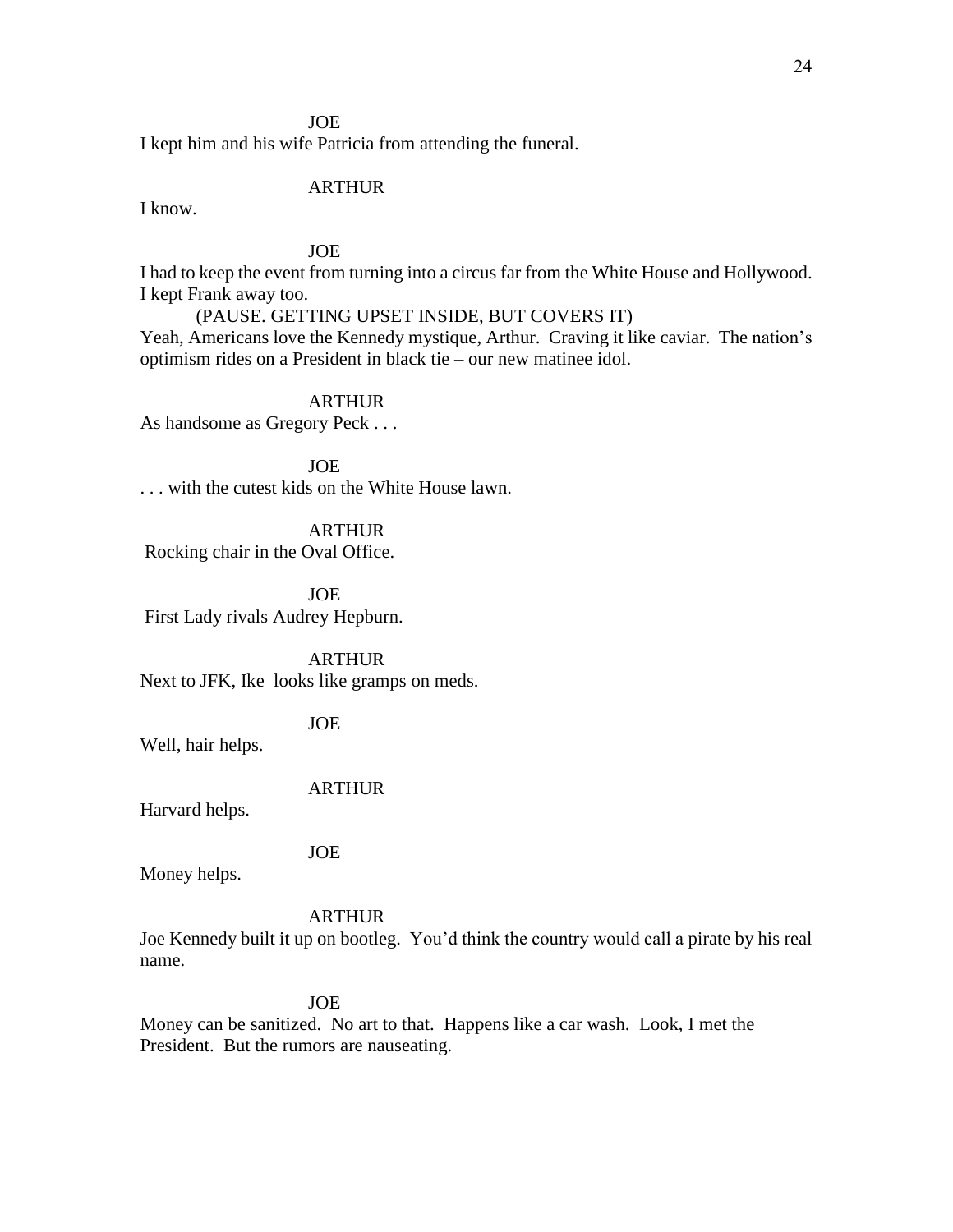You've been to the White House.

JOE

Sure. Haven't you?

### ARTHUR

And you despise Kennedy?

JOE Despise is a strong word.

### ARTHUR

I'm critical.

**JOE** 

Kennedy didn't bother you in Congress.

#### ARTHUR

True. And charm can only go so far. He's careful not to cut off Martin Luther King, but what's he doing for the Negro population? I know he sounds good on TV and the cameras love him.

JOE

The country needs honest leadership.

#### ARTHUR

I see a lot of vanity from the Kennedy clan. Bobby's out of his league in the cabinet. The Kennedys are insular. They have been catered to all their natural lives.

JOE

Luck of the Irish.

### ARTHUR

Yeah.

(DRINKING LIBERALLY) We both know that Marilyn was not treated well by the Kennedys, Joe.

#### JOE

What's your point?

ARTHUR

The charades involving her and the Kennedys.

#### JOE

Look . . . you can't believe what you hear.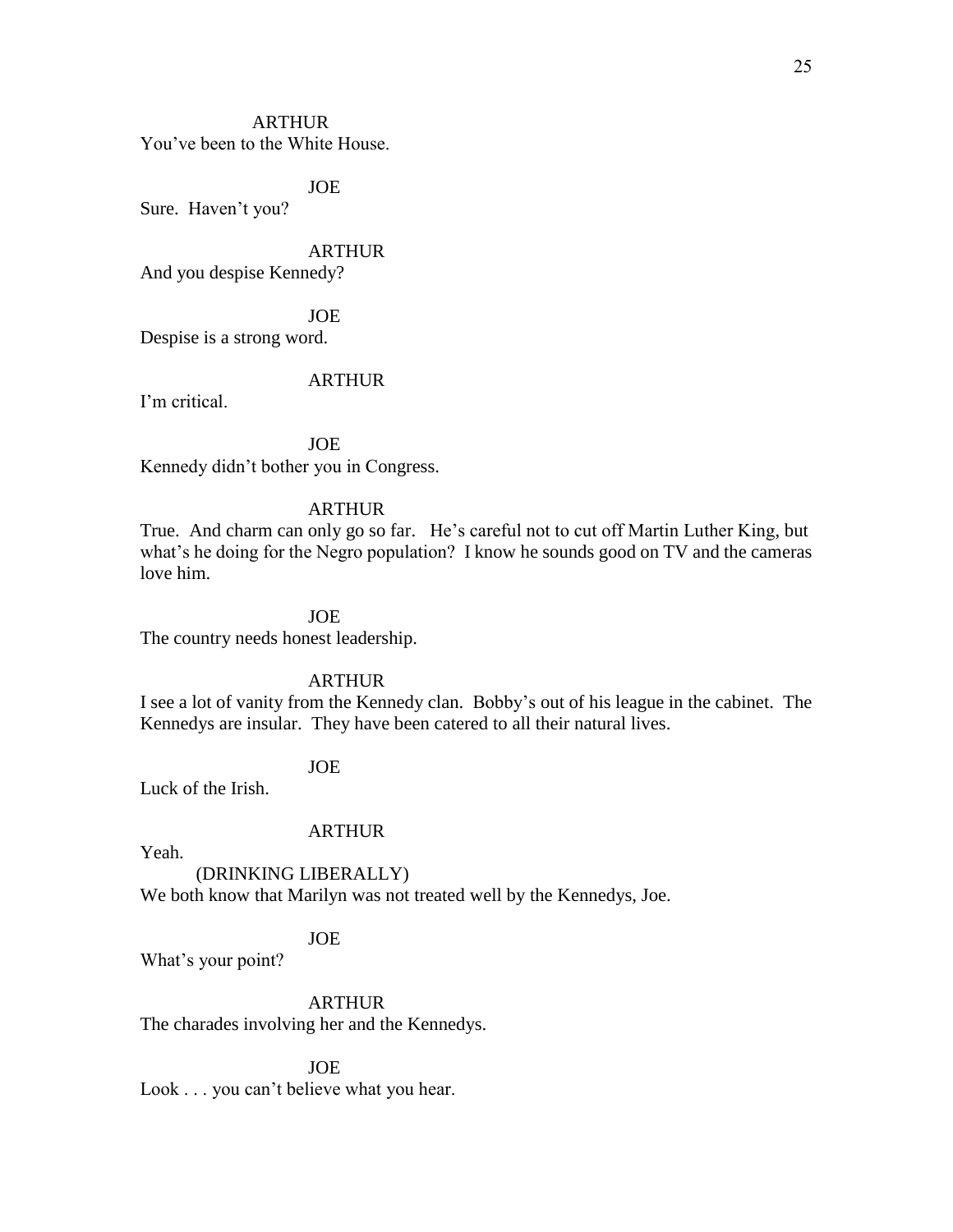I know what to believe.

JOE Then it's a form of self-torture.

#### ARTHUR

Screw it.

**JOE** I'm guilty of the same. The blame game.

### ARTHUR

Marilyn saw John Kennedy many times in confined spaces.

JOE

And Elia Kazan too. There's a list, Arthur. Many guys were on the list.

#### ARTHUR

I don't care about the damn lists. It was Kennedy and his minions. How it got that far I have no idea. How she was able to sing to him on his birthday, sing to him next to that cake, intimate to everyone at that party what was really between them with the First Lady in the room. I don't know how the hell that can happen in our society, Joe. Really. How big is the big wink?

#### JOE

It can be pretty damn big.

#### ARTHUR

Undignified. Uncalled for. Looking more like a night at the Playboy Mansion with Hugh Hefner. The journalists took notice, you can bet the ranch on that. What about Bobby Kennedy? He was with her that final day. What the hell was he doing visiting her apartment? What was her doctor doing with these horrible prescriptions? You know what I'm talking about. No cop was honest with this case.

#### JOE

What can you do?

### ARTHUR

I wish we could just turn back the clock.

#### **JOE**

And prevent her from going to the White House? Stop her from going to celebrity parties? She was the goddess. We were accessories to a goddess.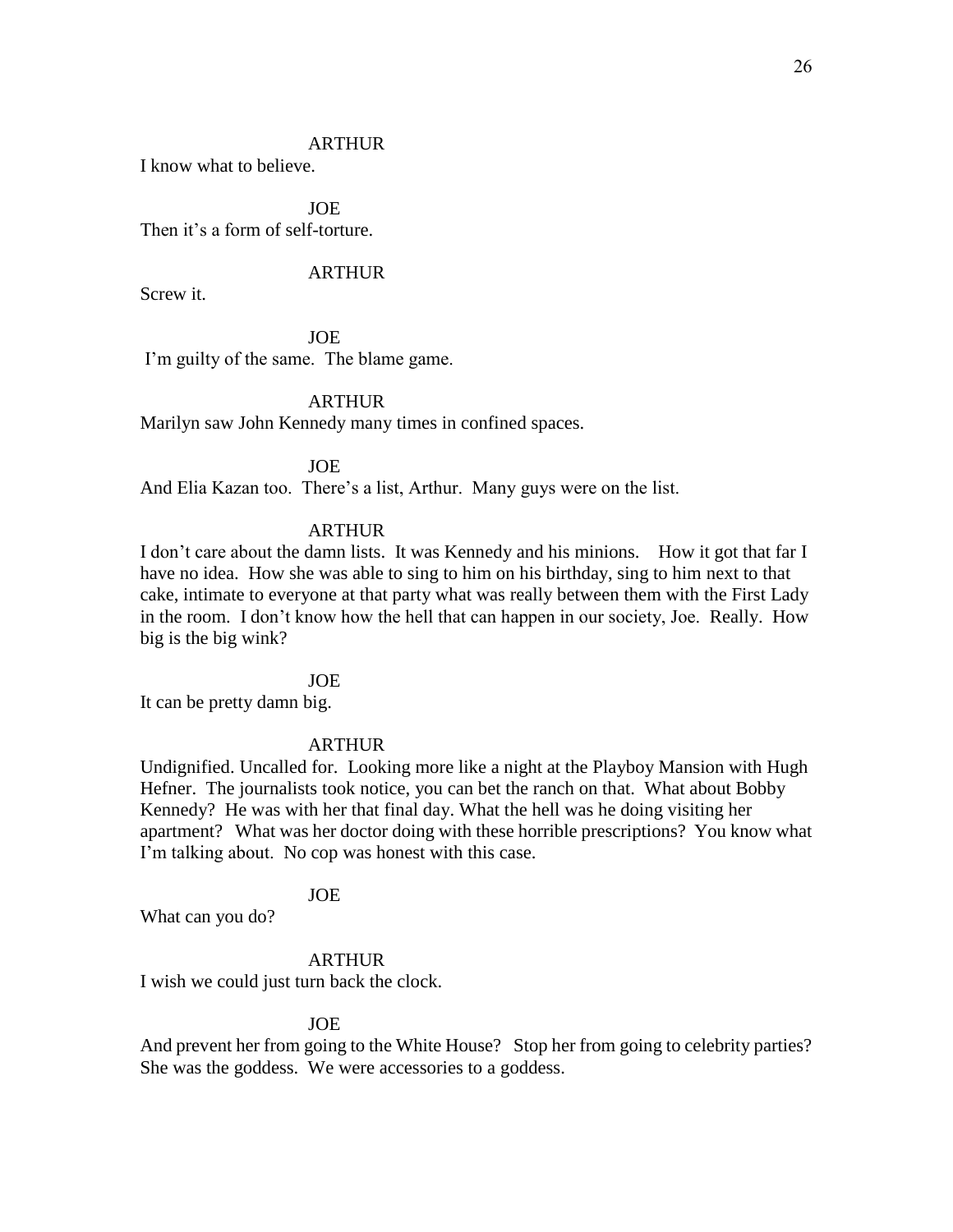Who then has propriety to her soul?

JOE

You or me?

#### ARTHUR

I mean that in earnest.

JOE

I think you do, Arthur, mean it.

### ARTHUR

Look Joe. We could tell the public. Stand together. The Kennedys are responsible for her death.

JOE

We would be crucified for taking on Kennedy, Arthur. There is no hard evidence.

### ARTHUR

We could press for the police to reopen the investigation and get a second coroner's report.

JOE

No. It would be a colossal indignity to her memory.

### (THE WAITER RETURNS WITH SALADS FOR THE MEN. CONVERSATION STOPS UNTIL THE WAITER LEAVES)

#### ARTHUR

We know too much and we can do absolutely nothing for the rest of our lives.

JOE

Just eat your salad, Arthur.

ARTHUR

We were heroes for a few minutes and now utterly useless.

#### JOE

Heroes burn quickly.

#### ARTHUR

Can't let it go, Joe.

#### JOE

Her first husband did. He may be the luckiest of all.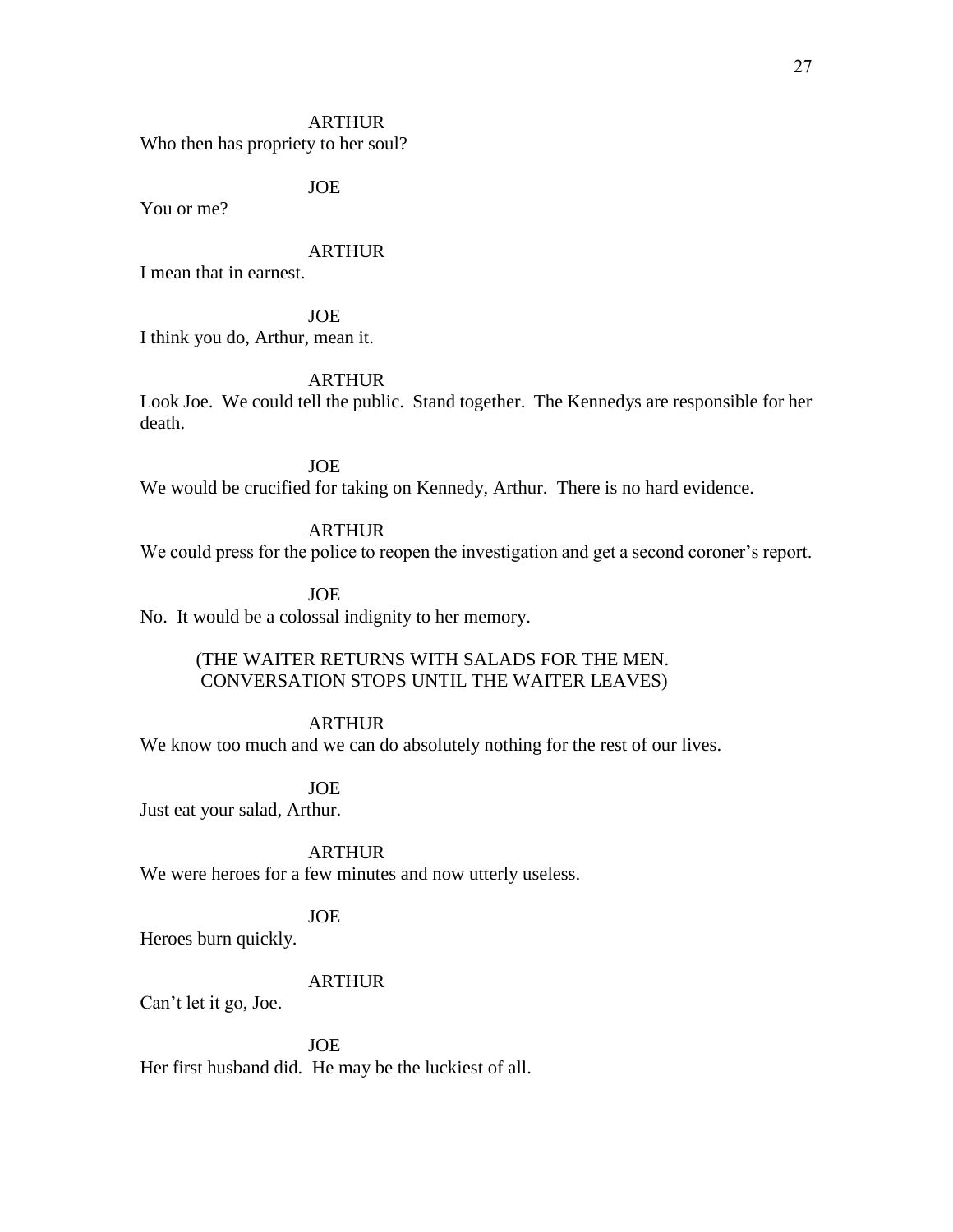That hick of a husband was as abusive as her mother.

#### JOE

Look, you thought New York would help in ways Hollywood would never. But keeping her east was just as bad.

#### ARTHUR

Maybe the President's brother just couldn't find the way to disentangle – as smoothly as the Commander In Chief. And Goddamn it - I don't understand how two Irish American brothers share a person intimately. It's an insane way to keep a sense of brotherhood in tow.

#### JOE

Men behave like boys when it comes down to sex, Arthur. Drop this Kennedy vendetta.

#### ARTHUR

You're right. I'm losing my mind over this.

### (QUIET FALLS AND THE ROOM'S LIGHTS RETURN TO THE TONE WHEN THE RED HAIRED WOMAN WAS IN THE DINING ROOM)

#### JOE

That woman's back, Arthur. Look over your shoulder.

### ARTHUR

(NOT PICKING UP ON JOE'S MEANING) Did Marilyn cast such a powerful spell? Like Circe's magic at Odysseus's expense.

#### JOE

### (THINKS HE SEES THE RED HAIRED WOMAN RETURN FOR HER THINGS)

Not Marilyn, Arthur. That girl over there.

#### ARTHUR

#### (DISCONNECTED TO JOE'S THREAD)

You know, Congressman Francis Walter from Pennsylvania told my lawyer that if he could take a photo with Marilyn, the congressional committee would drop the hearing on me. I was being played all the way. And there were risks if I gave them the finger, Joe.

### (ARTHUR SENSES HE HAS OFFENDED JOE AND THERE IS SILENCE. ARTHUR PROCEEDS IN A MORE QUIET STRIDE ALL THE WHILE FIGHTING WITH HIS INNER ANGER)

My politics just pissed off the lot of them. Of course I said absolutely not! We're not posing for Francis Walter's fucking Polaroid. We're not going to take a close-up with Marilyn hanging on Walter's arm. So I didn't give him the finger, but he got nothing from us. What is this Mickey Mouse ethics?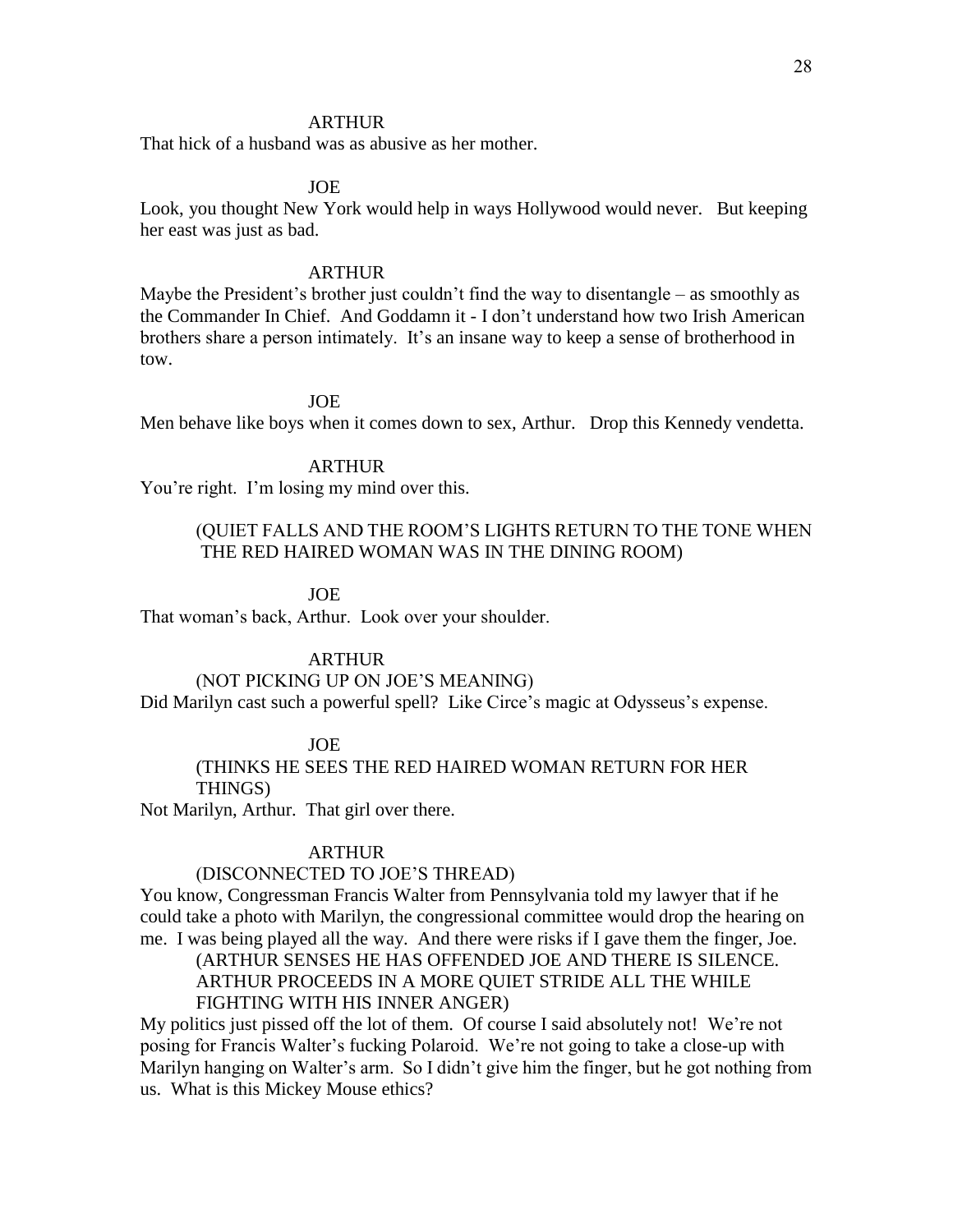### JOE (MANAGING TO RETURN TO THE TABLE CONVERSATION) From Mickey Mouse to Mickey Mantle.

#### ARTHUR

Yeah.

#### JOE

The country is star struck. The favors are disgusting and the explanations for the indignities are revolting. Like you, I despise the adulation which still demeans her memory. There will never be another Marilyn in the world.

### ARTHUR

There will never be.

#### JOE

And there will be no appropriate commemoration because the world sees this as her self-hatred and her suicide. The rumors come from the strangest circles.

#### ARTHUR

From J. Edgar Hoover to Hedda Hopper.

#### JOE

Does it matter? The point is that half of America reviled her and the other half worshipped her. I wish the whole experience was more dignified. Our nation should honor her as an artist and not a sex kitten. Dying so young needn't be a curse on the living. I can imagine the sorrow of so many young women who emulated her look.

#### ARTHUR

Women trying to capture her way of pleasing, yes, that's her legacy. Maybe it's more certain of a girl in the south, from Georgia or South Carolina. A girl in Hollywood may act submissive but that's not the south. That's just whorish behavior.

#### JOE

It's Billy Wilder directing her on that subway grating with the wind machine blowing up her skirt. That's whorish from a famous director.

#### ARTHUR

I know. Ironic that the rumors from either side of society confirm the very same thing

### JOE

Confirming she was a blinding light to us.

#### **ARTHUR**

A living paradox.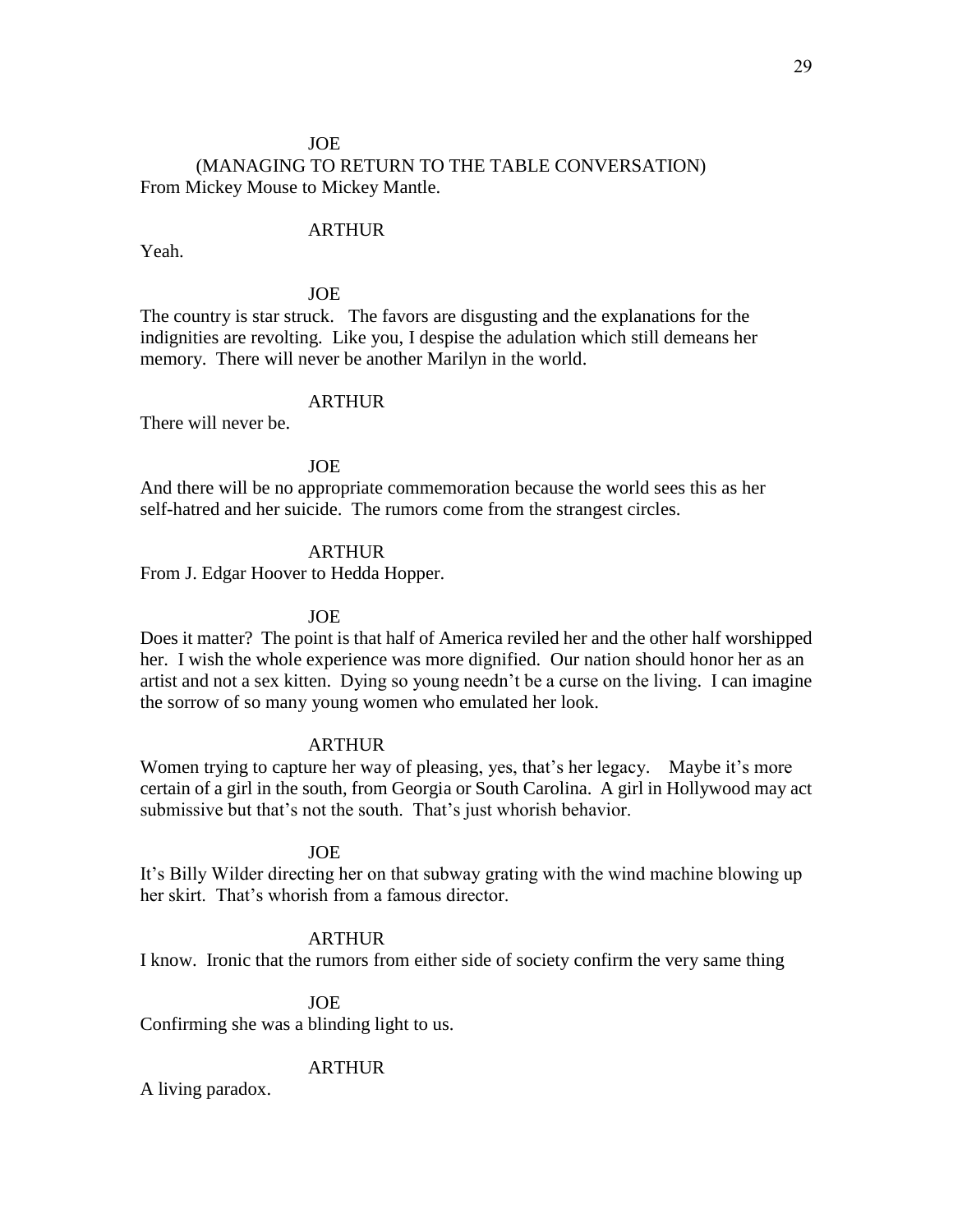Tough as nails and then more vulnerable than a robin's egg.

### ARTHUR

She was more honest to men than to women, but that hurt her in the end.

#### JOE

She saw all men as boys.

### **ARTHUR**

In her deeper recesses, she was the elder.

### JOE

She told about being held down at parties by aggressive men, and through the grace of God she escaped.

### ARTHUR

You know this as a fact, Joe. She had no common sense.

#### **JOE**

But she had something more sacred.

#### ARTHUR

That goes without saying.

#### JOE

I'm left darting around without a head on my shoulders. Maybe this is the kind of thinking from having a career in professional sports. When I played at the stadium, there was a small patch of grass that made me feel lighter than a feather. It was as if there was no gravity and all the fielders knew about it and we never talked about it.

#### ARTHUR

I get it.

JOE

We were inches away from being looped with the flyer saucer people.

#### ARTHUR

Yeah. Sure. Flying saucers are next.

### JOE

We were father figures to her

#### ARTHUR

At what cost?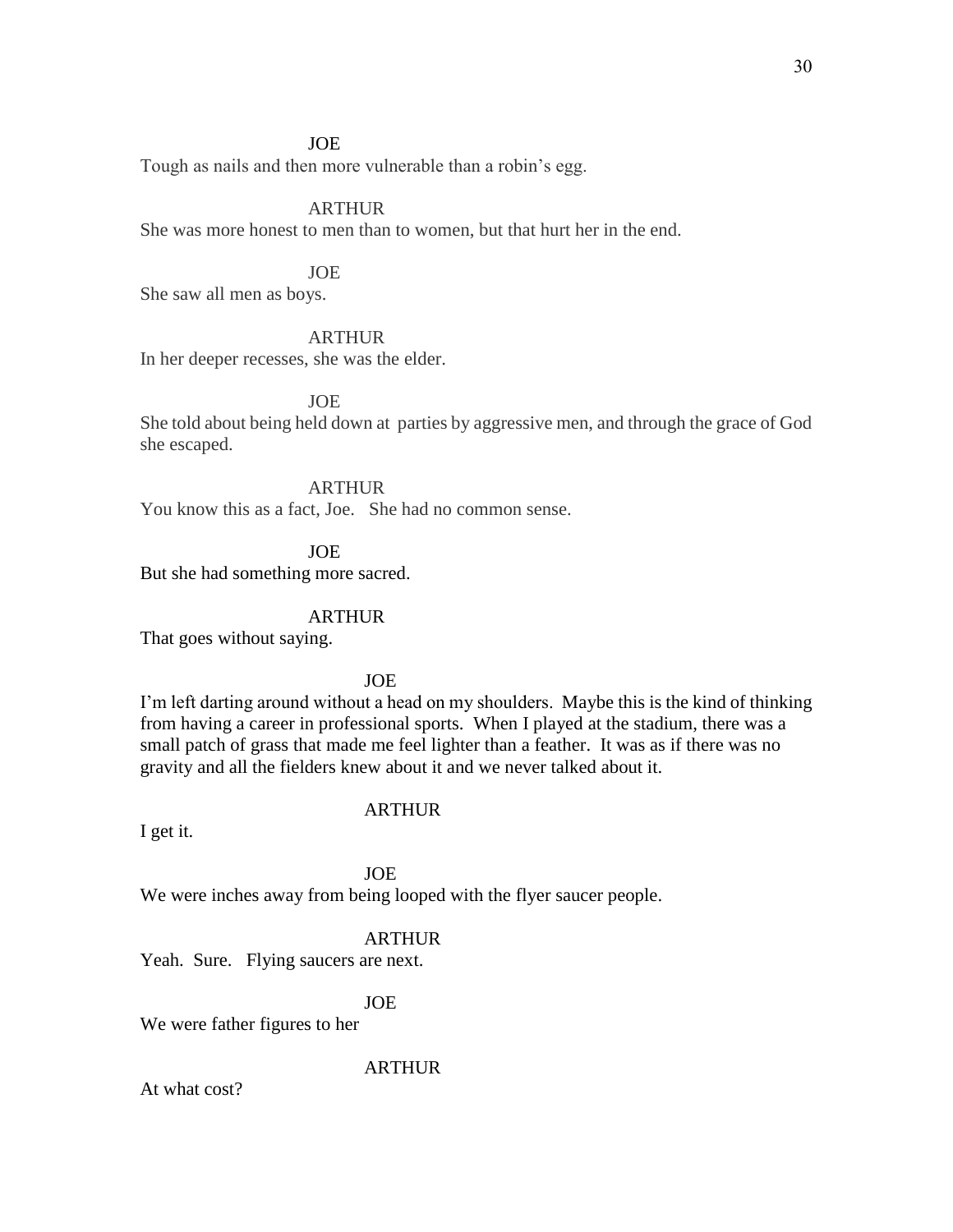It is what it is. And what good would it be to know?

**ARTHUR** 

Bring her back. Memory is everything.

JOE

Memory is punishment, Arthur.

#### **ARTHUR**

Sin is punishment, my friend.

JOE

Mine as great as yours.

ARTHUR

Let's not make a contest out of this. It makes us look pitiful.

JOE

Every Italian will tell you something just as awful when a marriage fails and a scandal hits.

ARTHUR

What does the community see beyond the social façade?

### JOE

More falseness?

#### ARTHUR

The human community, the intimate community, is not the reporters and the television cameras.

#### **JOE**

She never had the support of a family. That's why Strasberg and his wife exerted a big pull on her.

#### ARTHUR

She was trying so hard to enhance her acting and took the traditional route within acting studios. She knew there was another actor inside her. Of course she was prone to the acting guru. She trusted others more than herself as she dug into it. Even during the shooting for *The Misfits*, and in spite of her booze and pills, Marilyn was getting to a new identity. When she stepped out of her fog she was smart as a whip. I respected her for doing the work however wrong Strasberg was in her training. He probably had a stranglehold on her and that was that. She knew instinctively that her acute depression was the key to her growth as an artist. And she had to choose between the sins of her celebrity and her insidious pain. Sometimes she thought the critical choice was between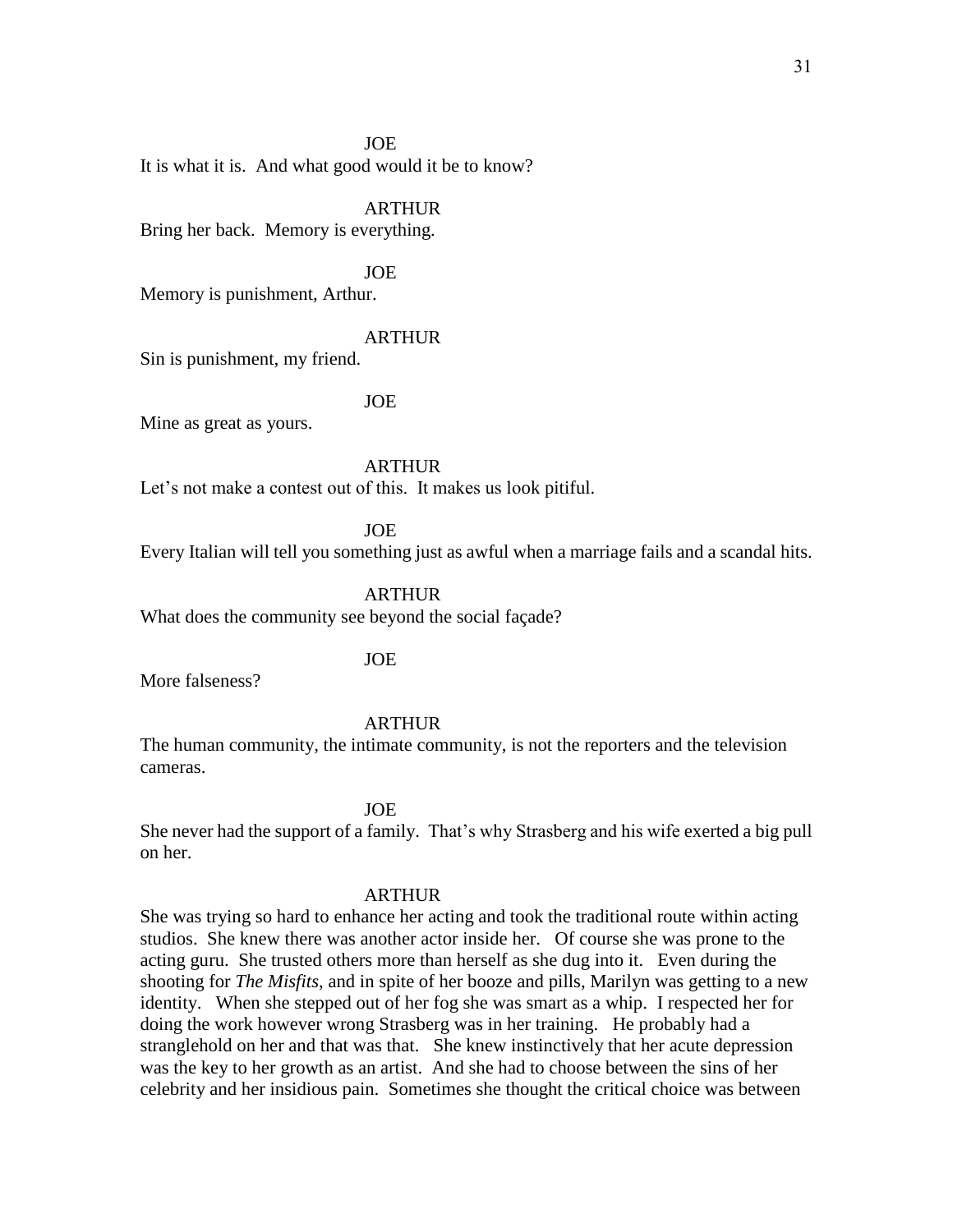having a baby and never having one. Sometimes she thought the choice was a perfect career and a perfect marriage.

(SILENCE)

The problems of suffering are greatly misunderstood. It's not a mistake or a sign of weakness. No. The greatest epiphanies come out of our human suffering. Instead of burying it under the rug, we need to embrace our struggle and learn from the hurting. Heaven help us. You know what I mean.

(PAUSE)

You kept Hollywood from the funeral.

JOE

I had to.

ARTHUR

I couldn't go.

JOE I understand. You didn't want to go.

#### ARTHUR

I am not Hollywood.

**JOE** 

Where does Hollywood stop and Broadway start?

### (AT THIS POINT IN THE SCENE, THE MEN SEEM TO DISASSOCIATE FROM EACH OTHER AND ALLOW AN 'ASIDE' DESPITE HAVING COMPANY AT THE TABLE)

### ARTHUR

One night in New York, she told me about her Aunt Ana and a macabre memory. When Marilyn was a teenager her Aunt Ana, the best relation in her life and an ersatz guardian to her, died suddenly. This was crushing to Marilyn and she went to the cemetery and found the gravediggers. She asked if she could climb down the ladder into the open gave. They let her go in. And she lay on the ground to view the sky. She said the ground was frightfully cold under her back.

#### JOE

February 10, I secured release for her from Payne Whitney Psychiatric Clinic. I took responsibility. It was our second honeymoon although no one knew that. Not even Marilyn. Honest to go God. You know she accompanied me to Florida where I was one of the batting coaches during spring training.

### ARTHUR

Yes.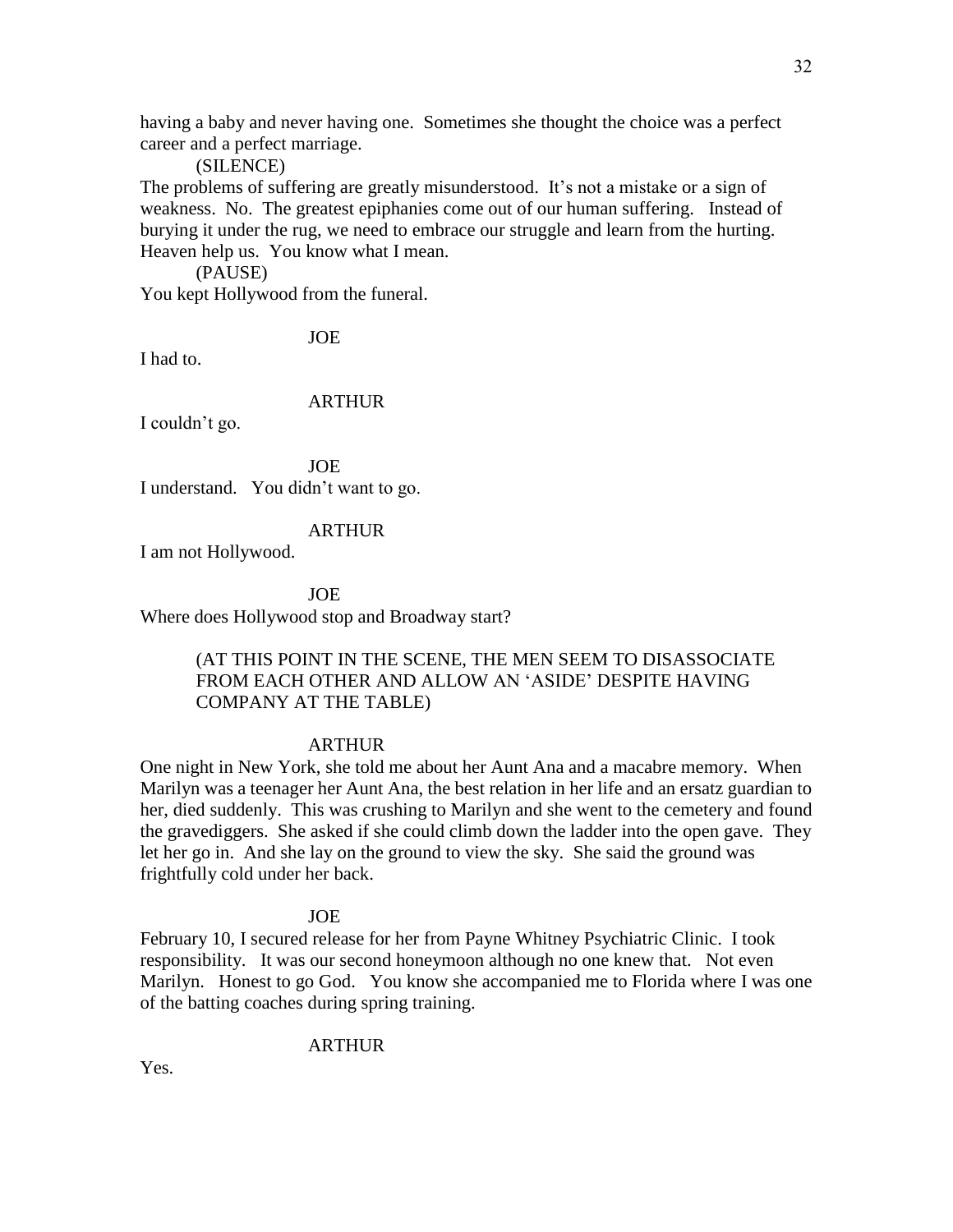Yes.

ARTHUR Words fail.

I'm a quiet man.

\* \* \* \* \*

### **JOE'S MONOLOGUE #1**

#### JOE

JOE

JOE

She was clothed in a emerald green gown with a matching scarf because it gave her serenity. Her casket was bronze with soft colored satin. "Whitey" did her make-up. In her hand was a posy of pink teacup roses which I gave her from the night before. She wore a wig because of the autopsy. The pallbearers were dignified and part of her inner circle. Clarence Pierce, Allen Abbott, Sidney Guilaroff, Leonard Krisminsky, and Ronald Hast. My son Joe walked behind her hearse. He wore his Marine uniform. Carl Sandburg could not give the eulogy because he was sick so Strasberg was given the honors. Marilyn's mother was in an institution for the funeral. Of course she failed to remember who Norma Jean was in life and how Marilyn never destroyed her first identity. She had some comprehension that her daughter was one of the greatest legends in Hollywood. Marilyn's half sister Berneice authorized me to handle every detail of the funeral. Bernice lived with Marilyn's mother for various periods. Marilyn's mother outlived two of her three children.

In April 1998, a year before I would die, Arthur wrote *Mr. Peters' Connections* – a play produced in New York. The critics hated the work. It was not a popular script. The story involves a pilot who worked for Pan Am in the airline's glory days and who claimed to have slept with 18 dancing Rockettes from Radio City Musical Hall. That's right, 18. The unlikeable pilot married one dancer who is transparently standing in for Marilyn. Arthur had put Marilyn on stage before and ineptly so – *After the Fall.* And the critics assailed him for that error in spades. But with *Mr. Peters' Connections,* he based the insulting pilot's character on me, insinuating that I had physically abused my wife all the while claiming great love for her. It was enough to take Miller into Shubert's Alley for the fucking beating of his life.

I knew about Marilyn changing her will right after marrying Miller. Marilyn told me about this after the fact. She was quite aware that he was not rolling in money due to his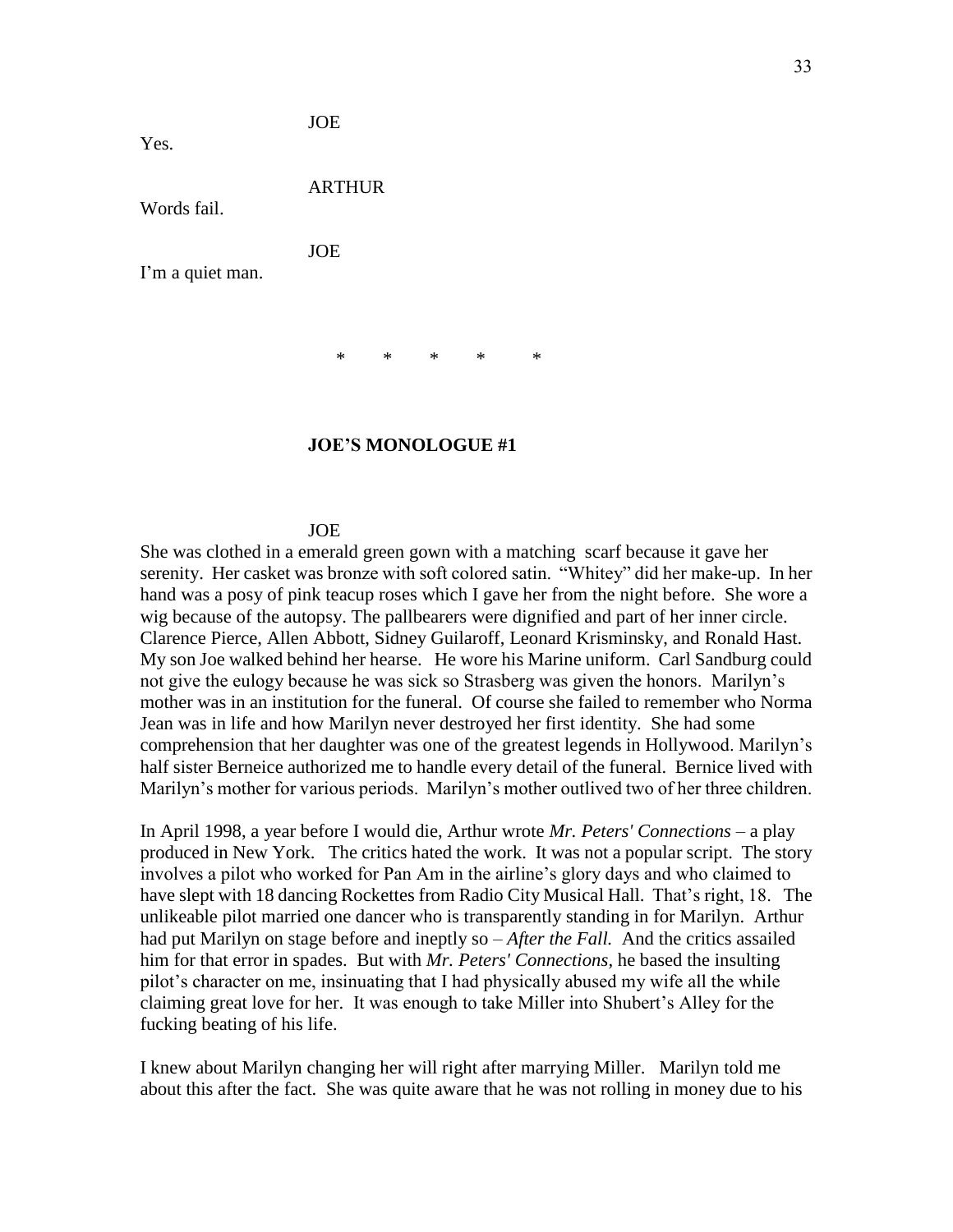alimony and child support. 7/8 of her estate in that draft was bequeathed to Mr. Arthur Miller. He also had her think about co-joining her production company with his poor earning literary properties. The merger of Fort Knox with a lemonade stand.

Arthur never showed up in 1962. Not for the August funeral and not for our arranged dinner in Brooklyn one month later. Arthur never phoned me. No letters transpired between us. I was left waiting and no one knew otherwise.

\* \* \* \* \*

### **JANUARY 1970 (SAME TABLE, ARTHUR'S WEARING A DIFFERENT SUIT JACKET AND TIE)**

ARTHUR I haven't set foot inside this establishment in nearly a decade.

JOE It's something to shout about.

**ARTHUR** Happy New Year. A new decade and a new wristwatch. (HE FLASHES A ROLEX)

JOE Yes. To you too. 1970 is starting out with a bang.

#### ARTHUR

Oh, those Miracle Mets!

JOE

After an eight year franchise, they took the ride all the way to the top.

#### ARTHUR

The '60s are not over by a long stretch, even if the Beatles did break up.

#### JOE

Is that bad news?

#### ARTHUR

Depends on your generational inclination. The parade's passed us by. Woodstock generation can't stay out of the news. Abbie Hoffman's still in the public eye, working on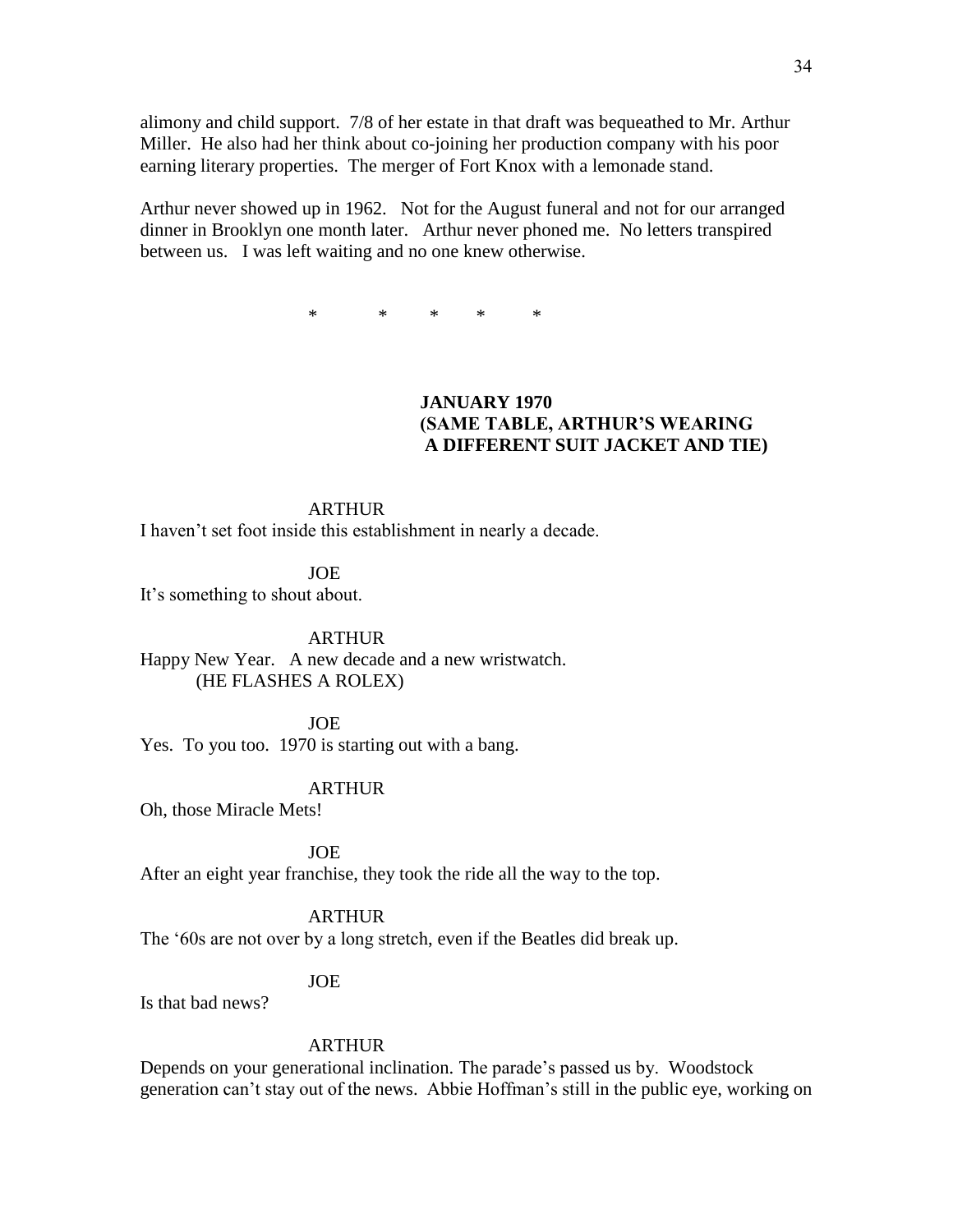a very scholarly tome entitled, *Steal This Book*.

JOE Pitcher Jim Bouton's galleys *Ball Four* is making waves.

#### ARTHUR Shock waves. Not a bad book.

JOE Every team has blacklisted him.

ARTHUR

Dirt's rising to the surface. Mantle got tarred in five pages.

JOE Well, I'm old school. My playing was always clean.

ARTHUR Old school it is. I ordered for you. Clams and linguini.

J OE And you chose the veal with baked ziti?

ARTHUR I asked them to turn down the music. Vic Damone and not his signature song.

JOE

What title?

ARTHUR "*To Make a Big Man Cry*"

JOE

I don't know it.

ARTHUR

It was a big hit last year.

#### JOE

Oh, well good for Vic.

(AWKWARD SILENCE)

I like the younger music scene. Yeah, the Beatles were a great group. I was at a seafood restaurant with some friends in mid-town about a year or so ago and I recognized a pop singer – you know – Paul Simon.

ARTHUR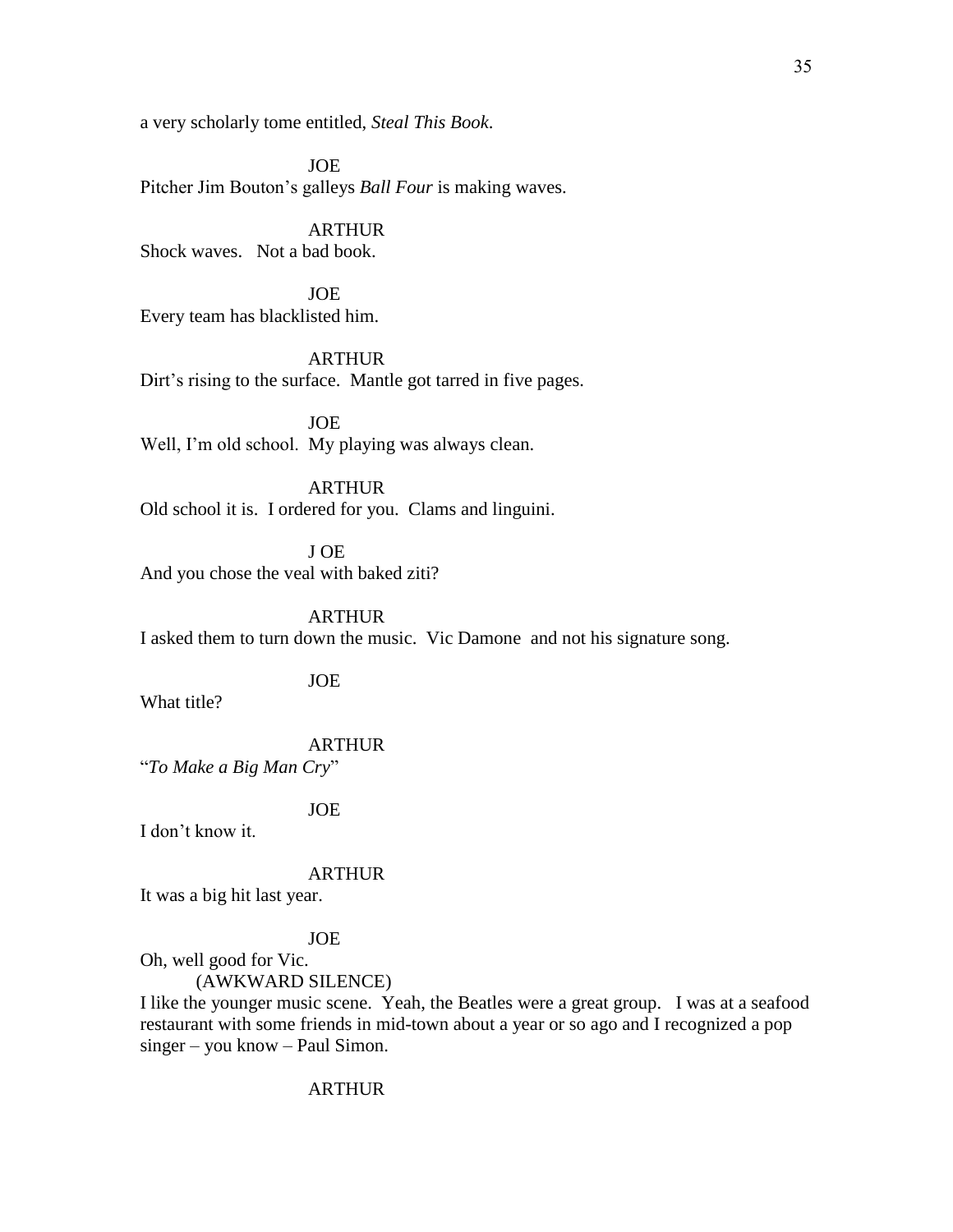Yeah, of course. Simon and Garfunkel.

JOE So from across the room, I went over to his table.

#### ARTHUR

Really?

JOE

I gave him a quiet look and he was determined to break the ice. You know, he's a short guy with these brooding brown eyes and round little belly.

### ARTHUR

Yeah.

#### **JOE**

I said, "I'm Joe DiMaggio." It was silence. Simon coughed, cleared his throat, said he heard a rumor that I was upset with the song about Mrs. Robinson and he thought I was about to launch a lawsuit. I didn't know what to say. Just nodded and smiled. He told me to please pull up a chair and I did. He was very nervous and spilled a glass of water by his elbow. We talked about baseball and he said he's a lifelong Yankee fan and a big fan of Mickey Mantle. He said he idolized me. I believed him. I knew about the song and it was part of the movie, *The Graduate*, with Dustin Hoffman. I knew the lyrics referenced me.

#### ARTHUR

Joltin' Joe.

JOE

Joltin' Joe. So I said to Paul Simon, "What I don't understand is why you ask where I've gone. I just did a Mr. Coffee commercial, I'm the pitchman for the Bowery Savings Bank and I haven't gone anywhere, don't you know?"

#### **ARTHUR**

That's funny.

JOE

Yeah?

#### ARTHUR

You know, Mike Nichols loves Simon and Garfunkel. Nichols directed the movie.

JOE

Right.

#### ARTHUR

How does the song go again? "Where have you gone, Joe DiMaggio, a nation turns its eyes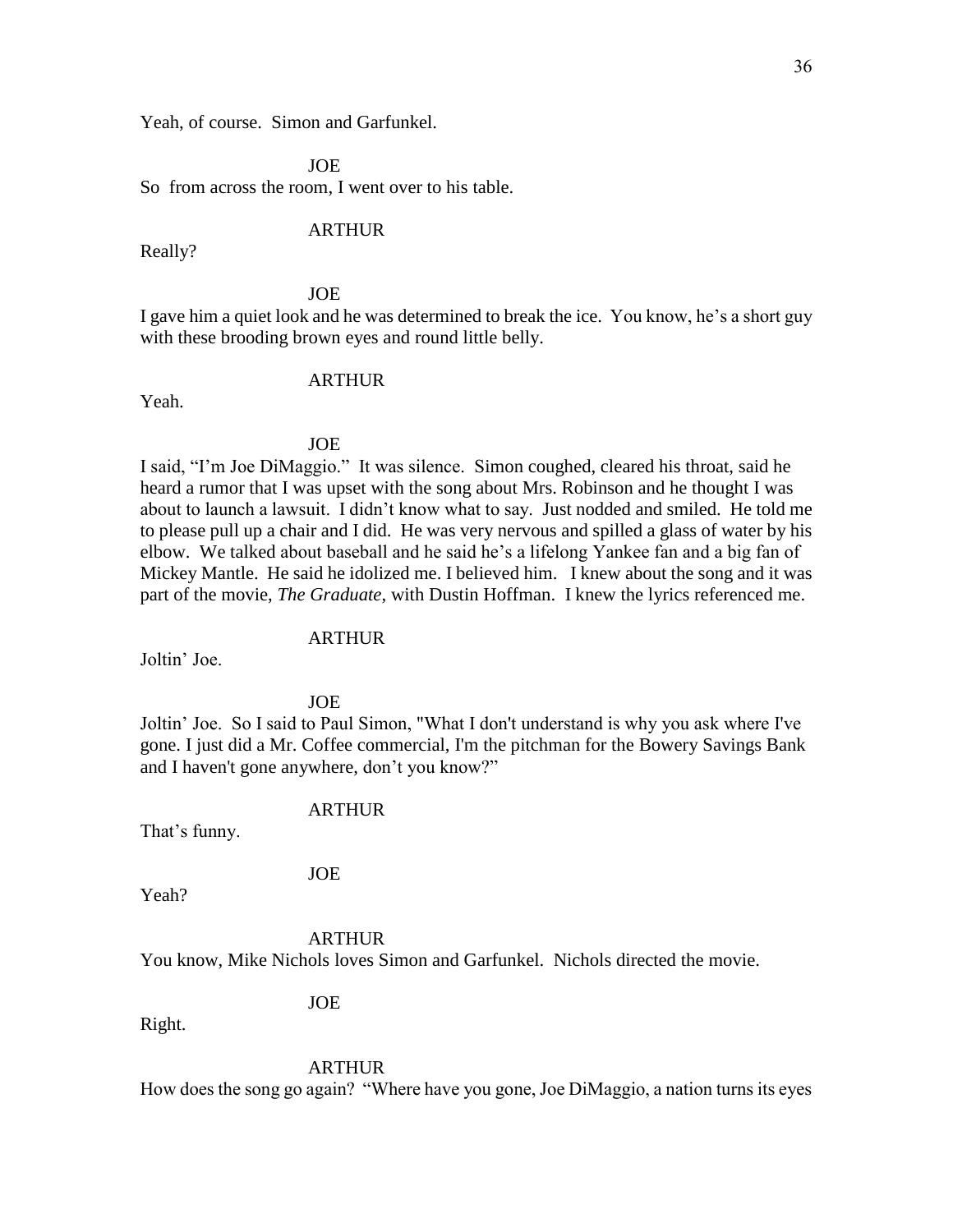to you?"

#### (HUMS A FEW BARS AFTER THE FIRST LYRIC'S OVER)

JOE

He said that he didn't mean the lines literally, that he thought of me as an American hero and that America was in short supply of heroes. We shook hands and said good night.

#### ARTHUR

What's that you say, Mrs. Robinson? 'Joltin Joe' has left and gone away Hey hey hey ..

JOE

Hey hey hey ..

ARTHUR

Hell, you can't dance to it.

#### JOE

No, you can't dance to it.

### ARTHUR

Bertolt Brecht wrote in his play *Galileo* a great line between Galileo and his pupil – his pupil saying "Pity a country without heroes." And Galileo responds, "Pity a country that needs heroes."

JOE

Yes, Galileo was Italian.

### ARTHUR

My point exactly.

#### **JOE**

So I found myself wondering about Paul Simon. He was uncomfortable and he didn't look me in the face. And he's a Mantle fan, obviously.

#### ARTHUR

Look Joe. It was a good movie. *The Graduate* touched a new crowd.

### JOE

Breaking from an older crowd.

#### ARTHUR

Breaking from one's father and failed industry.

#### JOE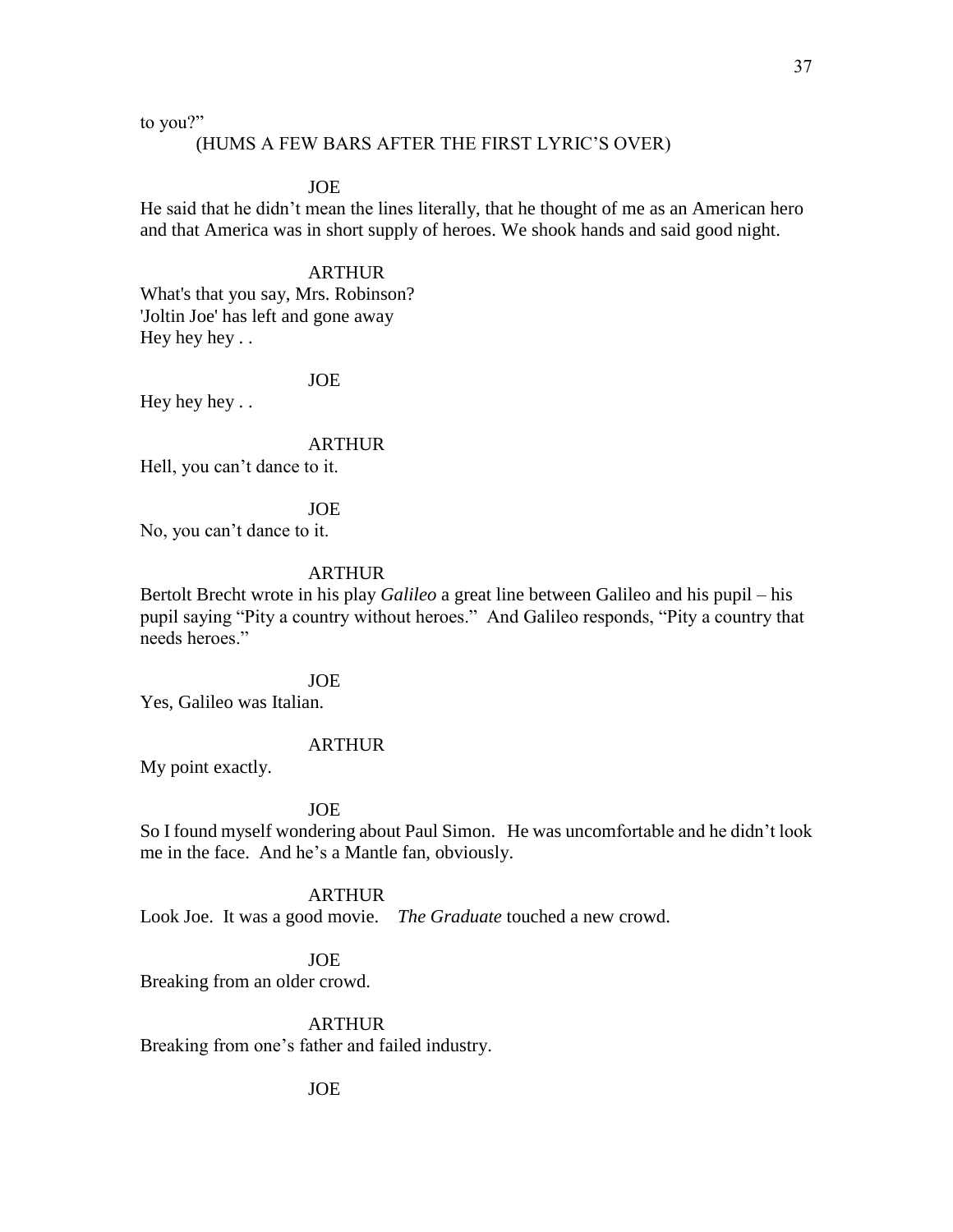And Dustin Hoffman sleeps with Ann Bancroft. Who played his girlfriend's mother.

ARTHUR Well, Ann Bancroft was very sexy in that movie.

JOE

JOE

I would agree.

ARTHUR

You would take her to bed.

No.

ARTHUR

Bancroft gave boys permission.

JOE

So there is a generational leap.

### ARTHUR

Or a divide. (PAUSE)

I don't believe the song insults you, Joe. I think it praises you. It honors your quiet.

JOE

There's no virtue anymore in being quiet.

### ARTHUR

We all get blamed.

JOE Getting blamed in the stadium, I had stuff for that.

ARTHUR

You were never booed.

### JOE

It's part of baseball.

#### ARTHUR

It's part of Hollywood.

JOE And you know how I feel about Hollywood.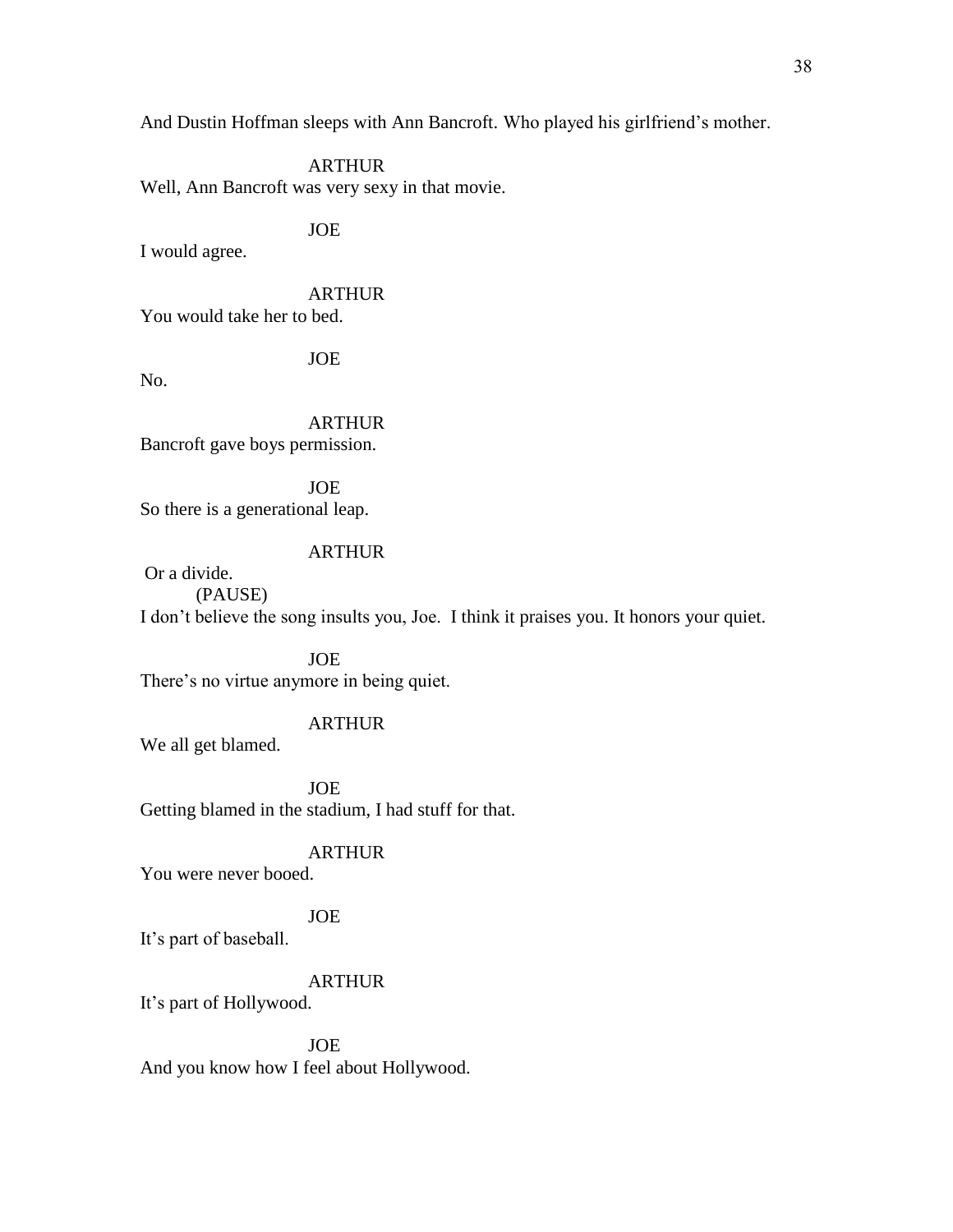Public is fickle.

JOE

Ain't it great.

**ARTHUR** We have thin skin. It can drive me nuts.

JOE Is that why you stay in Connecticut?

ARTHUR Except for England, no place offers sanctuary.

JOE Retirement, Arthur, is a proposition that changes by the hour.

### ARTHUR

I haven't retired.

### JOE

I know.

ARTHUR

Theatre critics have just gotten more vicious. Fuck the New York Times.

JOE

We both have been tested.

ARTHUR

The country is being tested.. Vietnam seems endless. Does Nixon have a plan? There is no leadership. See, the '60s are not over.

JOE

I meant to say that I'm not as political as you. (PAUSE) I'm a ball player. I know society. I believe in family. Were you a communist?

### ARTHUR

No. You think Italians and Jews are so different?

JOE

Not at all.

ARTHUR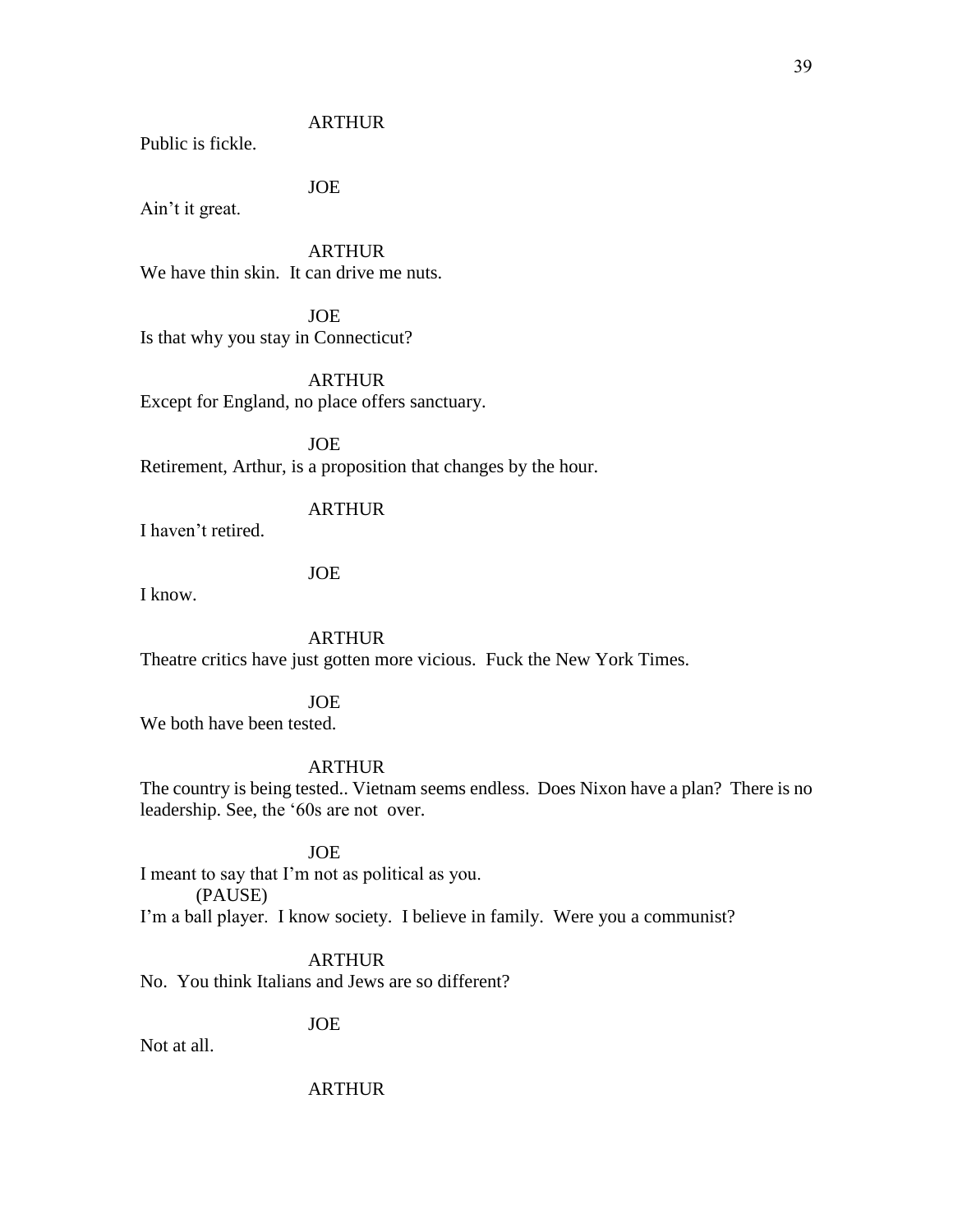Which do you like more? Jews or Jewish communists? (JOE LAUGHS) My critics think my best plays were years ago. Isn't that swell? (PAUSE) Do you ever read comic books?

#### JOE

When I was a kid, yeah.

### ARTHUR

Did you like Batman or Superman?

JOE I don't know. Maybe I liked the Flash. (PAUSE) I get a kick out of Superman.

#### ARTHUR

Red boots and red skivvies?

#### JOE

Well, there's a cape that kind of covers things. I had Lefty Gomez buy me the comic books and he sneaked me a whole of Superman stories. Gomez would kid me all the time. "He puts on his uniform and suddenly Superman is unbeatable!"

### ARTHUR

To Gomez, you were Superman.

#### JOE

Maybe for one magic year. 1941.

#### ARTHUR

56 consecutive game. Killer hitting streak. July  $16<sup>th</sup>$ .

#### JOE

My manager Joe McCarthy had a big hand in this. He let me swing away even with one out, a man on base and Charlie Keller on deck.

### ARTHUR

Can't be anything like that feeling for another guy, Joe.

### JOE

Yeah, Italian Superman from Sicily.

#### ARTHUR

There's a moment at plate when you take on such Godlike importance.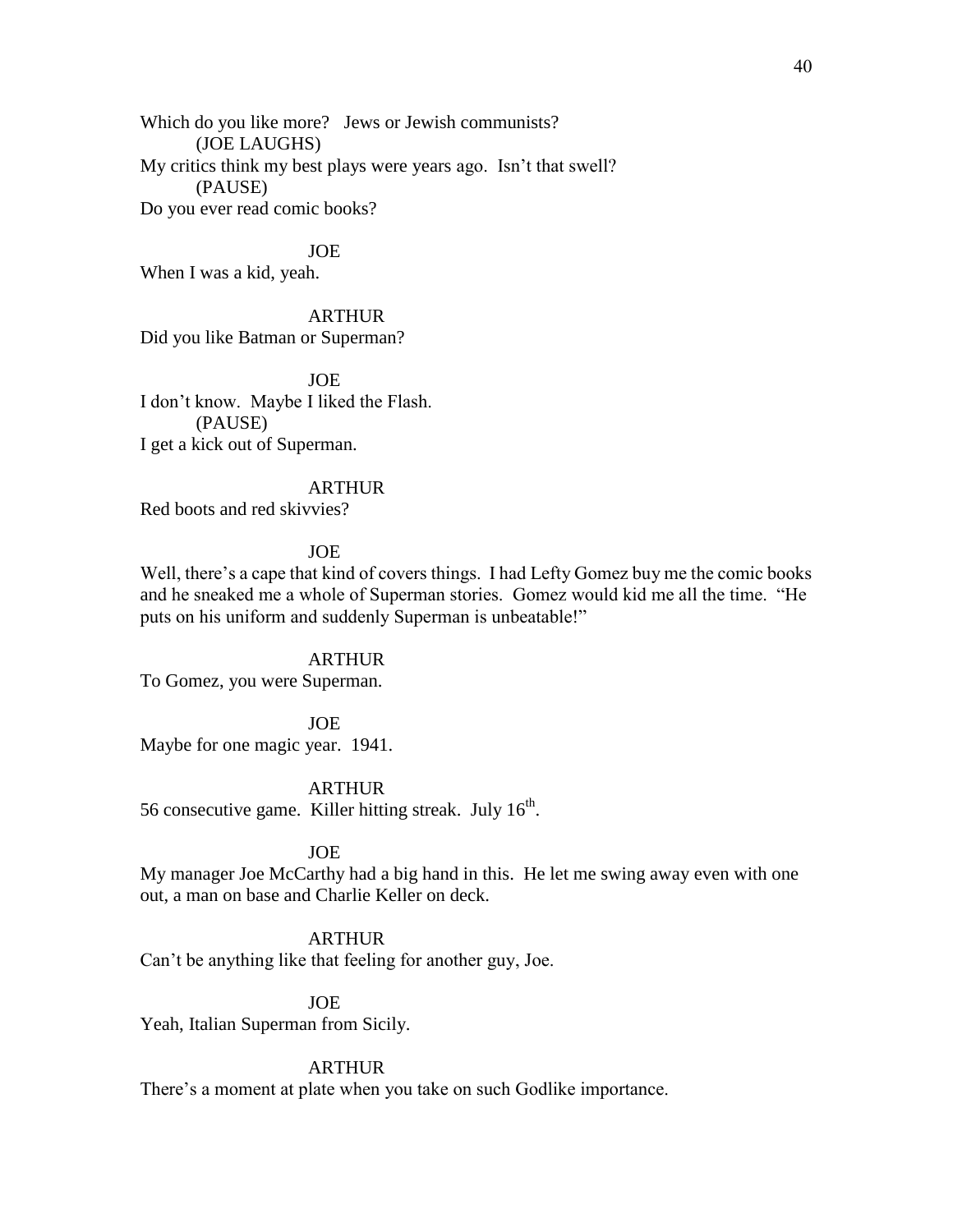Writers get none of that?

### ARTHUR

Apples and oranges.

JOE No, no. You get acclaim. The audience rises to their feet when the curtain falls.

**ARTHUR** Marilyn preferred the electricity of the sport. I know she did.

JOE

She never said that.

### ARTHUR

It's so true.

JOE I couldn't read her mind half the time.

ARTHUR I'm not saying I had an angle on her inside thoughts.

### JOE

I think you are saying.

#### ARTHUR

I mean to say that she went in and out of focus. You know what I'm saying. She indicated like an actress in a poorly directed play. When a good director helps her, she shines. Marilyn enters the room with the wrong clothes on and she looks for a robe. She checks the couch and the coat rack. She shudders pretending she's cold and then her mouth purses larger than life. It's a look that makes everything stop in an instant. America knew that look on screen, but it was overwhelming in person.

JOE

Arthur.

### ARTHUR

What?

JOE How often do you say that she was badly directed?

#### ARTHUR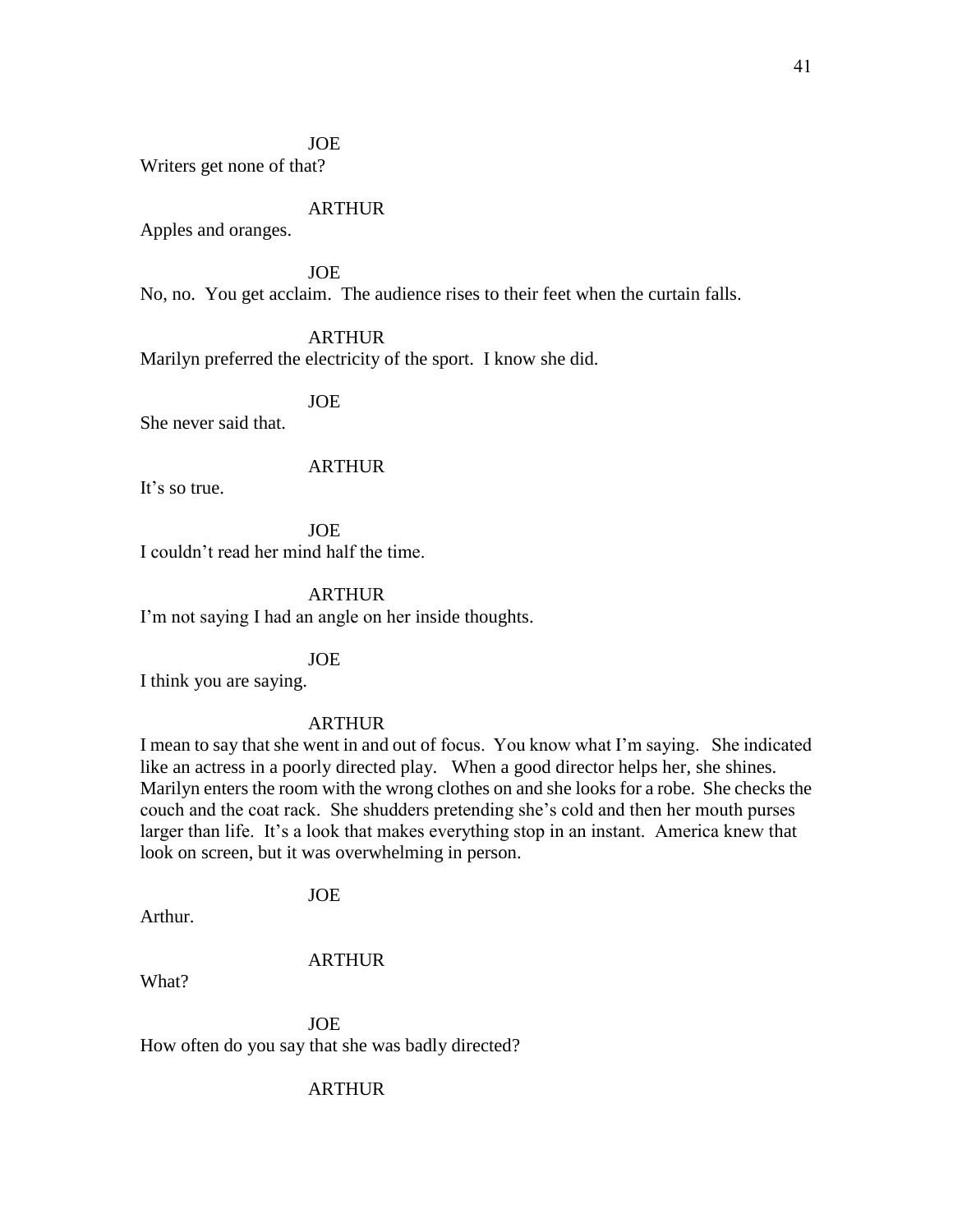I don't know. Not that much.

JOE

Sounds like a message.

## ARTHUR

What the hell does that mean?

JOE You're making a message to a lot of people.

### ARTHUR

I don't give a damn if I am.

JOE

Yeah. I get it. You were able to move on. I've read about Inge Moath and you. Happy for you and for your sense of companionship.

ARTHUR

Are you just saying that?

JOE

I'm sincere.

ARTHUR

We married in '62.

JOE

I know.

### ARTHUR

Look. I don't tell many people this. We had a child a few years ago with a birth disorder. So difficult on us. Downs Syndrome.

JOE

Very hard. I'm sorry.

#### **ARTHUR**

This makes the mind work in darker corridors.. About the nature of how we have to live when cruelty comes to the door. Do you strike up a dialogue with God and all the attending priests and clergy? And what if you're an atheist? What silence must a family endure? What nonsense the doctors tell us in handling this. They are so damn callous. What to do with the tears? Inge is besides herself with grief.

#### JOE

This is your third marriage.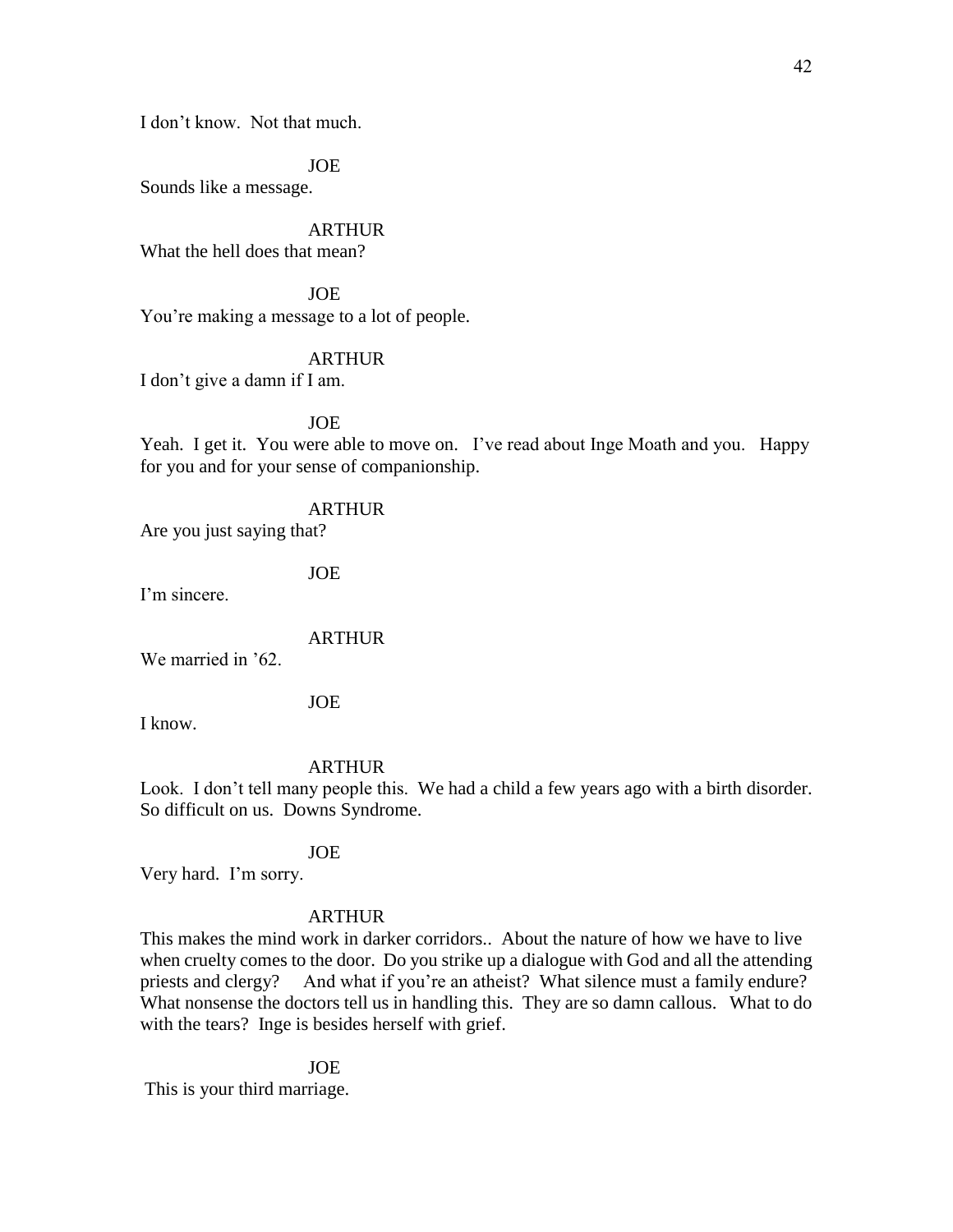Don't want to talk about Inge.

### JOE

Alright.

ARTHUR

Each woman is so different. Before marriage. During marriage.

JOE

Did she sing to you?

### ARTHUR

Marilyn?

JOE

She did. I know.

**ARTHUR** 

Yes. Standard ballads. She studied with Ella Fitzgerald.

JOE

Ella was good to her.

#### ARTHUR

They became friends. She brought Ella to clubs that didn't book Negros.

JOE

You know the 1954 session she did with Schaefer?

ARTHUR

Yeah. RCA Victor arranged it with nobody special but backup musicians.

JOE

And there was a B-side. "*She Acts Like a Woman Should*". Really a beautiful number.

#### ARTHUR

I know it, Joe. I know it. She had talent and phrasing. I think it was the Jerome Kern-Dorothy Fields tune that got under her movie star radar.

JOE

She stood so gracefully by a piano and all her troubles vanished.

(THE RED HEADED WOMAN FROM THE FIRST SCENE ENTERS THE RESTAURANT AND TAKES OUT A CIGARETTE. ONLY JOE SEES HER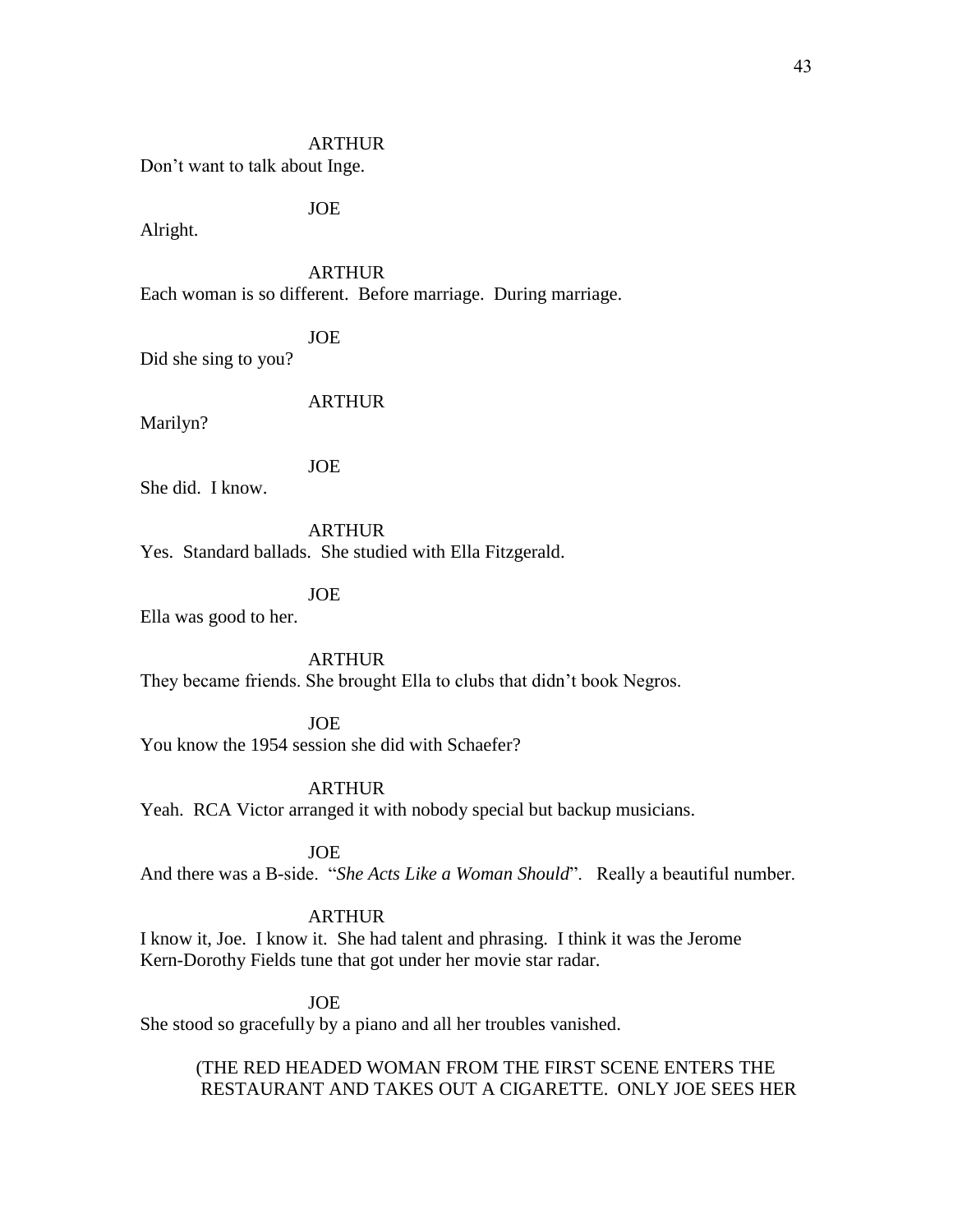### ARTHUR SIGNALS TO THE WAITER FOR ANOTHER GLASS OF WINE. THE WAITER ACKNOWLEDGES THE REQUEST AND COMES OVER WITH THE OPEN BOTTLE TO POUR)

#### ARTHUR

A baby grand piano was her best accessory. I heard again from Peter Lawford.

#### JOE

Is that right?

### ARTHUR

He touched on Teddy's troubles. Oh God, Chappaquiddick is another Kennedy classic. How ugly an incident. Defines negligence in our time.

#### **JOE**

Unbearably tragic.

#### ARTHUR

Definitely a wrongful death suit. The fall from up high. Teddy boy.

#### JOE

The last surviving son.

#### ARTHUR

Can't keep his trousers on and can't keep his head above water. All the lawyers and all the king's men cannot put Humpty Dumpty back together again. The difference between Teddy and his brothers is that Teddy managed to get caught for the crap he pulls. Bobby's assassination doesn't mitigate it and nor does JFK's. Is the act of assassination the penalty for pervasive sexual transgression and public deception? Not subscribing to conspiracy theories, Joe. I don't believe in superstition and I am a free thinking person of logic. But it shocks me to witness what befell the two Kennedy brothers by assassin bullets. Like the Heavens above striking down on the sins of two brothers in destroying Marilyn. It defies the imagination. Bobby was at Marilyn's cottage that night, Joe. And Lawford was the last to phone her before she passed away. Who bears the blame in 1962 and who in 1969? In the most wicked way imaginable the political murders were poetic justice. I'm glad Ted Kennedy's career is finished and, mercifully, an assassin is not needed.

#### JOE

(RETURNING HIS ATTENTION BACK TO ARTHUR) What are you saying?

#### ARTHUR

It's evident that the Kennedy curse was the final blow to Marilyn.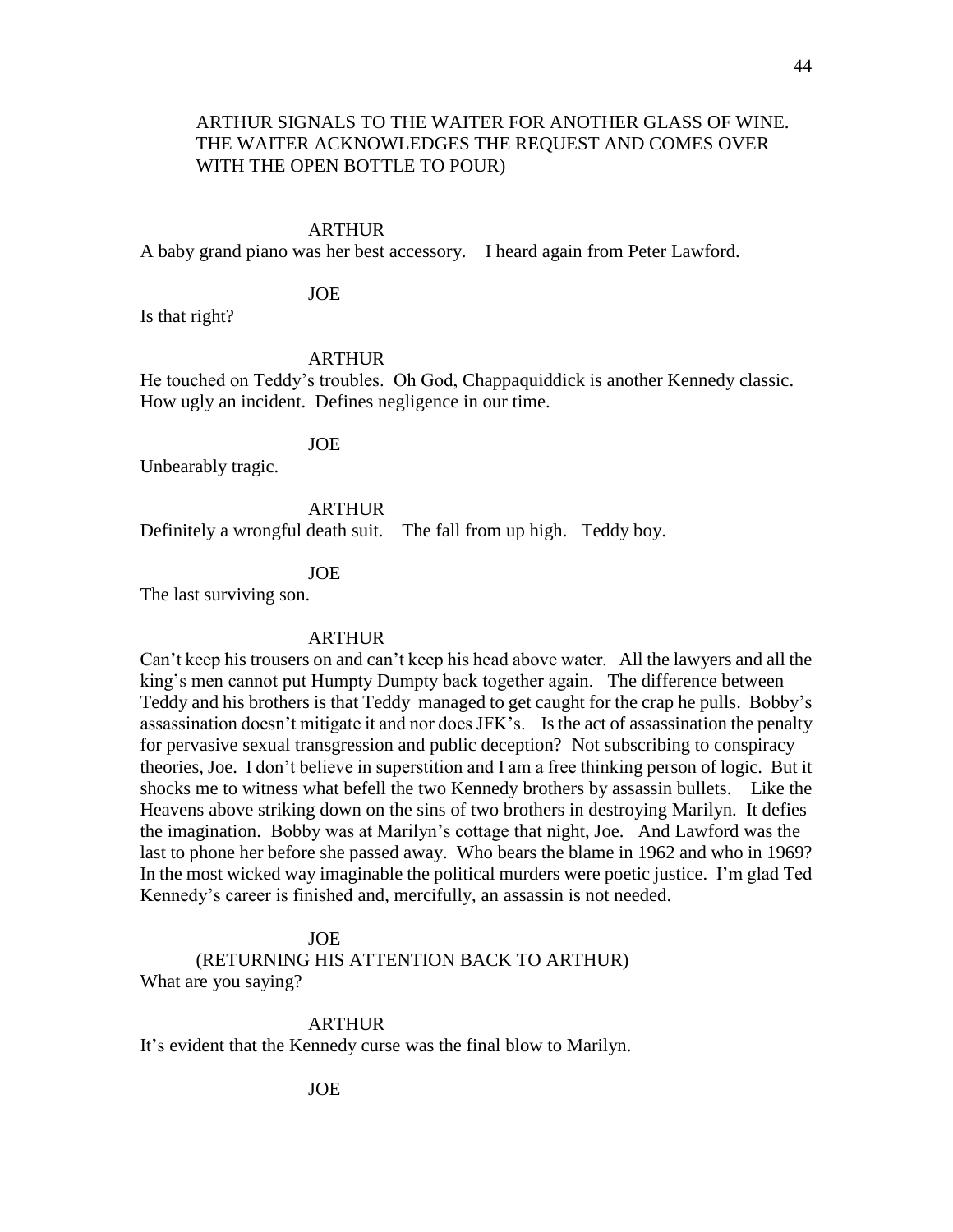Because she spent time with both Bobby and the President? Because of all the phone calls logged into the White House switchboard?

ARTHUR

Because she made the rumors with both Kennedys believable?

#### JOE

Hearsay.

ARTHUR She had fantasies of replacing Jackie Kennedy. This was known by many.

#### JOE

That's total crazy talk.

#### **ARTHUR**

Norma Jean had fantasies of transforming herself from the sexiest movie star in the world back into an ordinary woman. She had fantasies that her ectopic pregnancy would have magically succeeded and a gift of maternity would finally be hers. And we both know that she didn't give herself a barbiturate enema before dying.

### JOE

Putting the tragedy on the Kennedys is never going to make the day honest.

#### ARTHUR

What will ever purge the crime, Joe? Think deeply. Our guilt won't resurrect her. Nor will it sanitize us. Blaming each other in the media won't do a damn thing either.

JOE

My son had phoned her that last day.

#### ARTHUR

And?

#### JOE

He said she sounded just fine. Not a hint of suicide or anything despondent. I'm thankful he made contact. My son stayed in touch with her for years and she was wonderful to him.

#### ARTHUR

Jealousy was never a real concern

JOE What the hell does that mean?

#### ARTHUR

Stability is closer to the truth.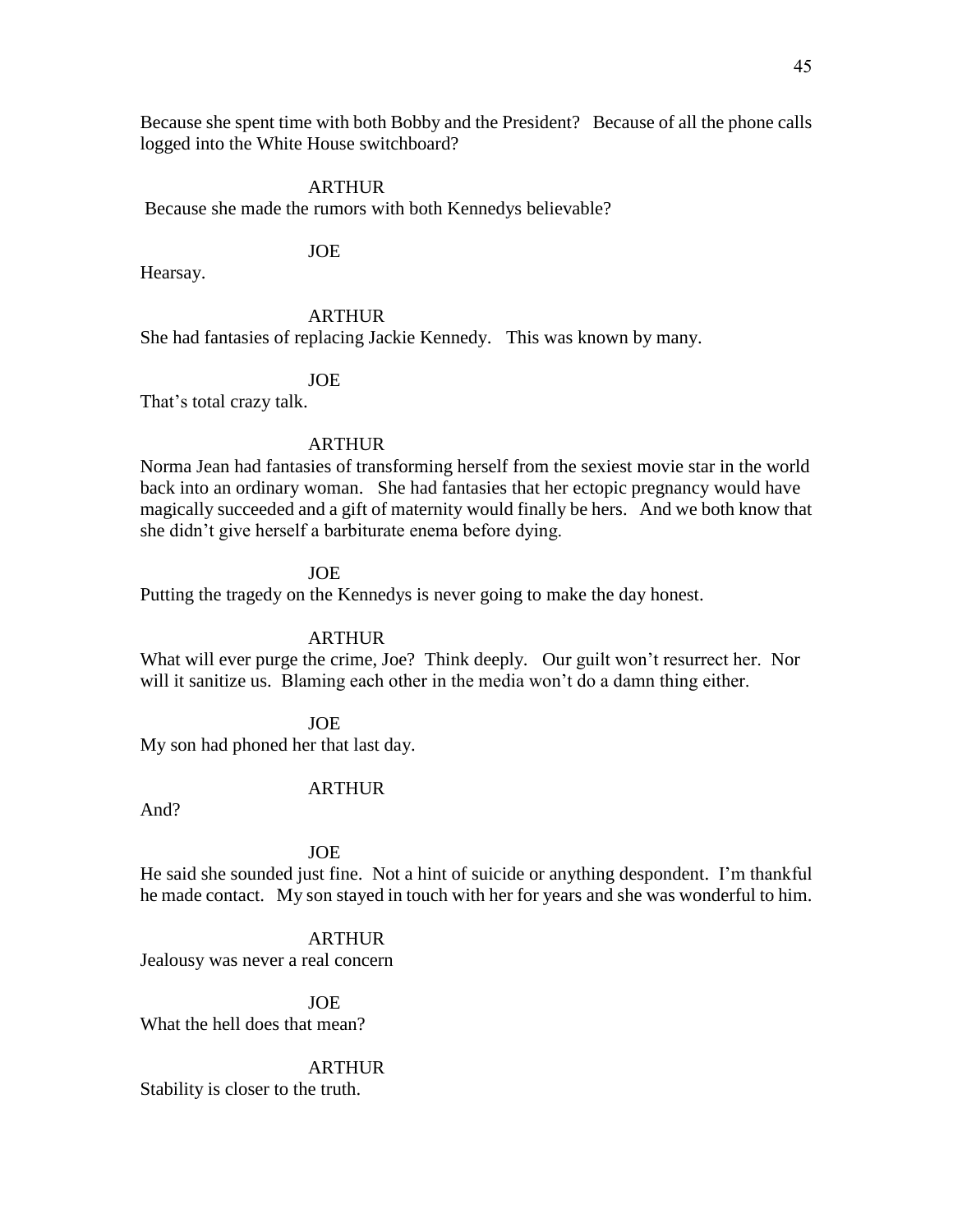Between the two of us, my life is more stable. I never got into trouble with Congress or the FBI.

#### ARTHUR

That's nothing to boast about. At least I never broke into someone's home. Look. You resent Sinatra for picking up with Marilyn when his timing was appalling. You were still with her. You probably could have killed him for shooting off at the mouth about her. Sometimes Sinatra gave the impression that he was head of a harem and the chief procurer. Look, Joe. Our closest friends have failed their basic code of ethics. I resent Kazan for doing the same to me just as I was starting out with Marilyn. He slept with her many times and bragged about it when he knew I was in love with her. It's as though our so called friends love to screw us to heighten their triumphs. Maybe she was seeing only through her drug induced, hazy judgment and maybe her self-destructiveness was her true friend. Clearly you were destined to have a second chance with her, even if I had the longer marriage. It clearly wasn't in my destiny. She was driving me insane since I could do nothing to save her. You had the ability to fly in and pick her up from whatever trap she fell into. You were Superman. I was Clark Kent. I'm a flatfooted intellectual with too much time on my hands. You proposed marriage twice. You were the man of action in her life. I have to praise you for that. Believe me. By comparison I was immobile and paralyzed by shame. My shame. Not hers. I can own that much. No one can ever understand your situation and my situation, but we're the closest to being the same person looking into a mirror. We were father figures, Joe. That is both a blessing and a curse.

#### JOE

What do you want from me?

#### ARTHUR

Forgiveness for intruding.

#### JOE

I can't forgive you. You may have poisoned the waters preventing me to return. You may have made it harder for me to have her back fully. You may have put the thought in her mind that she was bullied by her previous husbands. All this comes to the surface, Arthur, and jealousy alone cannot make this understandable. No, I cannot forgive you.

#### ARTHUR

I don't expect you to. Nor can I forgive you for physically hurting her even if it were just one night. Nothing remained a secret for long with her. She spoke freely.

(JOE STANDS UP ABRUPTLY)

Where are you going?

(JOE LEAVES THE TABLE)

#### JOE

I got to get some fresh air. I'll be back.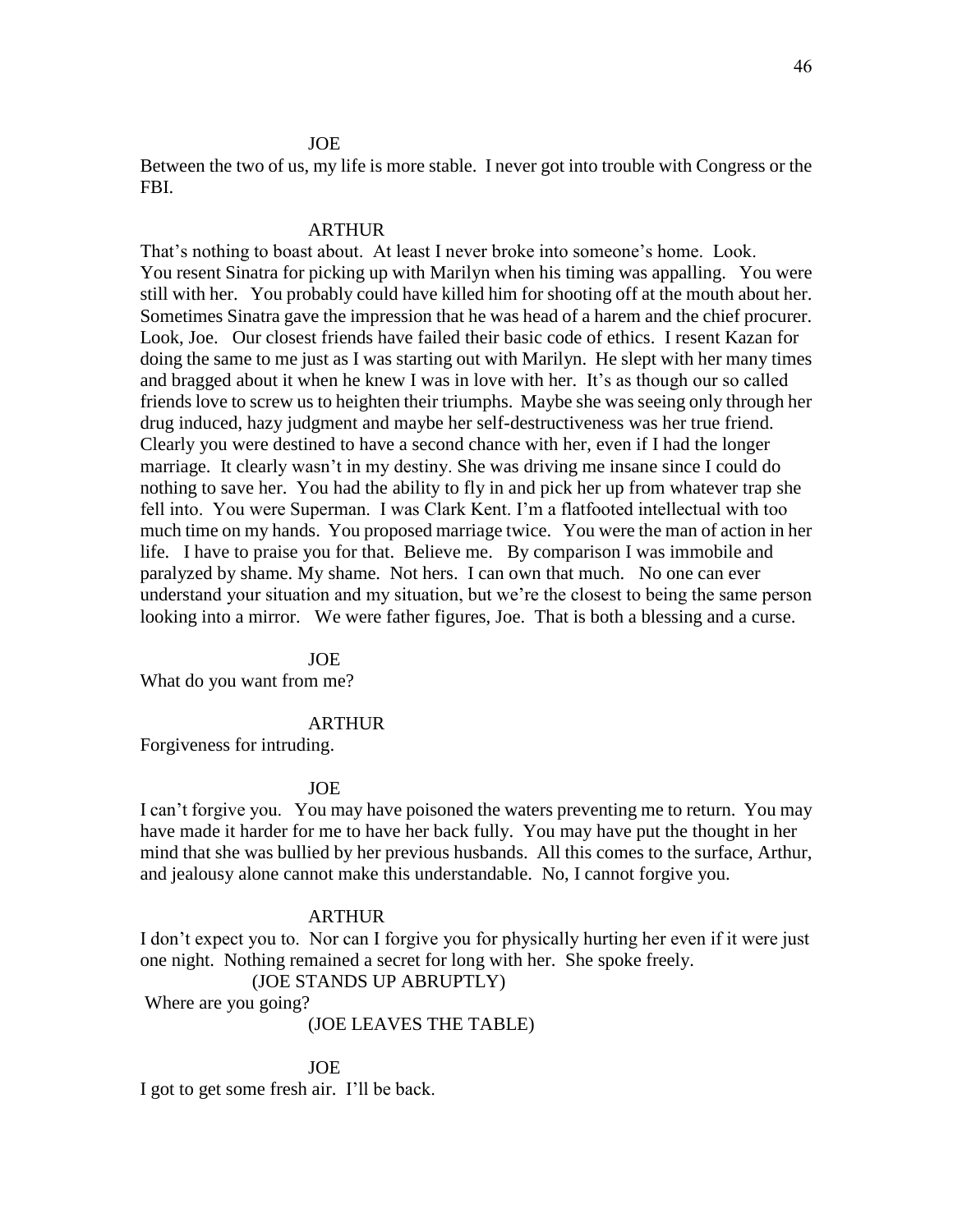You're ditching me.

JOE

You'd like that.

#### ARTHUR

It would piss me off.

**JOE** Do you know you already pissed me off.

### ARTHUR

I'm sorry.

JOE

Your damn cowboy movie with John Huston destroyed her spirit. You do know that. You all tortured her to her wits end.

(JOE EXITS. THE WAITER COMES TO THE TABLE)

WAITER

I could bring out another bottle? Is there something wrong?

ARTHUR A triangle is the shape of human pain. And it never breaks.

\* \* \* \* \*

### ARTHUR'S MONOLOGUE

Shooting *The Misfits* with Marilyn was the worst ordeal of my life. We made the film in Nevada and the heat was hellish. The movie was the only time Marilyn and I worked together.

#### (PAUSE)

Gable suffered a heart attack two days after filming ended and died about a week later. Marilyn and Montgomery attended the premiere in New York in February 1961 while she was on a pass from the psychiatric ward. She later said that she hated the film and even more to the point hated her film presence. *The Misfits* was the last completed film for both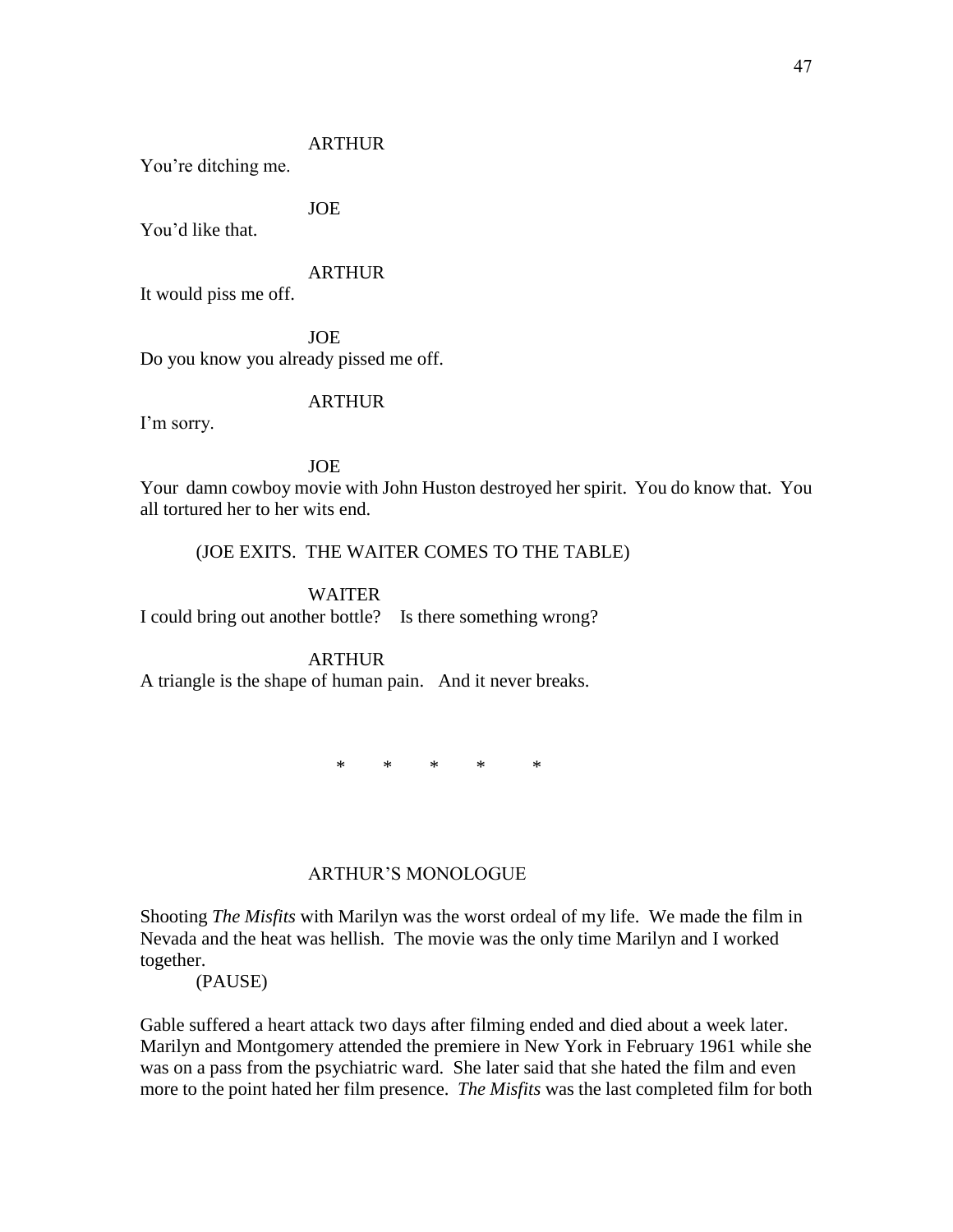Marilyn and Gable, her childhood screen idol. The story came about from my own experience in Nevada to complete a residency rule in my divorce from my first wife. I had met a group of cowboys who rounded up wild horses for dog food. Well, there was a time the horses were trained to be children's ponies. The idea struck me hard about the emptiness of modern life. Intellectuals are often the major misfits of American culture. But at the time of filming, I don't know if Marilyn or I were the greater misfit to the world. Clearly we were misfits to each other. And certainly the picture failed to deliver on her expectation of a major role change into legitimate acting. I was Gable. I was the aged authority with the inflexible moral code. I had to cut loose the roped horse by the end of the story. Doing so told Marilyn that her code was stronger than my code. This was a big concession on my part and when you watch the damn movie you can see Gable doing it so beautifully. He does the shift and he admits he is now obsolete. More than a has-been. He's written out of America. A fucking ghost on the open desert. Marilyn knew that as an intellectual in America, I was about as necessary as yesterday's rodeo star.

#### (PAUSE)

John Huston hit at me often to build up the movie story. The script was disjointed. I didn't give a shit. Admittedly, very little happens. And as my anger toward Marilyn grew during the film, I injected text to label her character Roslyn as thoroughly crazy. During the shoot, we moved from our shared suite to individual rooms. By midsummer everyone on set knew our marriage was dead. Marilyn thought the countless film takes in the killer heat was a way to punish her and maybe she was half right. Adding to the insanity, Huston's gambling debts almost destroyed the movie. And poor Gable doing killer stunts like being dragged hundreds of feet by a truck rope 35 miles an hour.

#### (PAUSE)

Marilyn was missing for several days during a key stretch. The film producers were dumping more than her share of failings. Whom to blame? Her psychiatrist Ralph Greenson had too much power over her. And he had strange psychological theories. More than one doctor was mailing her medication weekly and even Greenson's daughter was making drug deliveries to our home. Marilyn was going through weight gain too. And yes, she had consulted Greenson before marrying me and before divorcing me. Half the time she was a lost child and the other half she was a corporation with a power hungry board of advisors.

#### (PAUSE)

In the script Marilyn's Roslyn is asked by Clark Gable if she has any children. Roslyn goes on about why she doesn't and it may have been cruel on my part to make this a belabored piece of dialogue. Was I trying to hurt Marilyn needlessly? Why did I write into the script the line about Clift's scarred face from rodeo days – knowing he had real scars recently?

### (PAUSE)

Marrying Marilyn was never a mistake. I was the mistake. I can be colder than Antarctica. If only this were our first marriage - for each of us - and if we avoided many of our friends, there would have been a real chance for happiness.

(PAUSE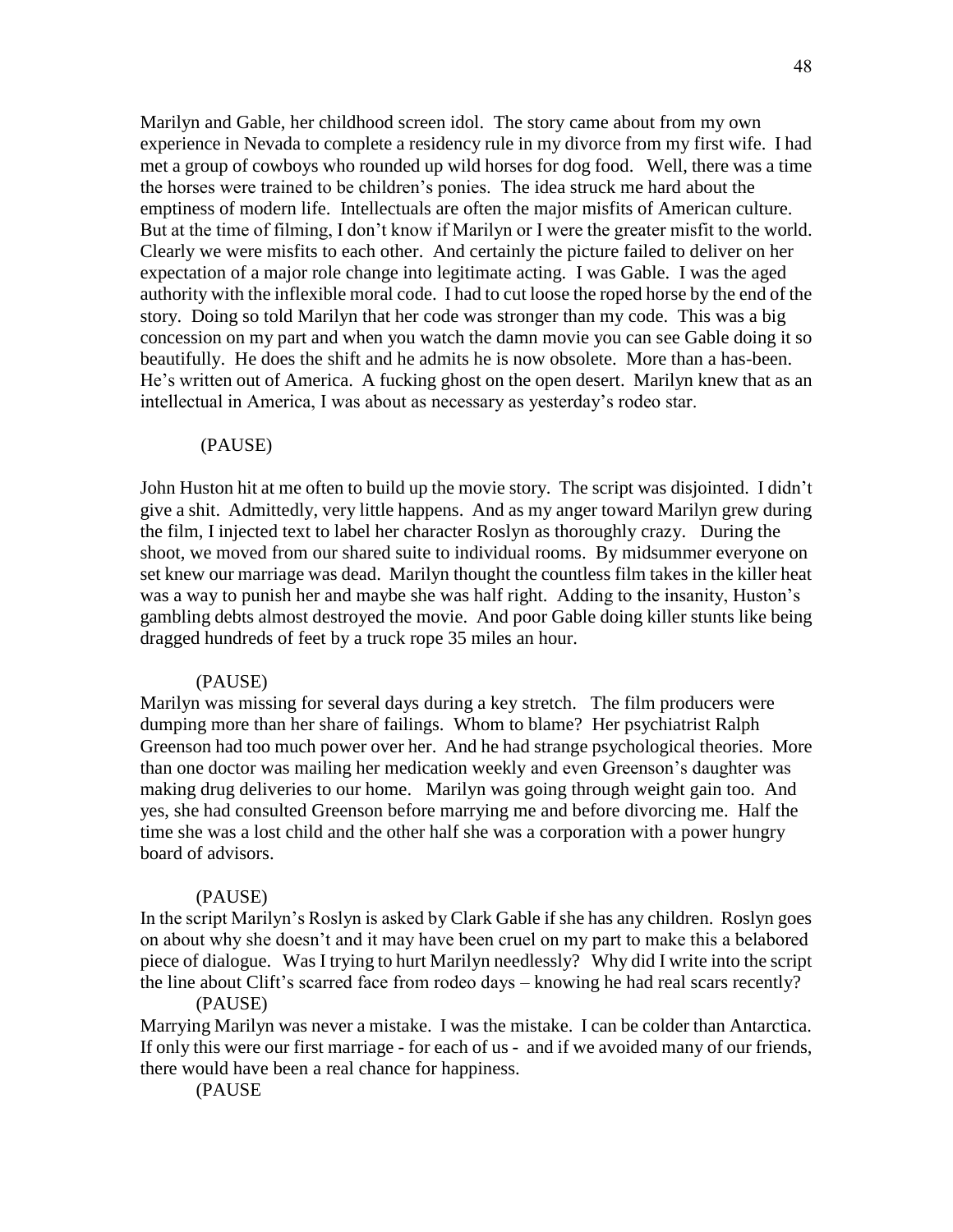DiMaggio and I met once years ago and he agreed to get together for dinner. In fact Lee Strasberg arranged a date which we both said yes to. But he never showed up that night in 1970.

\* \* \* \* \*

#### (JOE RETURNS TO THE TABLE)

JOE

I'm still here, Arthur. I never left the restaurant. I know you don't mean me any harm. And you must sense the same about me.

#### ARTHUR

I do.

JOE

You look very uncomfortable.

ARTHUR

I'm expecting a phone call later at home. 10pm.

JOE

Who's calling? (PAUSE) Another glass of wine? (ARTHUR STANDS, TAKES A FEW STEPS FROM THE TABLE)

#### JOE

A few minutes before Marilyn and I took our vows at City Hall in San Francisco, she phoned a publicist at Fox. She lied about her age when we signed the registry in the Municipal Judge chambers. She stated she was twenty-five, making me appear fourteen years older. She gave her real name Norma Jean Mortensen Dougherty. She wore a restrained dark suit with an ermine collar. Marilyn looked wonderfully serious. I had some relations and friends present but Marilyn had no one witness the event. We were entrapped by a mob of fans, reporters, and photographers. We lost our moment alone and our intimacy – becoming human mannequins posing and kissing for the cameras. Reporters kept asking us how many kids we planned to have. We both thought we were going to have children. In a few hours we drove south to Paso Robles and left that town on January 15 to a remote Palm Springs location. We were not followed and that was a small miracle. We ultimately were on route for Tokyo.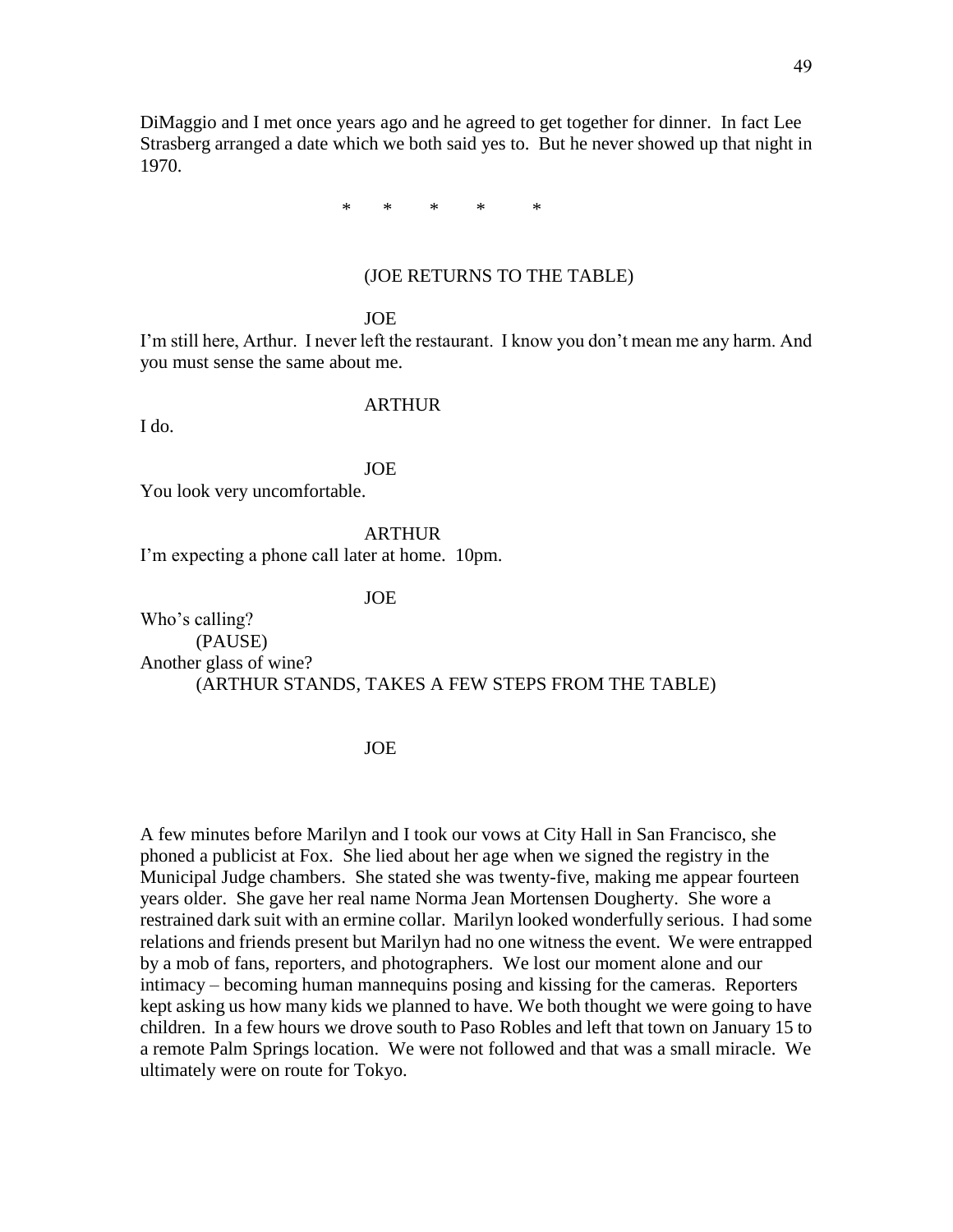And that's when a reporter commented on her broken thumb?

### JOE

### (IGNORING THE QUESTION)

When got to Japan we were surrounded by countless well wishers and fans. And they were there for her. I was an appendage. I was less than nothing. And I felt worse for the feeling that simply choked my pride. She went ahead to greet American troops overseas. I was there in the wings. She sang over and over again, "*Diamonds Are a Girl's Best Friend*". I knew our marriage was now a commodity for others first and something less than second for us. I was the Prince of Our Nation's Pastime. She was the Princess of America's Awakening Lust.

### ARTHUR

Did you ever hit her, Joe?

JOE

When we got back to California there was the annual Photoplay awards and Marilyn was being honored for *Gentlemen Prefer Blondes.* I didn't go with her but, of course, Sidney Skolsky was her hanger-on. People talked about my absence, that much I know. It didn't feel right to be thrown right back into the showbiz maelstrom. Overnight, her hair went platinum. Reporters calling her Jean Harlow's ghost.

### ARTHUR

She told me she spoke to Skolsky right after the ceremony.

#### JOE

Spoke about what?

#### ARTHUR

About her fate with love and subsequent marriages.

#### JOE

She said that?

#### ARTHUR

I swear to you she did.

### JOE

Are you saying right after our honeymoon she told Skolsky she was going to marry you?

### ARTHUR

I'm addressing her innate instability.

#### JOE

And you told the press you were about to marry Marilyn before you asked her for her hand.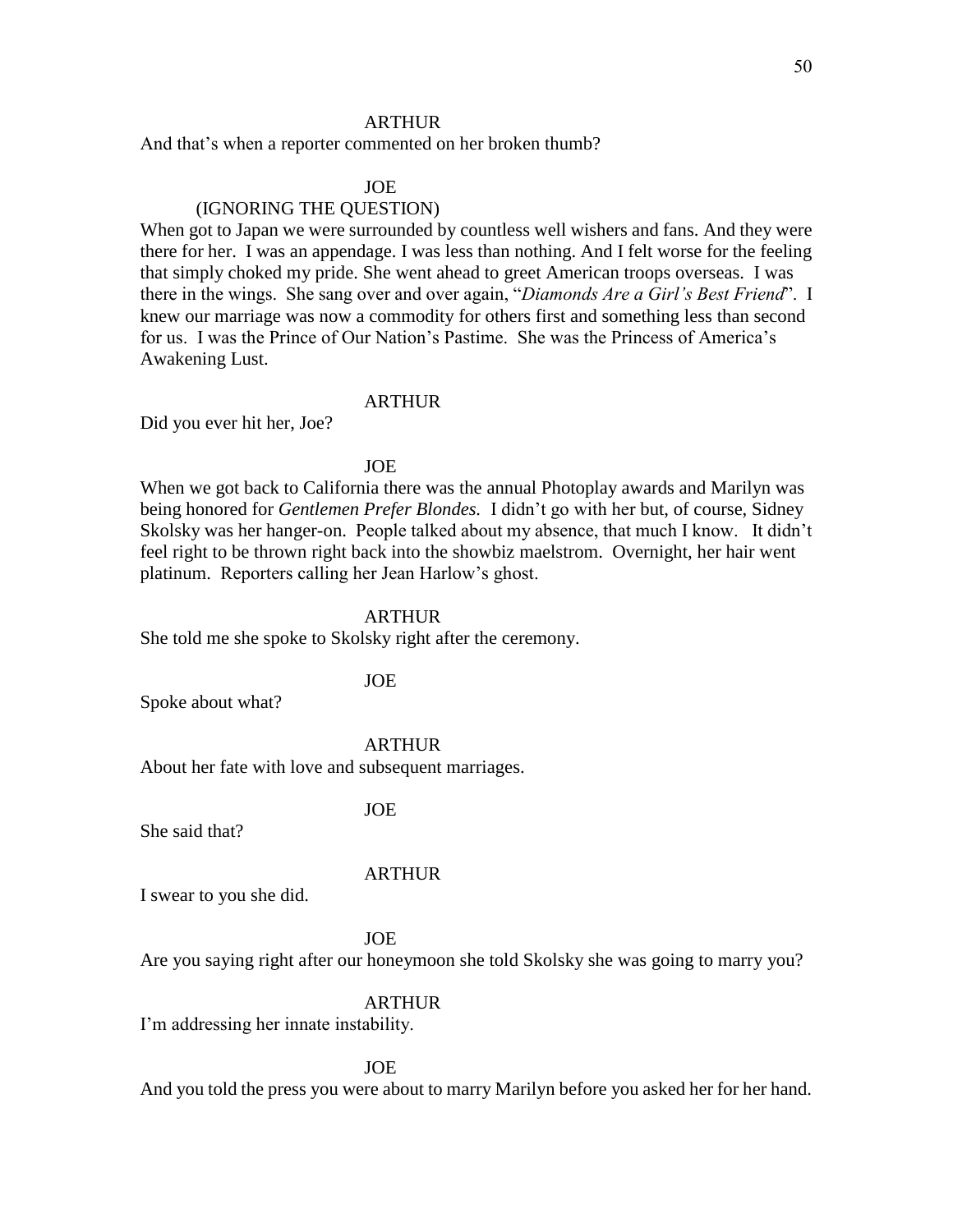What does that say about you?

**ARTHUR** 

She wasn't surprised. We talked about it for quite a while.

JOE

She was furious at your stunt.

#### ARTHUR

It wasn't a stunt, Joe.

JOE

Why did you make her convert to Judaism?

#### ARTHUR

That was her decision.

JOE

How Jewish are you, Arthur?

### ARTHUR

I'm sure you're more Catholic than I am Jewish.

#### JOE

Doesn't make any sense.

#### ARTHUR

It wasn't a full throttle conversion. She did it for my parents. And she requested a rabbi to officiate. Apparently she read some chapters of Einstein's *Out of My Latter Years*. I don't know the book and I didn't assume she was reading a lot of Albert Einstein. A real conversion takes over a year of hard study. Longer if you are orthodox. You know that didn't happen. But she did work with Rabbi Goldburg over a period of time. And she didn't renounce her religion after we separated. A synagogue in New Haven lent us their support.

### JOE

How fortunate.

#### ARTHUR

You had every right to marry her again and perhaps if her mental health had improved . . .

#### JOE

If the medics got to her in time . . .

#### ARTHUR

If she had the will to live . . .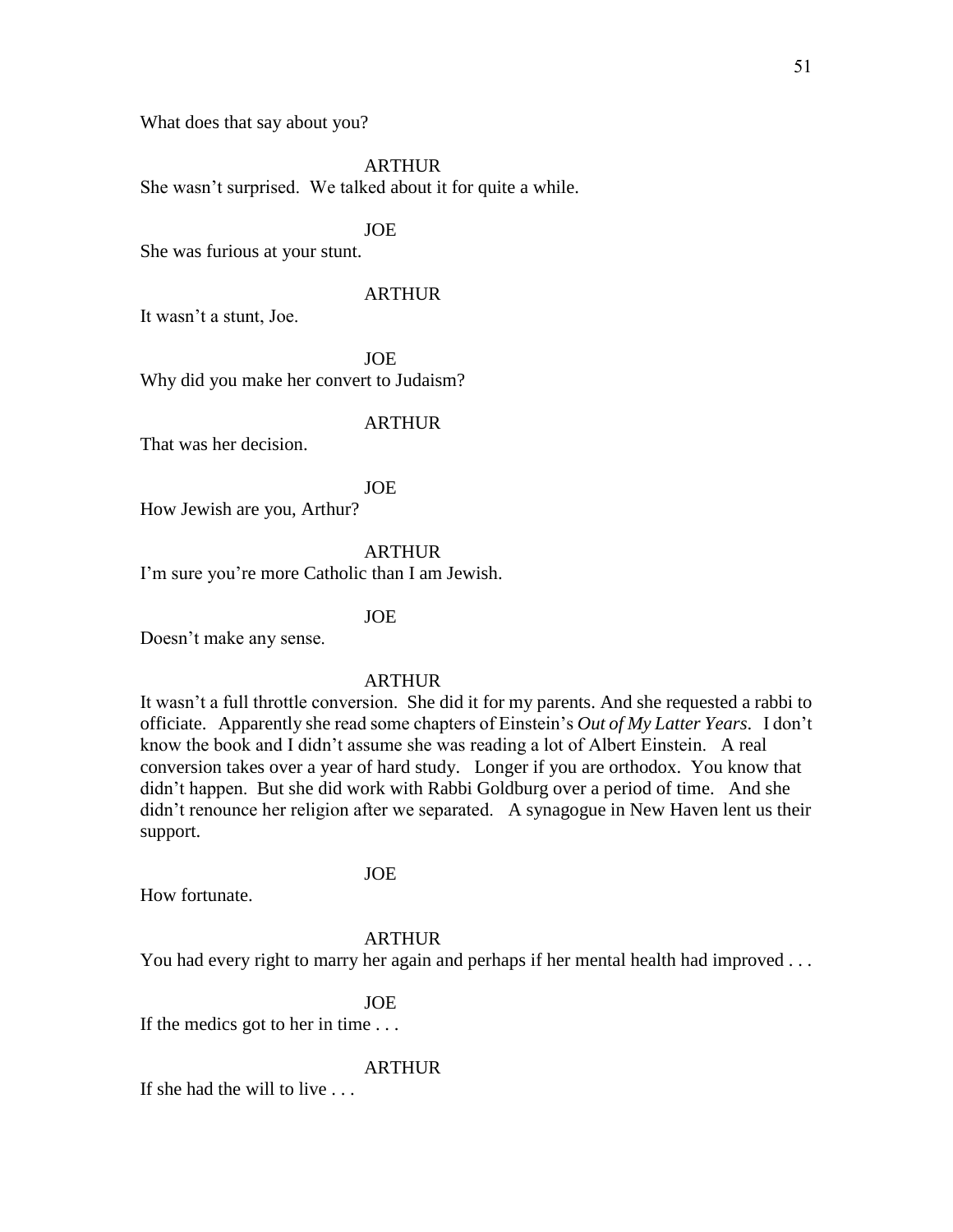With no monsters at her heels . . .

### ARTHUR

If she feared aging . . .

#### JOE

She did . . .

#### **ARTHUR**

As much as she feared abandonment.

JOE

Would it be a different day?

#### ARTHUR

And without a child of her own . . .

JOE

Barbiturates flooding her life blood . . .

#### ARTHUR

I am a hollow man, Joe. I lack something. My writing may be my only therapy and when I finished *After the Fall* I had no idea the critics would be so savage with it. Tennessee Williams is allowed to personalize his plays and when I make the same effort it is a virtual crucifixion. Why do I have to be measured against Williams and his poetry? It's as patently wrong as the sports writers make absurd comparison between you and Ted Williams. Ordinary people don't know what the fuck it's about. And every public photograph is scrutinized for the hidden truth and the thinly veiled humiliations. Maggie's suicide in the play and the very platform of the story pushed audiences away. Fine. It was an experimental work and a cathartic one. The play is full of meaning and revelation. The critics called the play self-serving and tendentious. Well, fuck them. A cry for help and absolution which are furthest from my thinking. There is no absolution. The joy of falling in love with Marilyn carries with it the failure of coping with the love. So I repeat to you, I am a hollow man. I am a married man. I am a father. I am a son. I love my family. I may be considered the towering American dramatic voice of my generation and I may be thrown under a bus for being one of the vilest pricks of my generation. I was hauled before congress to answer for my political activism and for my unannounced list of so-called communist names. This is where you and I part company. We don't have anything in common. You are called upon to give speeches. You are honored for your masterful silence and restraint. When you were in Yankee Stadium, you were the quintessential superstar. You were the consummate athlete. You were the personification of masculine grace. You were flawless. And for that I cannot hide my envy.

(PAUSE)

Because running the bases after a brilliant triple against the left field wall is as close to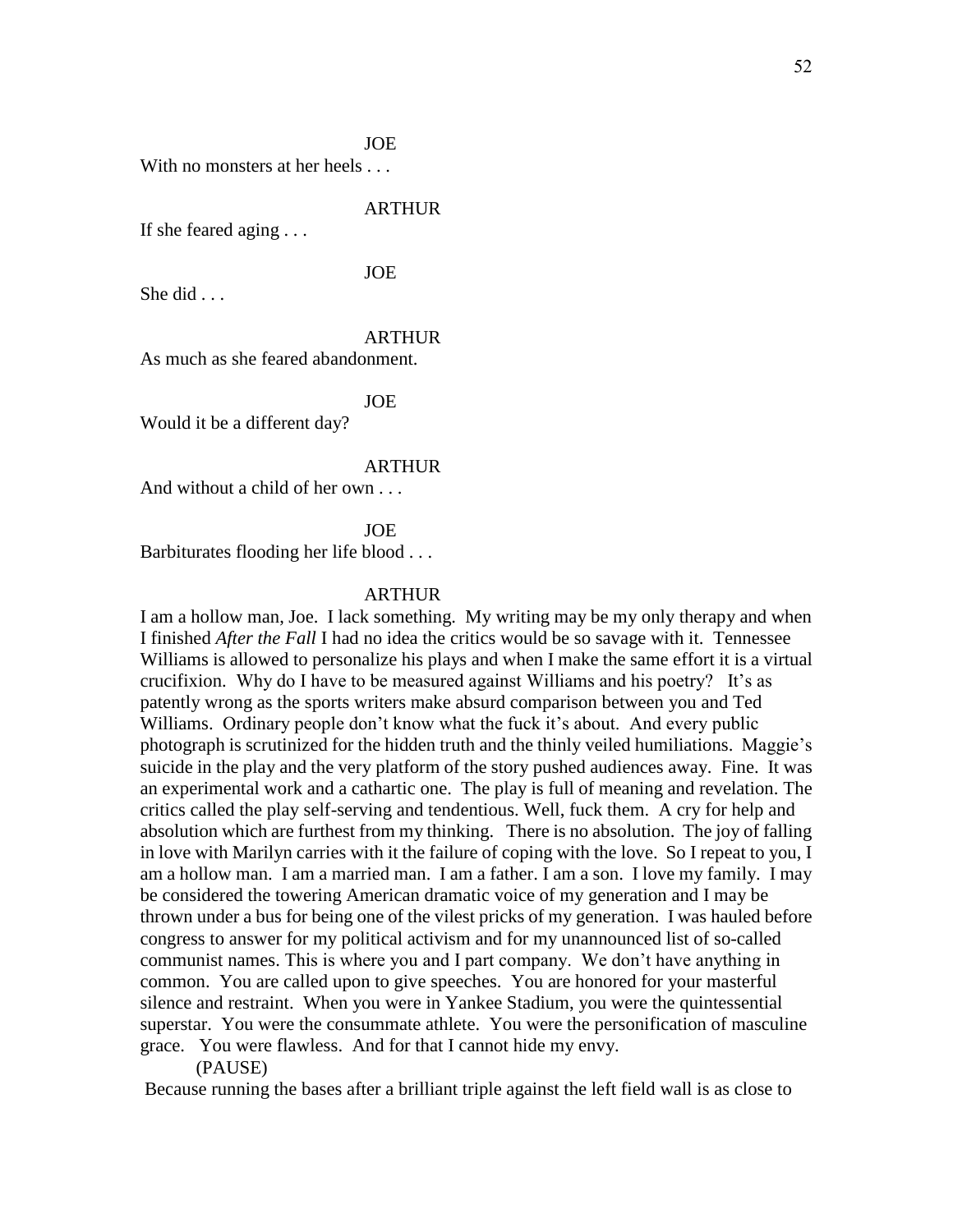perfection as humanly possible. If I could field a ball in balletic grace without one muscle in excess, if I could state my art as a member of a team, if I could tip my hat at the end of the game to the fans in the bleachers.

(PAUSE)

I look at your sports photos at so many bars in town. You're praised by the public for bringing her flowers twice a week after she left the earth. You're honored for maintaining a holy silence. Had I modeled myself after you I would have buried *After the Fall* in a shallow grave. And I would paint the character Quentin in short broad strokes, punishing him for his treacle. If I am honest with myself, he deserves no fine cross hatchings. He may stand in for me in a funhouse mirror with my fucking heart on *his* sleeve and Quentin may be just another intellectual asshole crying about the impracticality of guilt.

JOE

Are you uncomfortable about all that you put on paper? (SILENCE) Are you ashamed?

### ARTHUR

No, but it seems that people want me to think that way.

**JOE** 

You never named names to Congress.

### ARTHUR

But Kazan did. Eight names.

JOE

That doesn't reflect anything on you ...

### ARTHUR

(INTERRUPTING)

Actually it does . . .

JOE

. . . no matter how closely you worked together. You had jail time.

### ARTHUR

I have a blind spot.

### JOE

Everyone does.

### ARTHUR

I don't pretend it doesn't exist. I pontificate. That makes it worse. I've to write in earnest and that intensifies my blind spot. I don't usually tell people this. I don't give many interviews. If I wrote novels truly and if I could write novels as well as Saul Bellow, well,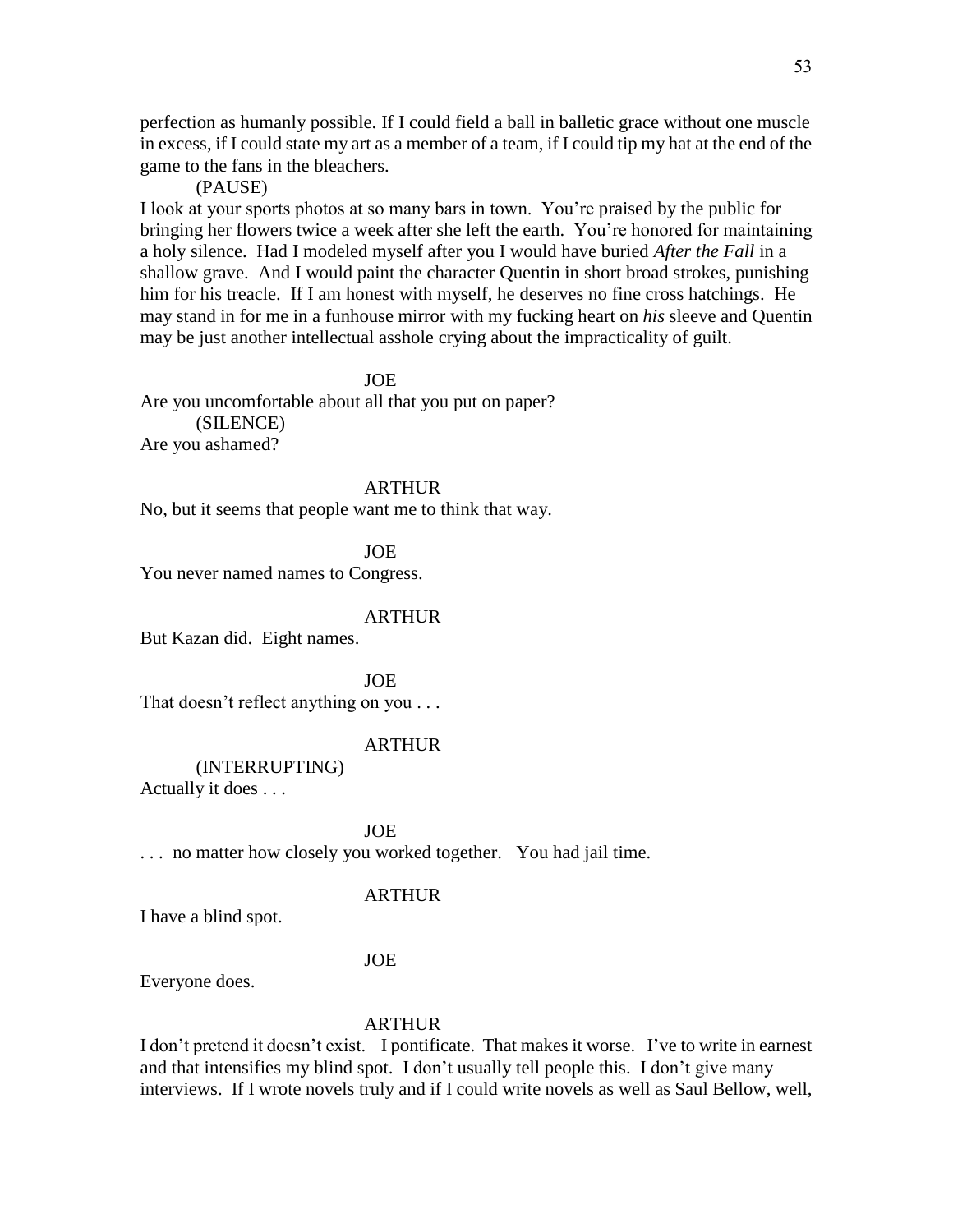I don't think I would be afraid of any shimmering light that reflects autobiography. I'll never win a Nobel prize. You must know that Hemmingway alluded to your name frequently.

(PAUSE)

If I am thinking too much when I write and if I am withholding my gut feelings, that is Apollo and I cannot praise Dionysus. If I had a full life with Marilyn, I would have abandoned Apollo and taken on a new guiding role.

### JOE

You can't deny your position in the nation's theatre.

### ARTHUR

I'm part of it. So what?

JOE

You leave a legacy, Arthur.

### ARTHUR

Do I? The great writers of all time fought moral issues and could not keep their anger hidden. The smaller writers made peace with themselves. The big writers found no peace. Willie Loman is carrying the bags of a playwright.

**JOE** 

That's evident here.

ARTHUR

Evident of what?

JOE

You're weight.

### **ARTHUR**

As compared to yours?

JOE

I spend my hours at home. When I go out I'm signing baseballs and photographs for dough. If I can make cash on TV pitching products, sure – why not? I have bills to pay. This is the state of things. Maybe we're done with real needs? Aging has some blessing if you throw away vanity.

ARTHUR

Who the hell knows?

JOE

What little we know.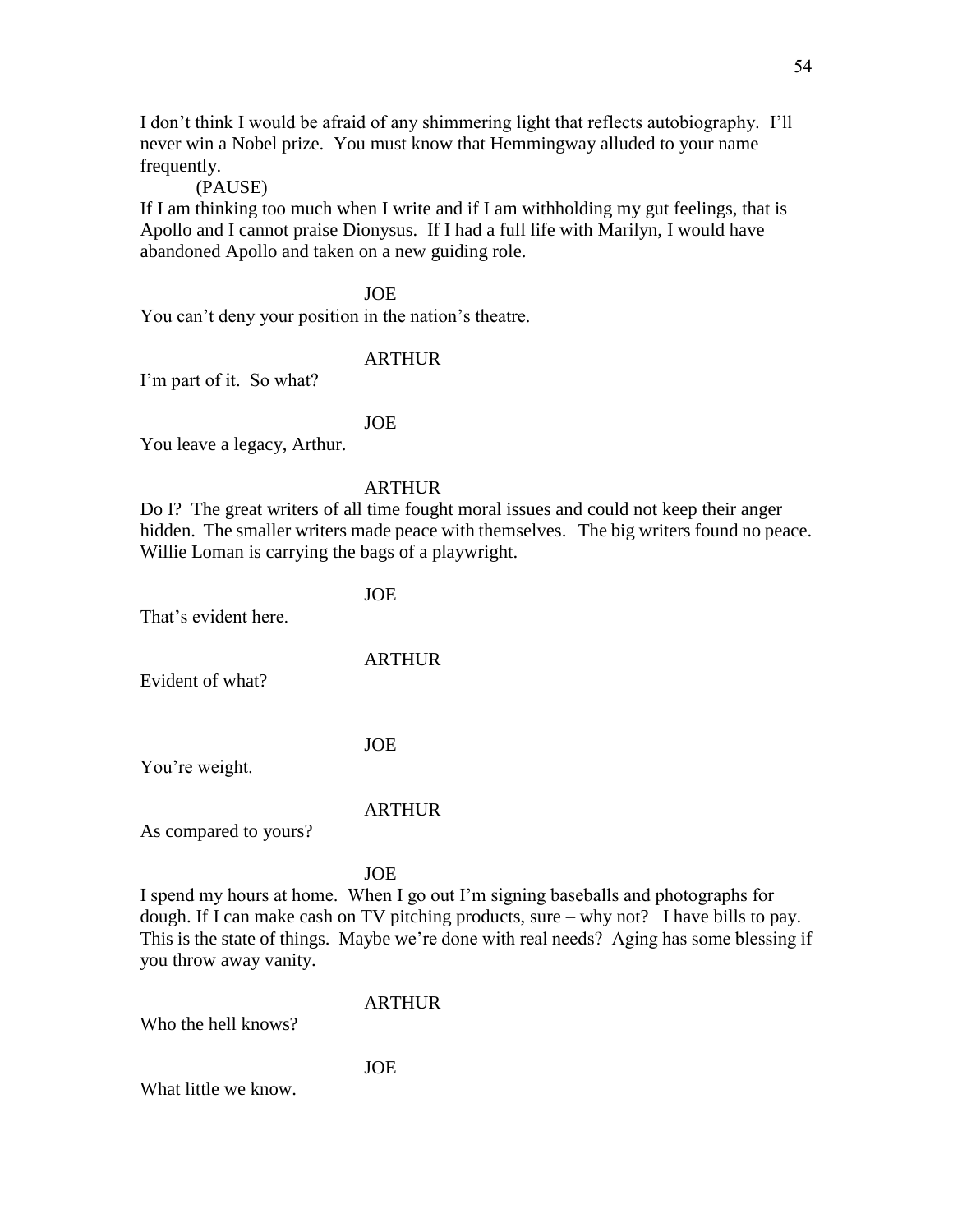Kazan felt he was right in 1952. He will rue that year for the rest of his life.

### JOE

And we will rue 1962 forever.

#### ARTHUR

Yes.

JOE She agreed to remarry me and the day we set was August  $5<sup>th</sup>$ .

### ARTHUR

Said so verbally?

JOE

That's right.

### ARTHUR

My gosh.

### JOE

She was ready. I was ready.

### ARTHUR

I'm sorry for you.

### JOE

We kept it a secret. I don't think even her housekeeper Eunice knew.

### ARTHUR

Had you a second chance, she might be alive today.

### JOE

Yes.

### ARTHUR

That's tragic.

#### JOE

I will never marry again.

### ARTHUR And that too is terrible irony, Joe.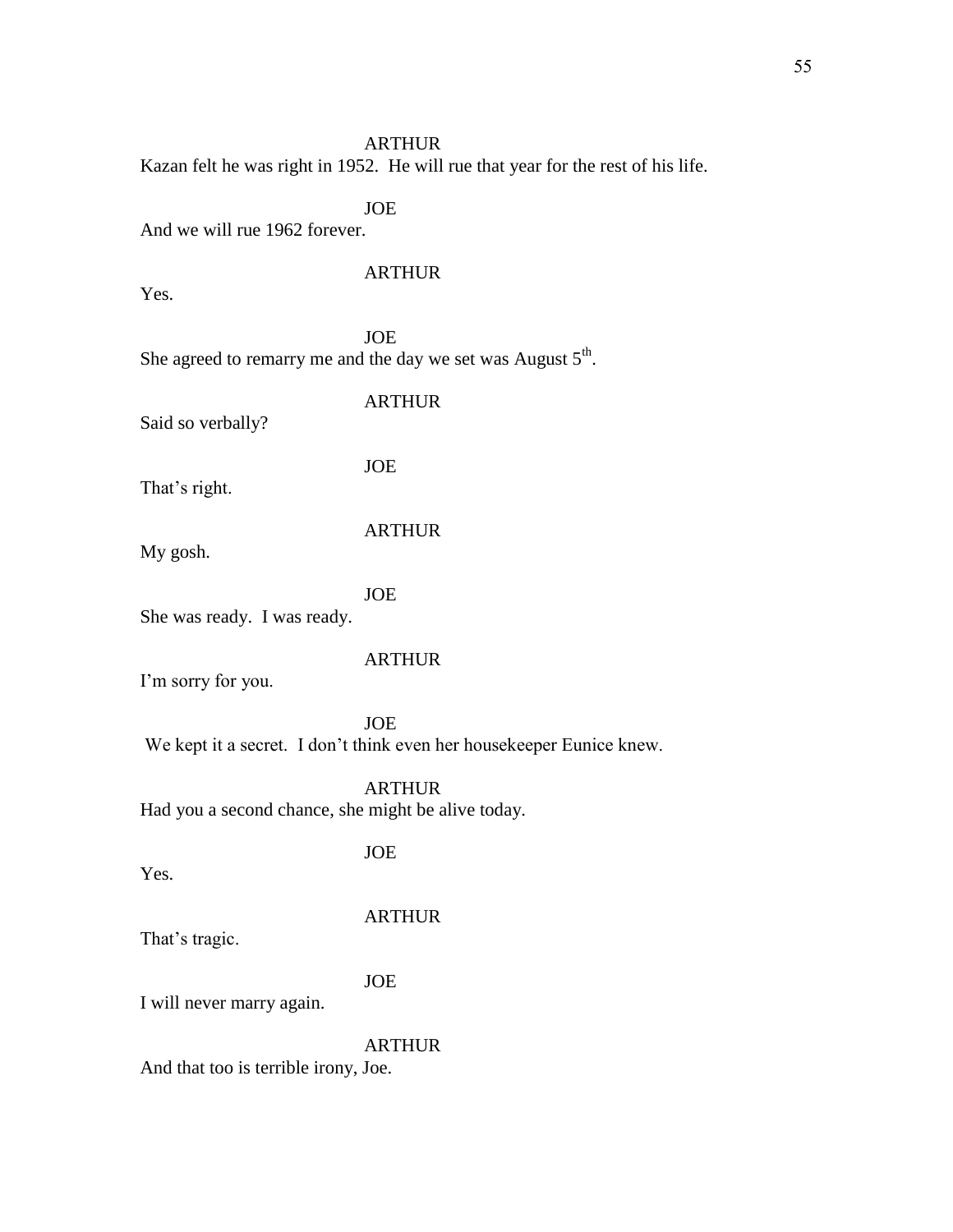My son helped me get through this. He's been wonderful for the entire decade. The day she died he called Marilyn telling her that he broke up with his girlfriend. She was so understanding and had full presence of mind. My son can't cope knowing the cops came so many hours after the time of death. No trace of pills in her stomach lining. Medical coroners never classify death as "*probable* suicide".

#### ARTHUR

You did marry her a second time, Joe. You married her like nuns marry Christ. I mean that from the heart. We aren't friends but I feel your ordeal. She was flying high on her Hollywood rocket. There was no woman like her in America. You expected privacy. She was suspicious of privacy. Her fans gave her the best sense of safety, belonging, and love. She made sex more wholesome for a frigid culture.

### (THE RED HEADED WOMAN FROM THE 1962 SCENE ENTERS THE RESTAURANT. SHE GLANCES AT BOTH MEN AND SEEMS MORE FOCUSED ON JOE. SHE TURNS HER LEG TO ADJUST THE STRAP OF HIGH HEEL SHOE. SHE BENDS OVER ALL THE WHILE CONSCIOUS OF JOE'S ATTENTION. SHE WALKS OVER TO THE MEN)

### WOMAN

I was expecting a friend tonight but I was stood up. Isn't that horrible?

JOE

Yes, really.

WOMAN

You look very serious. I'm sorry to bother you.

### JOE

Yeah, no bother.

WOMAN

They play a lot of Vic Damone and I think it's a big mistake.

#### ARTHUR

What do you think they should play?

#### WOMAN

Sarah Vaughn.

### ARTHUR

Do you want to sit down?

WOMAN

No. My heel's giving me trouble. I hate these shoes.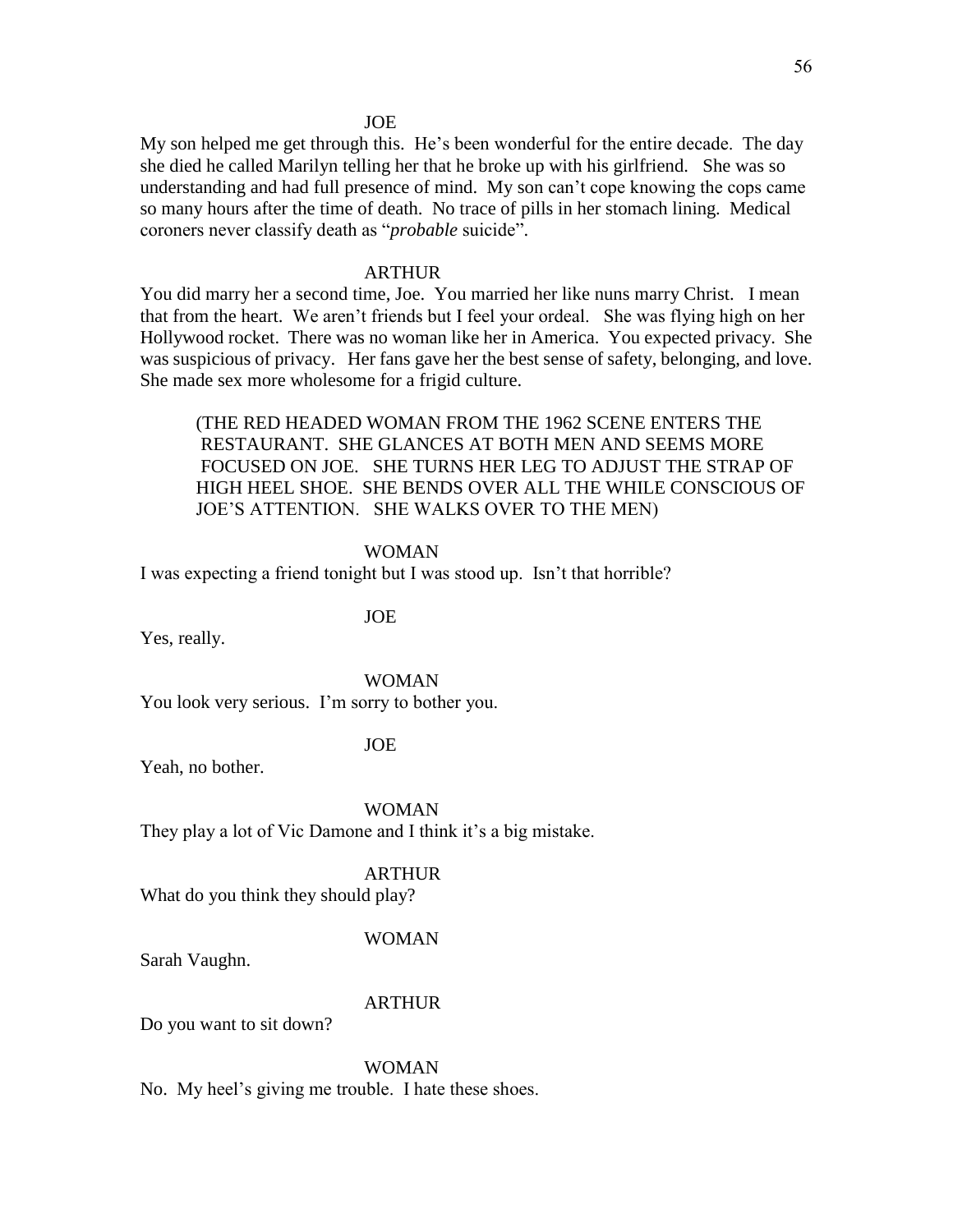Why not throw them away?

### WOMAN

Too many memories with this pair. Honest to God. I got married with them and I got divorced with them. I had good luck mostly and that means more to me than a bunion on my middle toe. You're Joe DiMaggio.

#### JOE

Yes.

#### WOMAN

I see you a lot but I don't know why I avoid making contact. I was a child when you left baseball. I remember my dad going on and on about you and that was the way good feelings filled my home. Maybe the past was special for pure people and pure people can't walk in high heels. You must be Mr. DiMaggio's attorney.

### ARTHUR

No, I'm not.

#### WOMAN

Oh. Well, too bad. You look like a wonderful lawyer. The lawyers I see are all short, heavy and very fast talking. Fast talkers are such amazing liars. I was married to one, you know that by now. He was mean to my children. He didn't think they were his. And maybe he was right. I had prescriptions from my doctor to ward off his attacks. A husband can say the most poisonous thing and then you might as well dig a hole in the ground. I may sound bitter but really I am a party girl. There are times in my weekend when I magic lifts my spirit and I can see the romance even in a dirty city. And New York isn't always dirty or broken or sad . . . but it is such a guilty town. That's why people are running from New York. You see them in stores and restaurants, but you know deep down they're running for their lives. Still waiting for some sort of news to paper over the problems and still waiting for some national holiday to bring everyone to their feet. I guess I'm just going on like this because how often do you meet Joe DiMaggio? Really? If the waiter had a camera, I'd beg for a photo.

JOE

That's Arthur Miller.

WOMAN

Oh.

JOE

The playwright.

WOMAN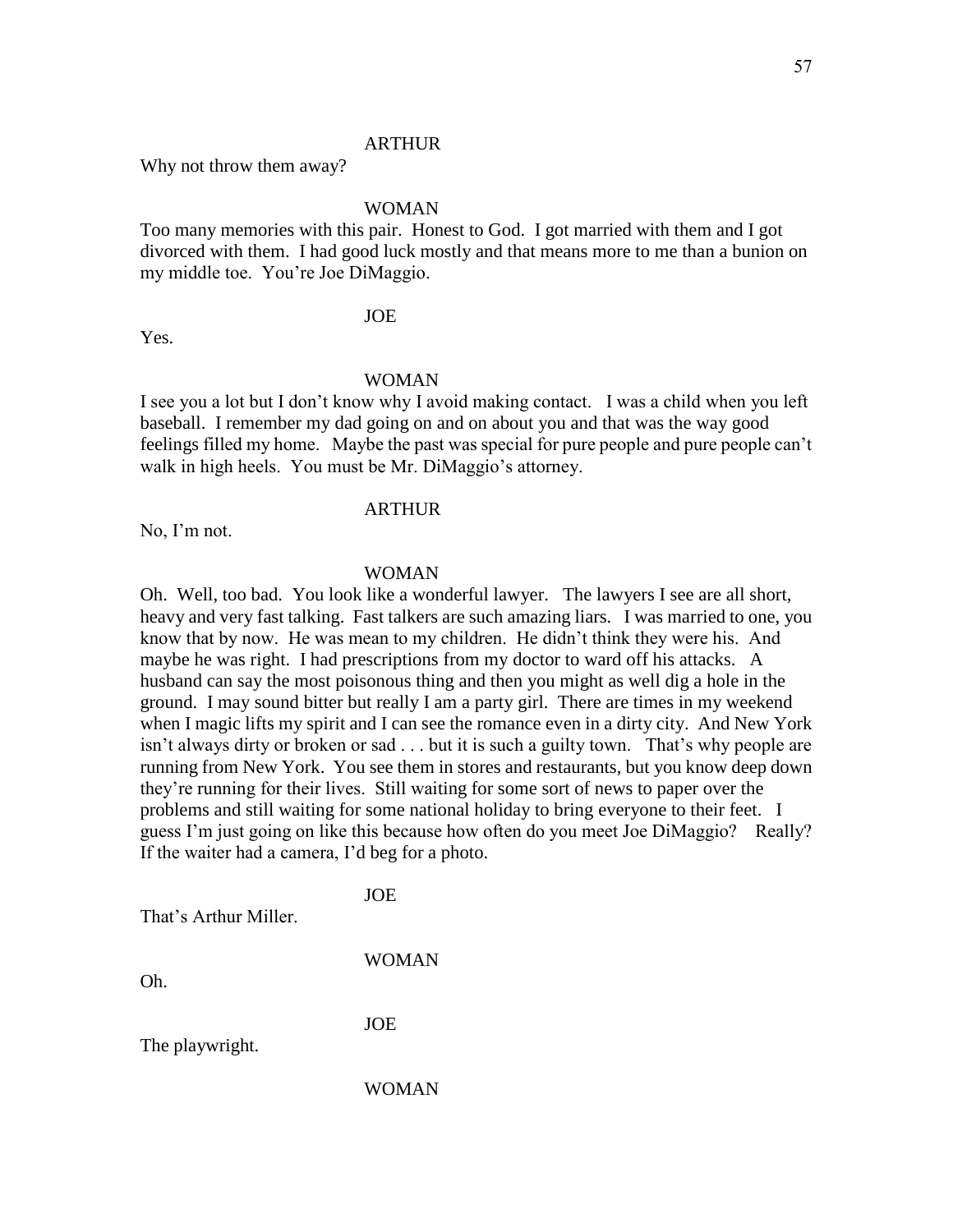Nice to meet you. And what is your name?

JOE

ARTHUR

What's wrong?

Oh!

WOMAN I feel dizzy suddenly. I think I need to sit. (SHE FAINTS)

### END OF SCENE

### SCENE THREE

### (THE WOMAN IS DRINKING WATER AT THE TABLE. JOE ATTENDS TO HER. ARTHUR IS NOT PRESENT)

JOE

How do you feel?

WOMAN A little better. I've never fainted in my life.

JOE

You had us very worried.

WOMAN

How long did pass out?

JOE

About five minutes.

### WOMAN

Oh my God!

JOE

The waiter phoned the local emergency room and an ambulance is on its way.

WOMAN

58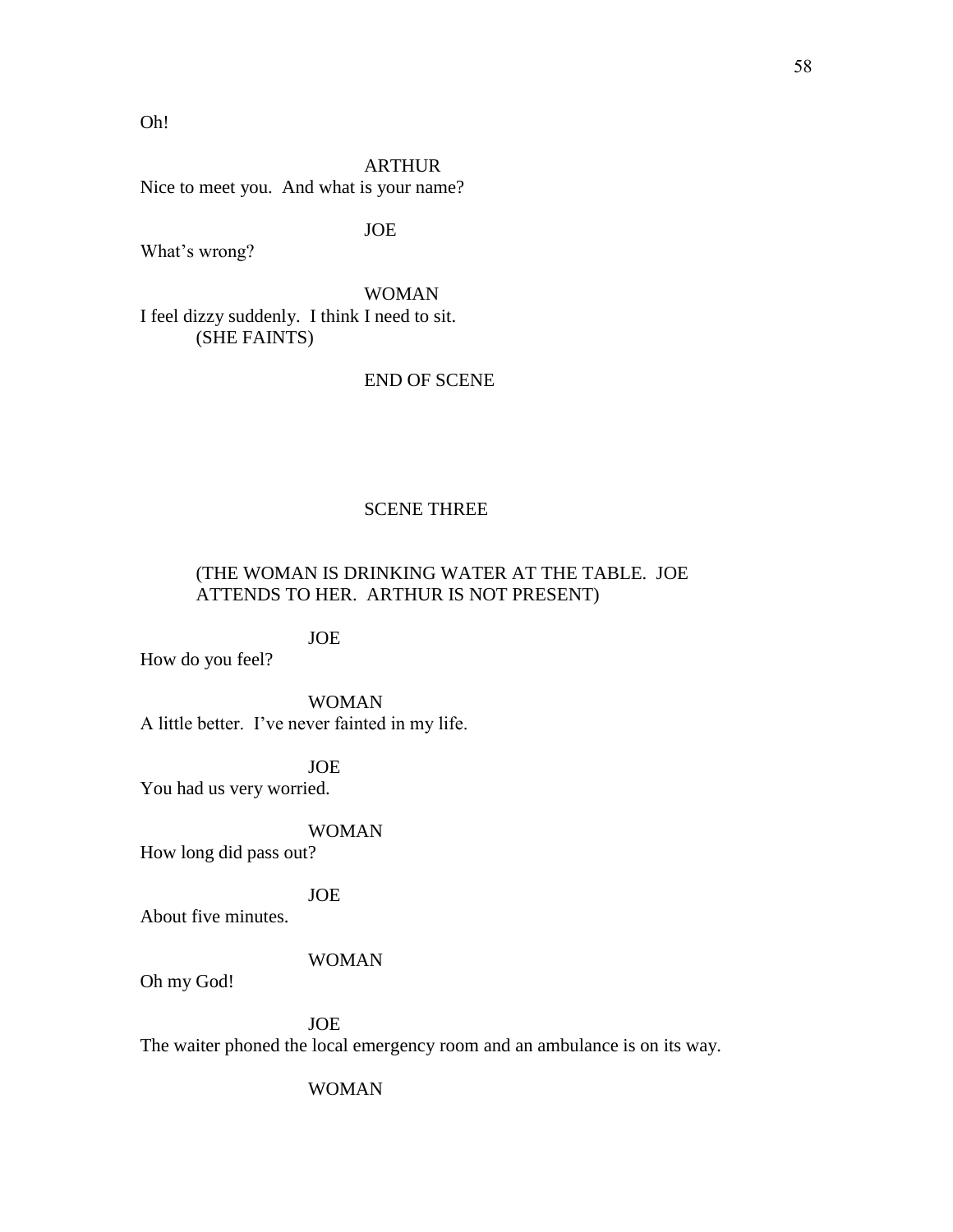No no no. No ambulance. That's crazy. What happened to your friend?

JOE

He went to find a doctor.

### WOMAN

I can't be seen like this.

JOE

You look fine. Don't worry. You should see a physician.

### WOMAN

I'm afraid of doctors. They lie all the time. I have epilepsy. That was a *petit mal.* Do you understand? You look very sensitive. I can't believe I'm with you. My nephew said he met you at one of those baseball card conventions and you were signing cards and baseballs.

### JOE

Yes.

### WOMAN

And if I tell him that you helped me to my feet, he'd be ecstatic. Oh my God.

JOE

I think I saw you in this restaurant once before. About eight years ago.

#### WOMAN

I really can't remember.

JOE

It just occurred to me that I saw you sitting in that corner with a very hostile looking gentleman.

### WOMAN

Either he was hostile or a gentleman.

#### JOE

You know what I mean, young lady.

### WOMAN

No one calls me that anymore. I stopped being young right after Elvis got to be the fat man of Las Vegas. You look ticked off. I guess it's time for me to get going.

#### JOE

I'm just concerned for your health.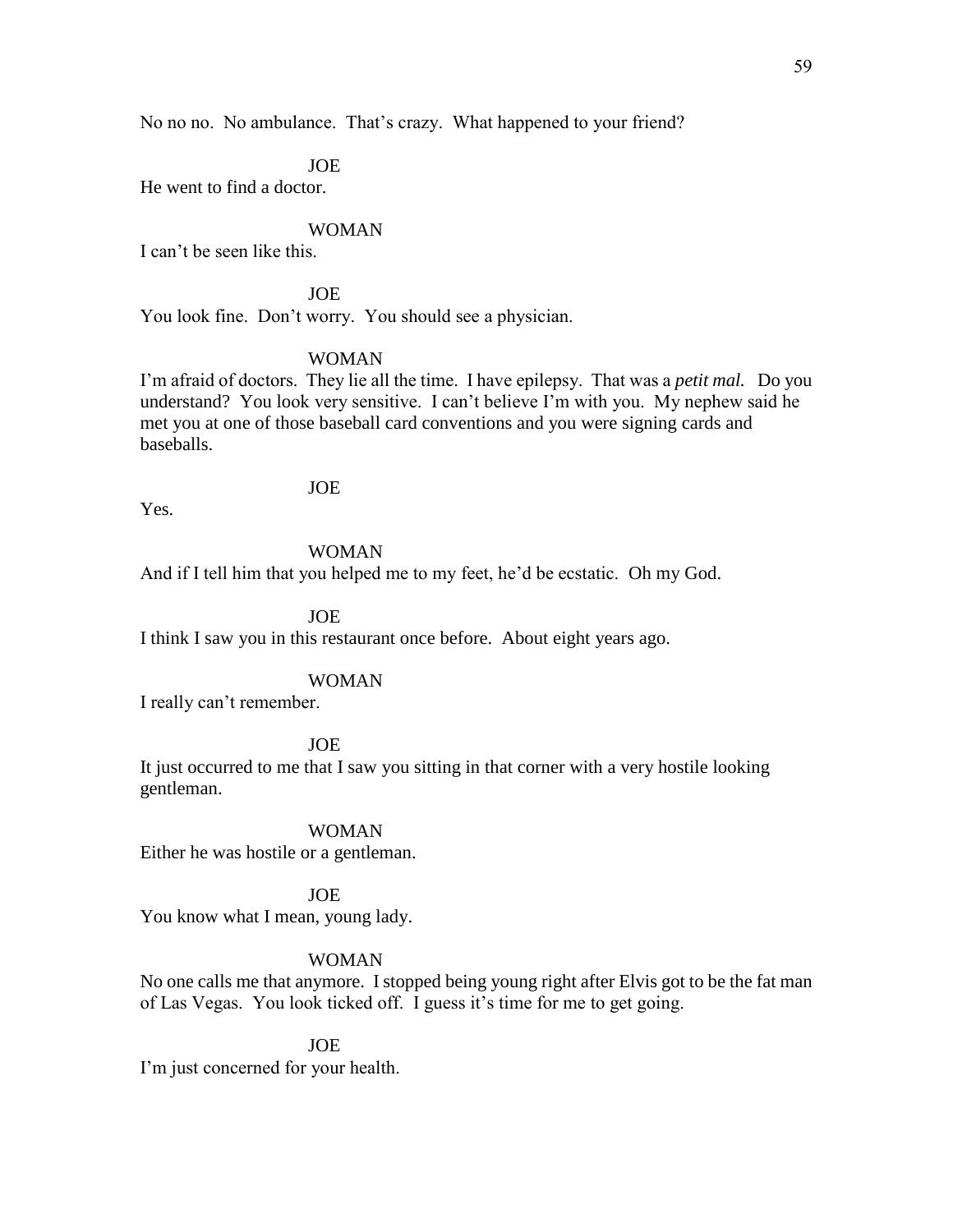## WOMAN

You're built different than your friend.

JOE Actually he's not my friend. We don't really socialize.

WOMAN You said his name's Arthur?

JOE

That's right.

WOMAN

He's clairvoyant.

JOE What makes you say that?

WOMAN Well, he knew I didn't like him.

Oh, I see  $\ldots$ 

WOMAN He knew I was trouble.

JOE

JOE

Are you?

WOMAN He's a married man. You're not.

JOE

How do you know?

WOMAN You'll never marry again.

JOE

How do you know?

WOMAN

And your son will live as long as your hitting streak. 57.

JOE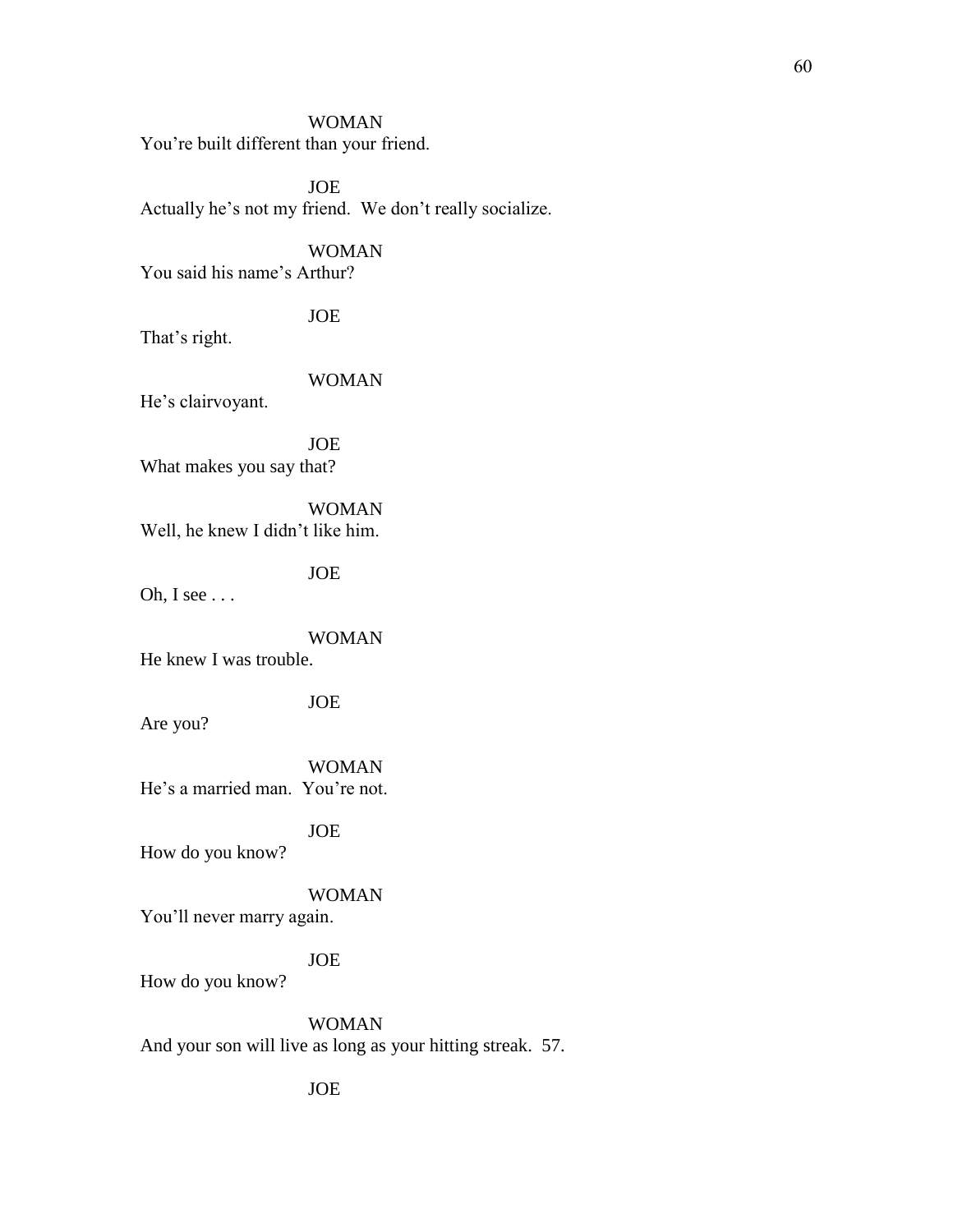My streak was 56 games.

#### WOMAN

Well, close enough. One day, you'll be cruising the streets of Martinez looking for him. He won't be able to keep a job or a real address. He'll survive you by five months. That may ease the distance you've had. You'll be selling coffee machines, you know, what every kitchen in America needs.

#### JOE

You're insane.

### WOMAN

I wish a man would bring me flowers each week.

#### JOE

It's very cold in here.

### WOMAN

Yeah, I feel the chill too. I feel the frost from the floor boards. It just isn't natural.

#### JOE

What?

#### WOMAN

I wonder what will happen when my lips turn blue? My fingers are bone white. Look, Joe. May I call you Joe? May I call you Mr. DiMaggio?

#### JOE

I don't really care.

### WOMAN

Would you escort me home tonight? I don't think the medics are coming with a gurney. I'm surprised the restaurant is this dead tonight. Really. Guess it's snowing outside. Sort of scary to a gal in need of a ride. Hate the subway. Men follow me on the double G train. I had a miscarriage some months ago. If that doesn't kill a woman, nothing will. Men don't get it. Never will. Got a womb, Joe? Do you know what it's like to have an empty space inside and you ache for a baby? Know what it's like to spot in your panties when you hope you'll get to your first trimester? I didn't drink. I threw away my cigarettes. I kept this a secret. I am a clam. I am a sealed like a crypt.

#### JOE

# (UNCOMFORTABLE WITH THIS RIFF)

I got to go. Just noticed the time.

#### WOMAN

Sealed tight. Airtight. And because I've embarrassed myself in front of you tonight, you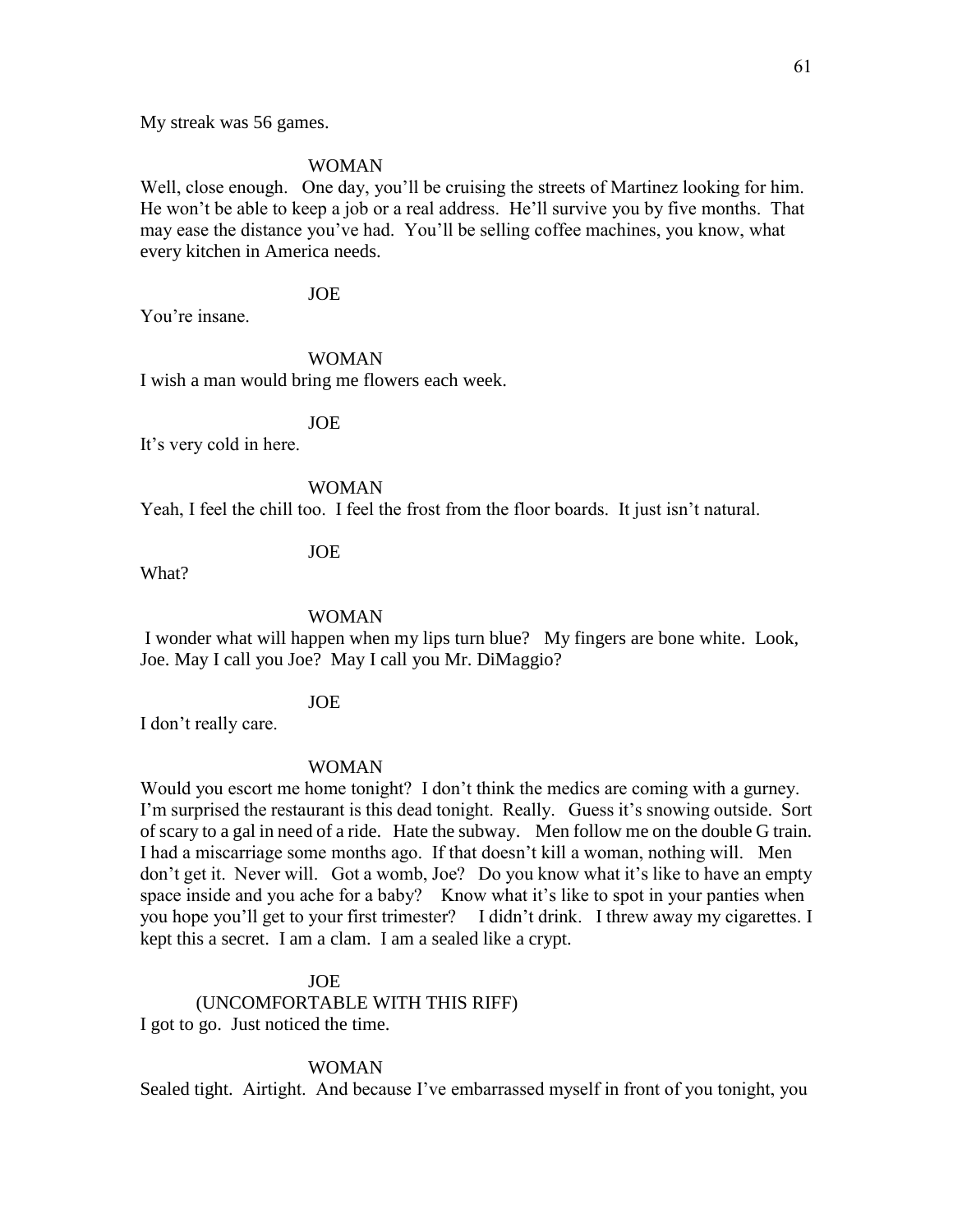are the person entrusted with my hurt. Forget the time. I do. Can't meet men in bars, Joe, because my father used to hang out in them. I don't take strangers to bed. If I dance wildly after midnight that only means I can't remove my high heels. The lift, of my God, from these shoes can bring down the entire house. You're looking at my neck and the hairline. And I don't mind, if that's where your eyes stop. And if the frost goes away, and if the fog burns off the Gowanus Canal from the direct beam of the moon, and if your friend doesn't return, the rip inside my heart will mend. Just like that. So take my wrist and hold tight like it was a Louisville slugger and I'll go away as soon as you break your grip. No more chatter and no more nakedness and no more fortune telling.

(SILENCE. ARTHUR RE-ENTERS THE ROOM FROM THE FRONT ENTRANCE. HE WATCHES FROM AFAR, NOT WANTING TO INTRUDE. JOE DOESN'T SEE HIM AND JOE FIGHTS TO CATCH THE WOMAN'S INTENSE EYE CONTACT. A SINATRA SONG, *IN THE WEE SMALL HOURS OF THE MORNING*, COMES ON, AFTER A LONG PERIOD OF INSTRUMENTAL MUSIC. )

Look at me please. And then I'll go. (FINALLY HE LOOKS AT HER) Hold my wrist for one moment.

(HE DOES)

I have stolen your pain. You won't need it, Joe.

(JOE SEES ARTHUR)

You're friend is back. He'll want to know. What do you think?

JOE

Please go.

#### WOMAN

All right.

(SHE LEANS OVER AND KISSES JOE'S CHEEK) My nephew will be whooping and hollering all day long. He knows you're a hero. (SHE STANDS AND TAKES THE TABLE NAPKIN TO JOE'S CHEEK. SHE GENTLY WIPES THE LIPSTICK FROM HIS SKIN) Goodbye Joe.

### (SHE CROSSES TO THE FRONT OF THE RESTAURANT AND SMILES STRANGELY AT ARTHUR. ARTHUR TURNS TO WATCH HER EXIT AND THEN HE JOINS JOE AT THE TABLE)

#### ARTHUR

What the hell is she doing?

#### JOE

She's a sick woman.

#### ARTHUR

Did she fake this?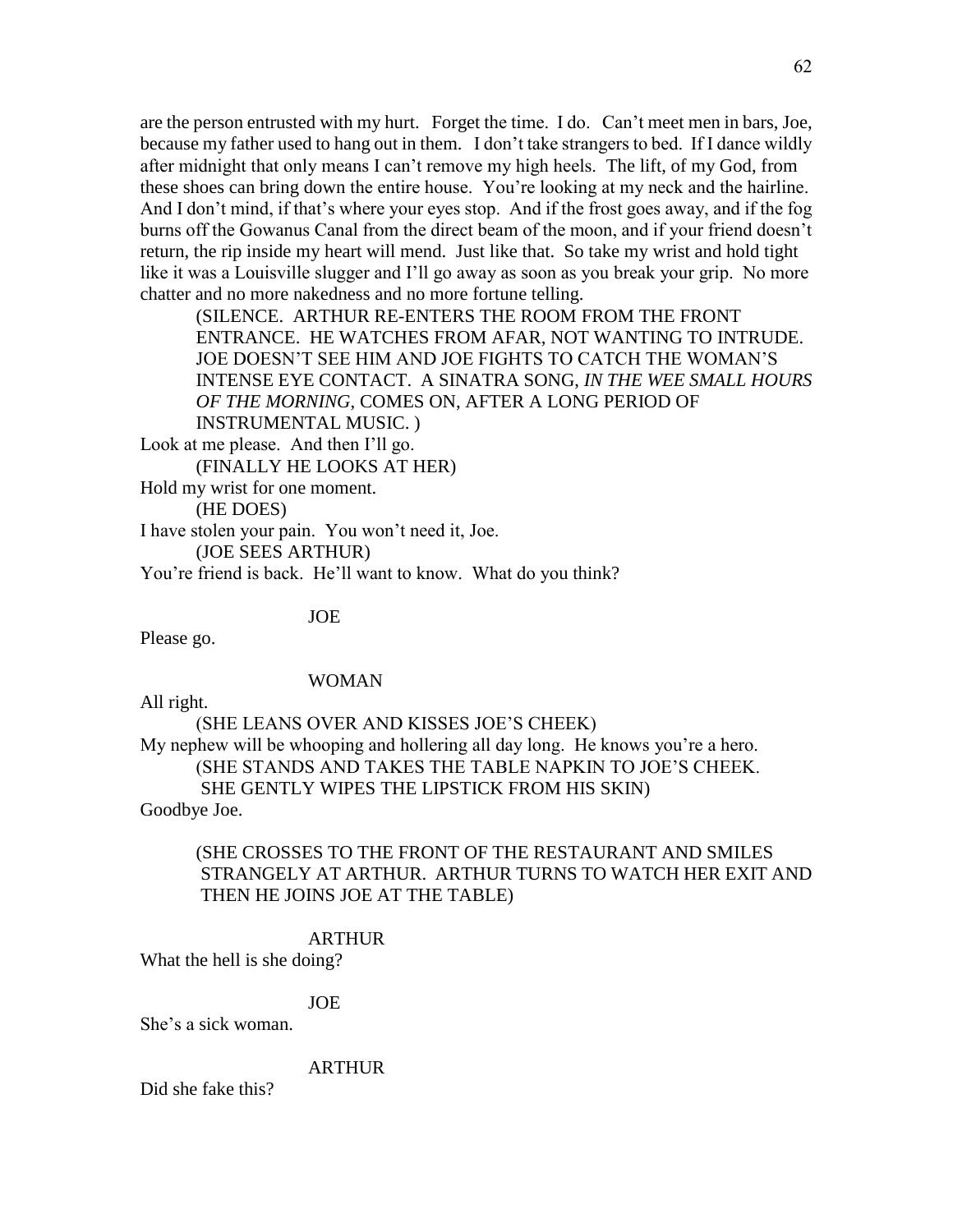No.

ARTHUR A doctor's coming. I had his number in my car.

JOE She doesn't need a doctor. Not any more.

### ARTHUR What did she say to you?

Can't repeat a word.

ARTHUR

What?

JOE

JOE

She has epilepsy.

### ARTHUR

She say that?

JOE I believe her. I've known people like her. People who have convulsions.

### ARTHUR

You're white as a sheet.

JOE

You start out helping them and think nothing of it. And then . . . (HE STANDS AND LOSES HIS BALANCE)

### ARTHUR

 $Joe \dots$ 

### (HE STEADIES JOE WITH AN OUTSTRETCHED HAND)

JOE Damn it. The food's not agreeing with me.

#### ARTHUR

You didn't touch your plate.

### JOE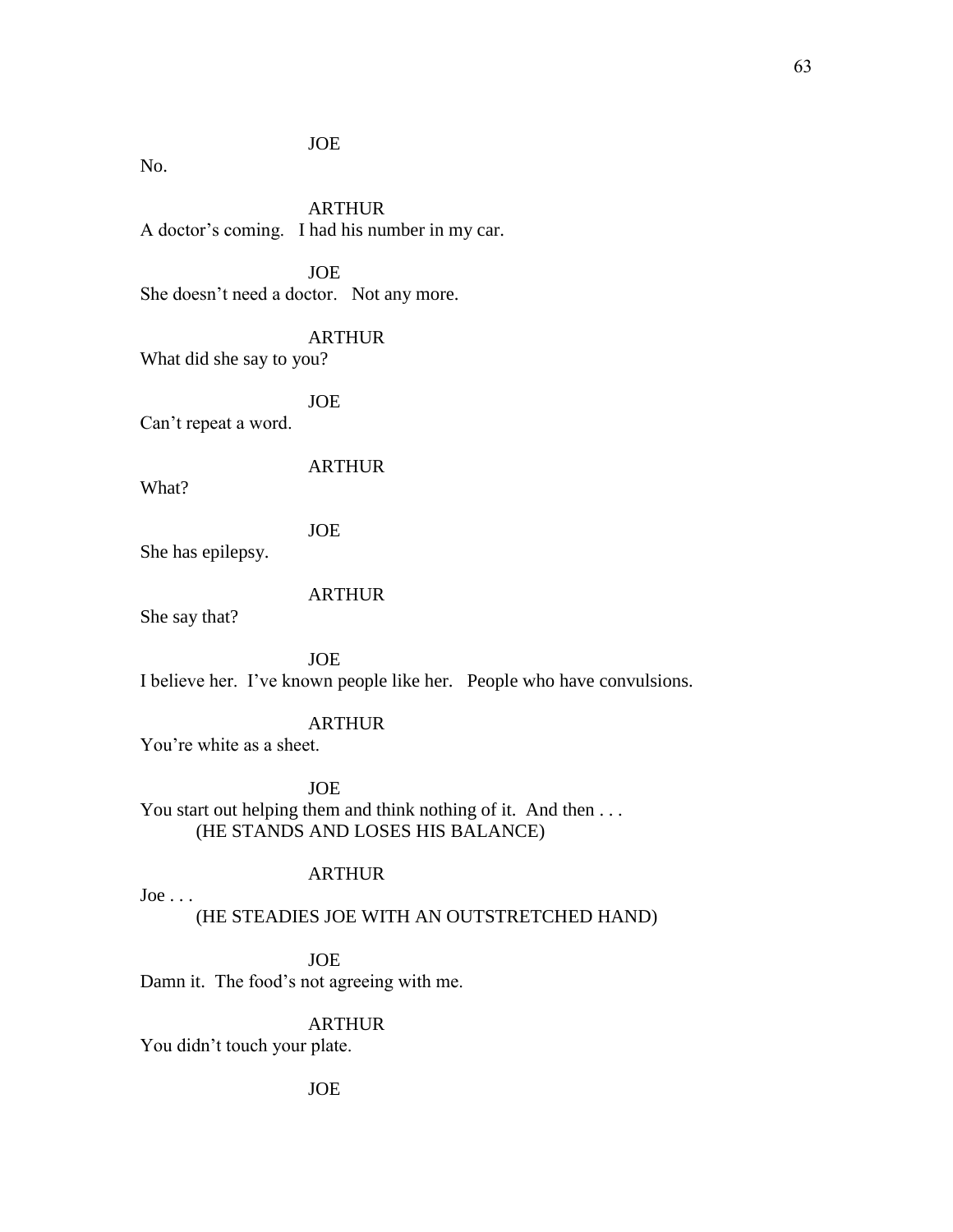Where's your son Daniel? (SILENCE) Where is he, Arthur?

Why do you ask?

## JOE

ARTHUR

Because that woman knows and you should know that. She knows you have to be present and really we have been truly horrible fathers. That's what I see when I see you this close. (PAUSE)

*"I had a child and even in the dream I saw it was my life, and it was an idiot, and I ran away. But it always crept onto my lap again, clutched at my clothes."* 

(PAUSE)

She whispered that to me just before you came back.

#### ARTHUR

Goddamn you.

#### JOE

It's not what you think, Arthur. I just want to commiserate. Please understand.

### ARTHUR

Got to go. Very bad stuff here, Joe. That woman did something horrible to you.

#### JOE

You think she's a witch, but . . .

#### ARTHUR

That's absurd. This is something that you have to protect yourself from. Nothing like a witch, but she's mentally ill and you were jostled badly. I'm really worried for you.

Don't be.

### ARTHUR

I see your hands trembling.

### JOE

JOE

What?

#### ARTHUR

Your hands Joe.

JOE